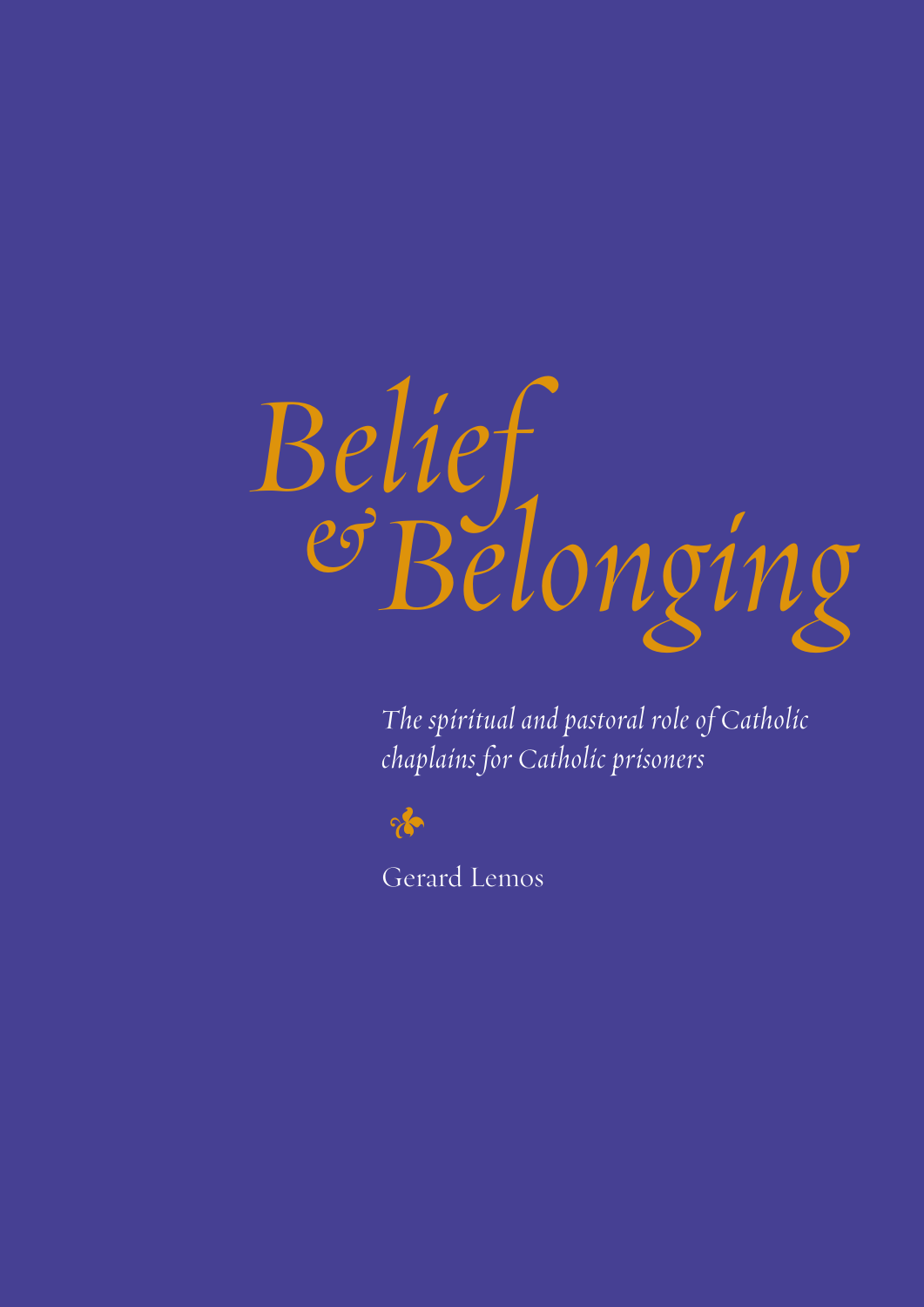Researched and published by Lemos&Crane © Lemos&Crane 2016 www.lemosandcrane.co.uk

Lemos&Crane has researched high profile social issues since 1994 including homelessness; social housing management; people with learning disabilities; prisoners and ex-offenders; literacy; hate crimes; and financial inclusion.

Design: Tom Keates-Miles / Mick Keates Design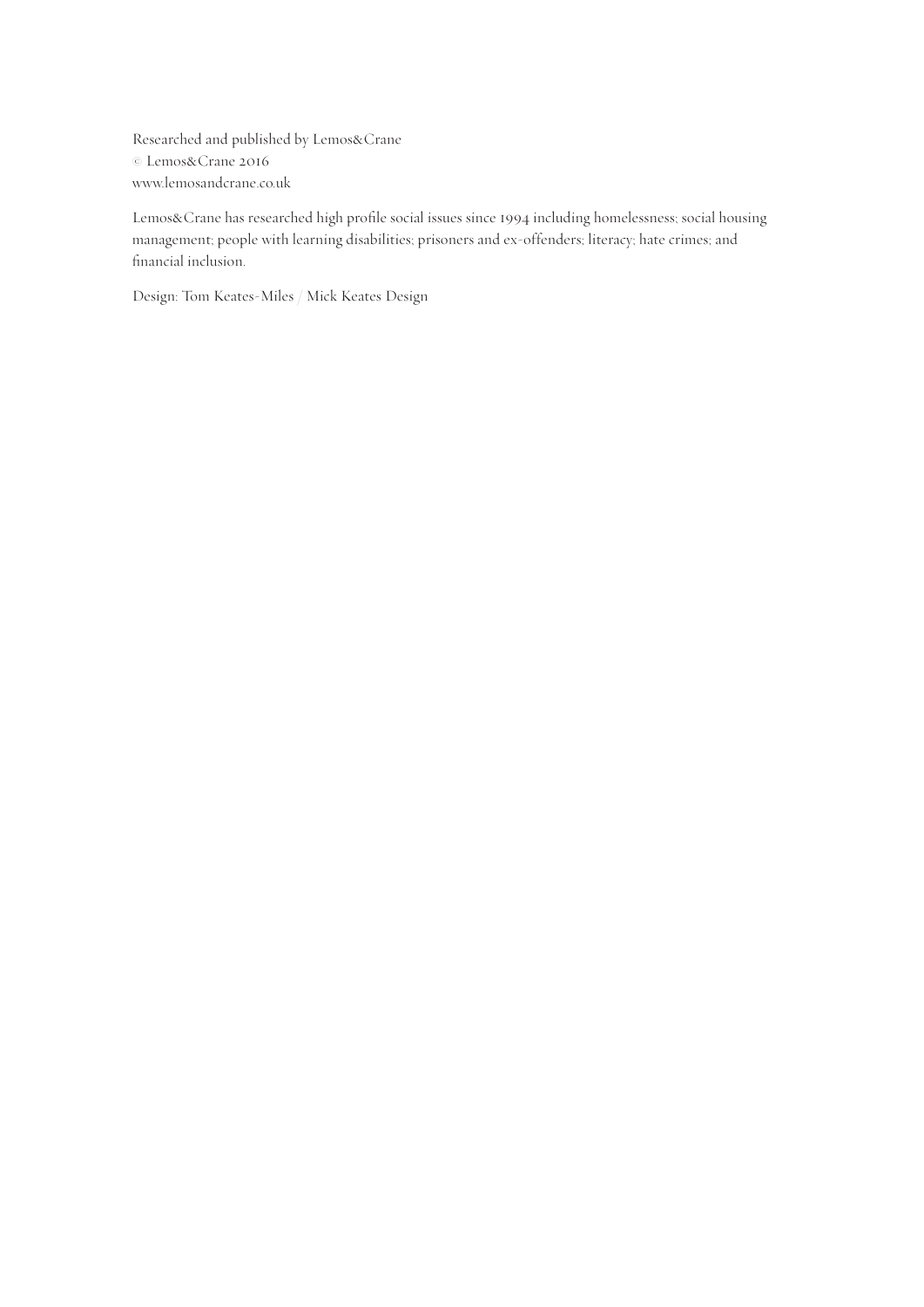# *H.E. Cardinal Vincent Nichols*

*Belief and Belonging* addresses a difficult and sensitive subject with great understanding. This report outlines the work that the Church does with those who are often outside the margins of society. The work of prison chaplains reminds us of the Church's mission of accompaniment and invites us to share God's genuine mercy. Just as Jesus reached out to sinners, we too, following His example must also reach out and show forgiveness.

As well as addressing the spiritual needs of prisoners, *Belief and Belonging* recognises the valuable practical role that prison chaplains perform. My sincere thanks to everyone who contributed to this report, including the 332 prisoners and 17 prison chaplains. I would also like to acknowledge the work of Mgr Roger Reader, Catholic Bishops' Prisons Adviser and HMPS/NOMS Catholic Faith Adviser and thank him for his part in this project and his continued work in prisons.

HE Cardinal Vincent Nichols Archbishop of Westminster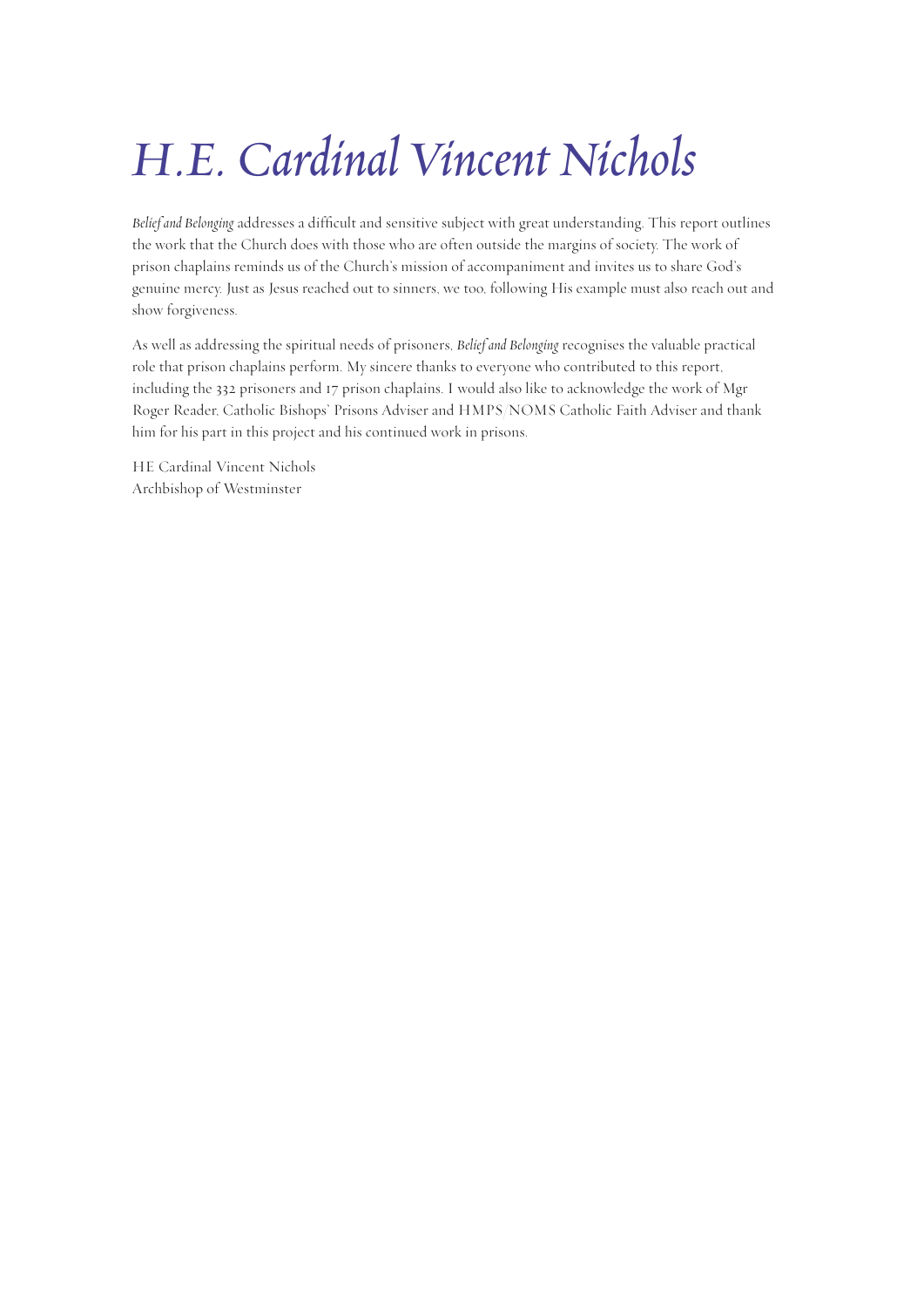# *Contents*

| H.E. Cardinal Vincent Nichols                 | ii          |
|-----------------------------------------------|-------------|
| Acknowledgements                              | iv          |
| Foreword by Bishop Richard Moth               | $\bar{V}$   |
| Summary                                       | T           |
| I. Introduction                               | $\tilde{5}$ |
| Aims of the research                          | 6           |
| Methodology and sample                        | 8           |
| Structure of the report                       | H           |
| 2. Spiritual and religious beliefs            |             |
| and practices of Catholic prisoners           | 12          |
| Personal religious histories                  | 13          |
| Mass                                          | 14          |
| Difficulties with attending Mass              | 16          |
| Benefits of coming to chapel                  | 18          |
| Private prayer                                | 19          |
| Shared prayer                                 | 22          |
| Religious objects                             | 23          |
| Practice and deepening of faith               | 26          |
| Baptism and confirmation                      | 29          |
| 3. Pastoral role of chaplains                 | 30          |
| Pastoral support alongside religious practice | 30          |
| Pastoral care                                 | 31          |
| Trust                                         | 32          |
| 4. Moving on from crime                       | 37          |
| Bereavement, comfort and consolation          | 38          |
| Maintaining contact and connections           |             |
| with the family                               | 38          |
| Remorse and forgiveness                       | 39          |
| Rehabilitation and resettlement               | 40          |
|                                               |             |

| 5. Obstacles and barriers                  | 42 |
|--------------------------------------------|----|
| Practical and logistical problems          | 43 |
| Scheduling and timetabling issues          | 43 |
| Prisoners not being let out of their cells | 43 |
| Chapel not being called                    | 43 |
| Problems with 'the list'                   | 44 |
| Catholic prisoners being mocked            | 44 |
| Attitudes of some prison staff             | 45 |
|                                            |    |
| 6. Conclusions                             | 46 |
| Recommendations for chaplains              | 47 |
|                                            |    |
| Appendix: research questionnaire           | 50 |

### Tables

| 1: Participating prisons/young                                                     |    |
|------------------------------------------------------------------------------------|----|
| offender institutions                                                              | IO |
| 2: Age of respondents                                                              | Н  |
| 3: Gender of respondents                                                           | Н  |
| 4: Religious histories of respondents                                              | 13 |
| 5: Impact of attending Mass                                                        | 15 |
| 6: Benefits of coming to chapel                                                    | 18 |
| 7: Impact of private prayer                                                        | 20 |
| 8: Benefits of shared prayer                                                       | 22 |
| 9: Religious objects kept by prisoners                                             | 24 |
| 10: Ways in which prisoners feel chaplains<br>help them to practice or learn about |    |
| their faith                                                                        | 27 |
| II: Ways in which prisoners would like<br>their faith deepened                     | 28 |
| 12: Most helpful assistance given<br>by chaplains                                  | 3I |
| 13: Ways chaplains build trust                                                     | 33 |
| 14: Practical problems in getting to chapel                                        | 42 |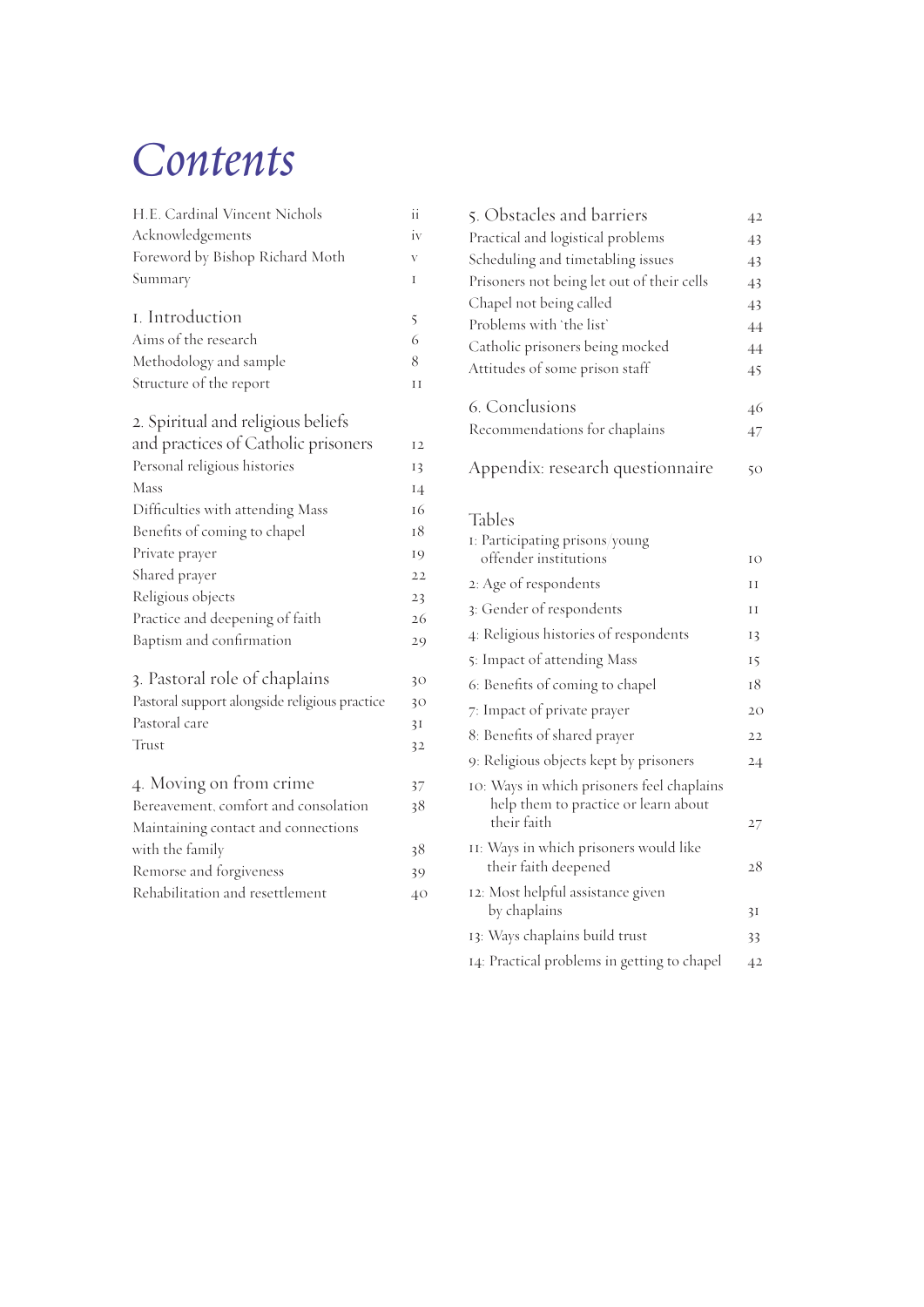# *Acknowledgements*

We are extremely grateful to the many people who have been involved in this project. In particular our thanks go to Monsignor Roger Reader, Catholic Bishops' Prisons Adviser and HMPS/NOMS Catholic Faith Adviser, for his help, knowledge and perseverance in bringing this project to fruition.

We are especially indebted to each of the 332 prisoners who contributed their experiences, ideas and opinions by completing our questionnaire. Thanks, too, to the 17 participating Catholic prison chaplains without whom we would not have been able to carry out this research.

Finally, our thanks go to Mark Woodruff and The Jerusalem Trust. They have been generous funders and enthusiastic supporters of this work since its inception.

My personal thanks go to Sarah Frankenburg and Sandy Chidley who assisted me with the research at Lemos&Crane, which is an independent organisation not affiliated to any faith or religious group.

Please note that unless otherwise stated, all references to chaplains and the chaplaincy in this document refer only to Catholic chaplains and the Catholic chaplaincy and references to prisoners refer only to prisoners who identify as Catholics.

Responsibility for the views expressed, and for any errors, remain with the author.

Gerard Lemos Lemos&Crane London, April 2016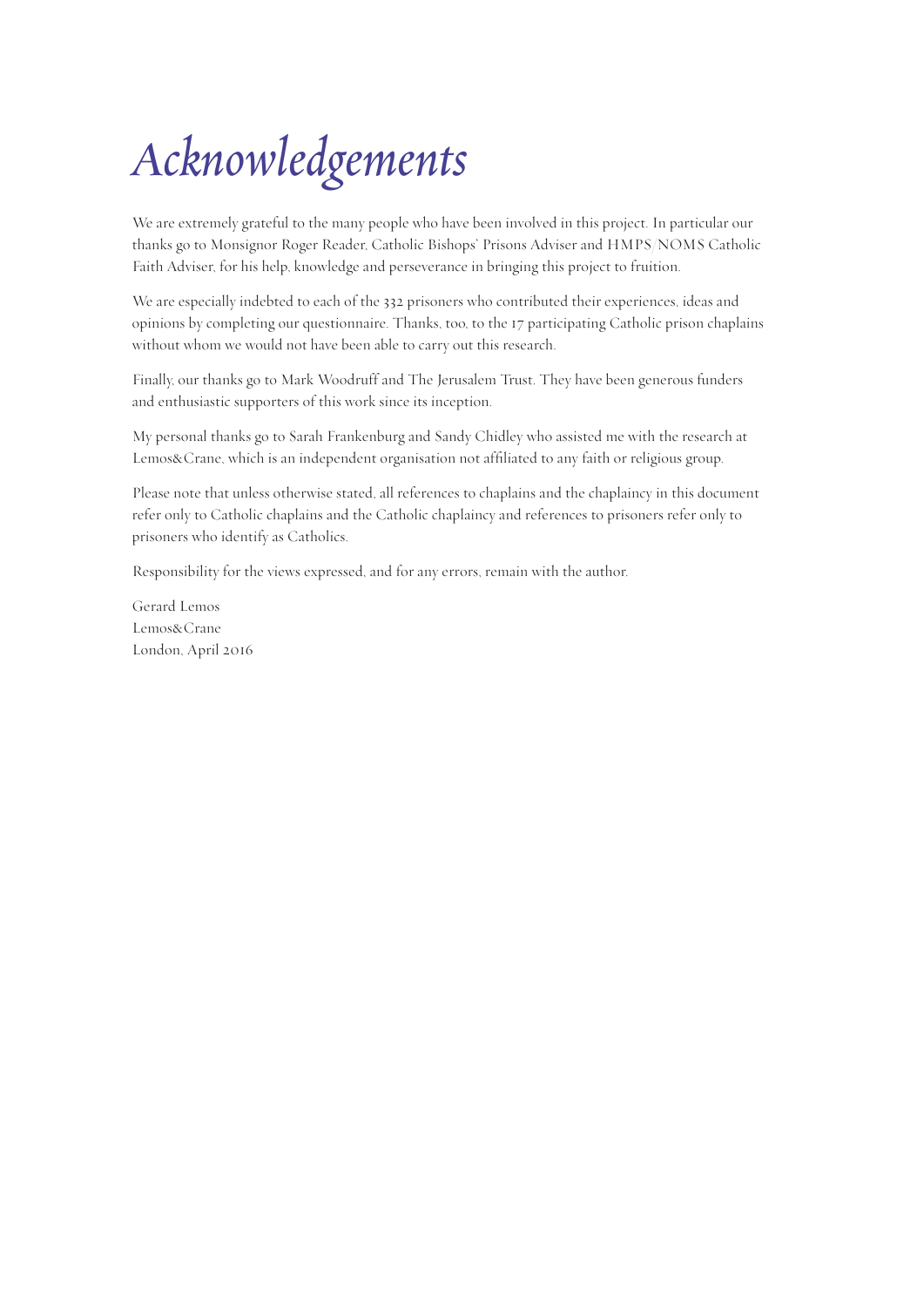# *Foreword by Bishop Richard Moth*

For people of faith serving prison sentences, the acknowledgement of their spiritual needs, their access to church services and opportunities for prayer and the deepening of their faith are vital elements in their welfare and rehabilitation.

This report, based on effective and well-considered research, testifies to the deeply-held faith of many in prison and to the often fruitful journey taken by those prisoners who re-engage with their relationship with God or discover that relationship for the first time. It is testimony, also, to the wonderful work carried out by chaplains and chaplaincy volunteers as they accompany those in their pastoral care.

No doubt, there will be aspects of this research that will resonate with all those involved in chaplaincy and, more broadly, all engaged in the care of management of prisoners.

My thanks go to all those who assisted in this research and responded to the questions put to them. Thanks go, also, to Mgr. Roger Reader who recognised the need for this project, to Mark Woodruff and The Jerusalem Trust, and to Lemos&Crane who conducted the work and completed this fine report.

I am sure it will prove useful to all engaged in the management of our prisons, to those serving in prison chaplaincy and, thereby, to the prisoners in their pastoral care.

Bishop Richard Moth Liaison Bishop for Prisons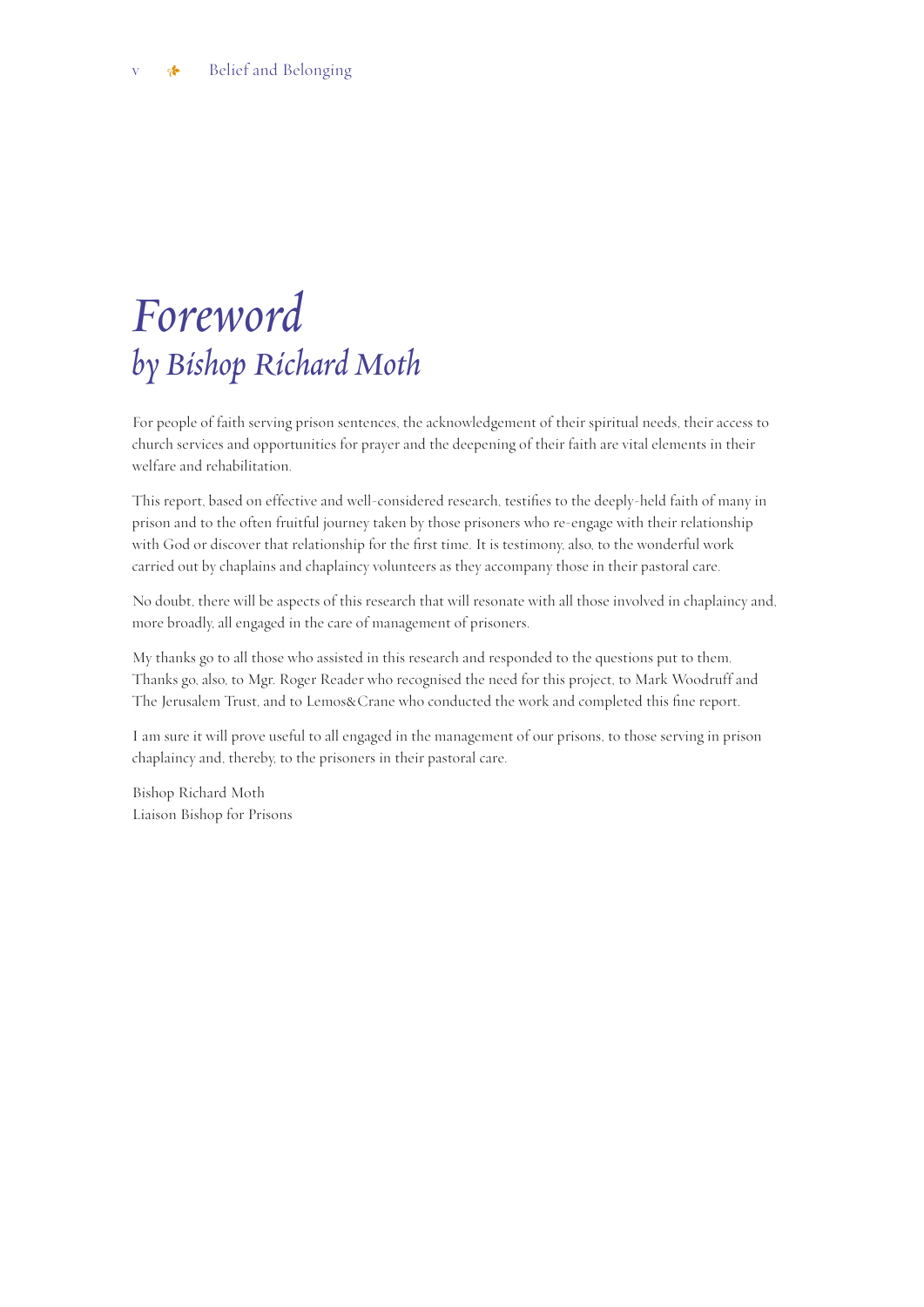# *Summary*

The Catholic Bishops' Conference of England and Wales supported by The Jerusalem Trust, one of The Sainsbury Family Charitable Trusts, commissioned Lemos&Crane to explore Catholic prisoners' experience of the Catholic chaplaincy and their views on ways in which the Catholic chaplaincy service could be improved . The findings will be used for feedback, training and practice development for chaplains.

The teaching of the Catholic Church points to the importance of religious ministry in prison. Similarly the government's rules and expectations of prison life are that religion has a legitimate place in the lives of prisoners. The purpose of this research is to seek out and record the views of Catholic prisoners themselves about the role of their faith in their life and their future and the extent or otherwise to which Catholic chaplains contribute. References to chaplains and prisoners throughout refer to Catholics only, unless otherwise stated.

### Aims of the research

Our research sought answers to the following questions:

- Did prisoners believe in or practice the Catholic faith before coming into prison?
- In general, how do prisoners feel about opportunities to practice their faith in prison?
- What role does private and shared prayer play in prisoners' lives?
- What role does attending Mass, receiving sacraments or religious objects play in the lives of prisoners?
- What do prisoners with personal experience of Catholicism before coming to prison see as the benefits of engaging with the chaplaincy?
- Do prisoners who have engaged with the chaplaincy feel there are any risks, downsides or disadvantages of engaging with the chaplaincy?
- Are there any barriers/obstacles for prisoners in engaging with chaplains?
- What practical or other steps could be taken to address any barriers or obstacles?
- In the eyes of prisoners, what have been the most effective ways of chaplains building and sustaining trusting relationships with prisoners?
- Do prisoners feel there are other ways chaplains could help prisoners practice or deepen their faith and strengthen their religious beliefs?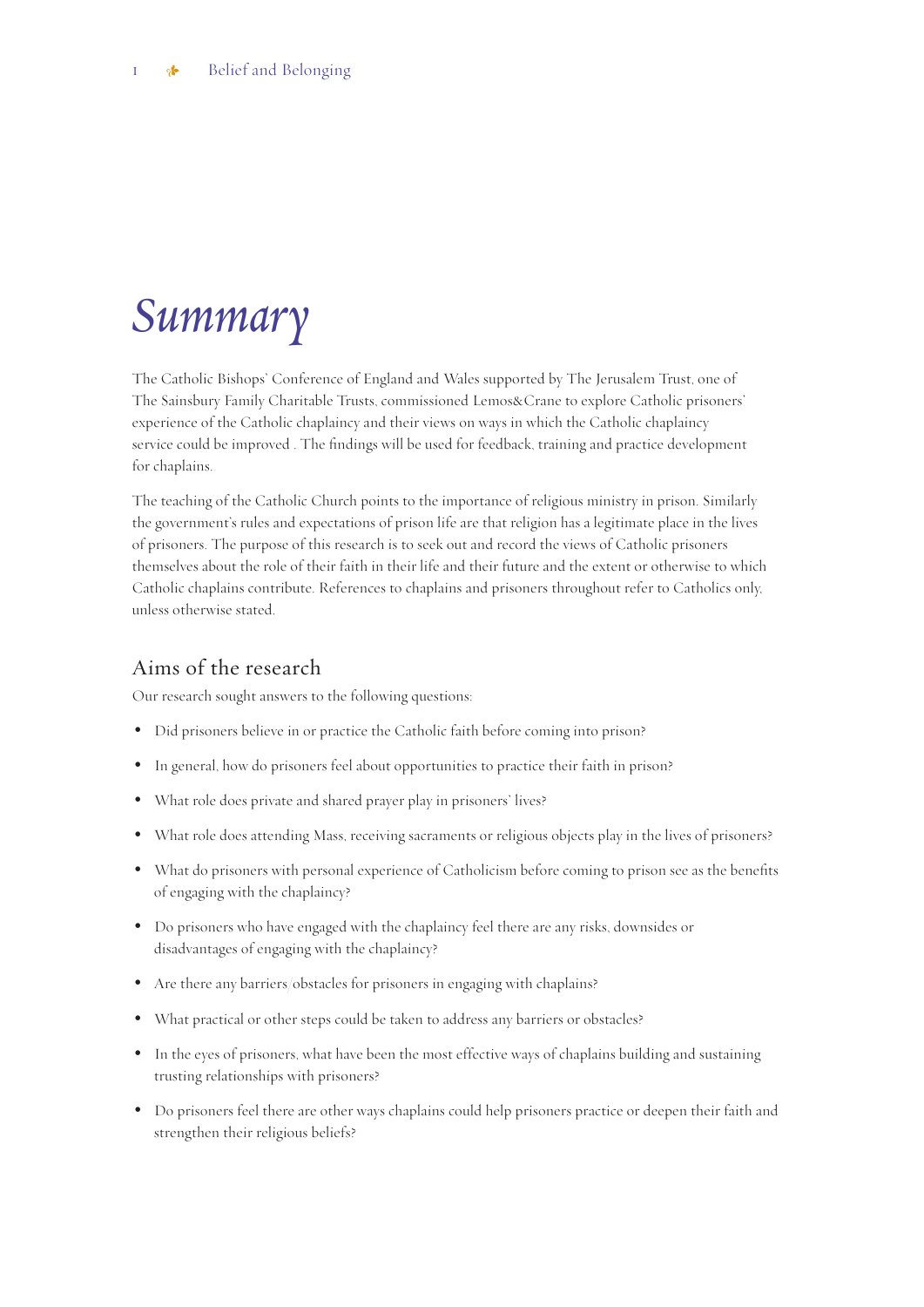- Are there other ways prisoners feel chaplains could play a role in improving outcomes for prisoners, either while in prison or in rehabilitation?
- In the eyes of prisoners, have chaplains been able to help when prisoners are experiencing specific difficulties?

## Methodology

This research is focused exclusively on prisoners who identify as Catholic and seeks their views about their experiences of chaplaincy service and ways in which it could be improved. While the research included a substantial number of the prisoners in different types of establishment it did not seek to establish a statistically representative sample of prisoners. From the total of 17 participating prisons and young offender institutions 332 responses were received from all categories of prisons, men's and women's as well as young offender institutions (YOIs). References to prisoners include offenders from all those types of establishment.

The chaplains of the participating prisons and YOIs distributed the questionnaires (approved by the National Offender Management Service (NOMS) National Research Committee) to all prisoners who identified as Catholic on reception into the prison. Prisoners were asked to complete the questionnaires by themselves. Participating in the survey was anonymous and voluntary, and it was made clear that respondents could choose not to answer any particular question, or not to complete the questionnaire without explanation. Support from a neutral person was also available for those with literacy difficulties. It was made clear that all questionnaires would be treated anonymously in analysis and writing up findings. Chaplains were also available to discuss any issues about the survey with participants. Chaplains were also responsible for collecting the completed questionnaires in sealed envelopes and returning them to Lemos&Crane.

The responses on key themes in the questionnaire (e.g. attendance at Mass, private prayer, shared prayer, religious objects) were counted by numbers of respondents. The frequency of mentions of sub-themes in free text responses (e.g. spiritual guidance, peace of mind, reflecting on offence and forgiveness, connection to family) was analysed by counting the number of times key words and synonyms for analogous concepts were mentioned.

### Spiritual and religious beliefs and practices of Catholic prisoners

Many prisoners who responded to this survey grew up as Catholics and took part in Catholic life with their families long before they came to prison, including by being baptised, coming from observant Catholic families, attending a Catholic primary or secondary school and attending Church (82 per cent, 129 of 157 respondents).

Attending Mass plays a central part in Catholic life. This is reflected in the views of prisoners who responded; 76 per cent (218 of 288 respondents) stated they try to attend Mass regularly in prison. Attending Mass is seen as important, among other reasons, because it makes people feel more positive; brings feelings of calm and peace; brings people closer to God and/or their faith; gives them strength or hope and helps them to cope. Prisoners identify a number of benefits of attending chapel including feeling closer to God and their faith; fellowship with other Catholics; a sense of comfort and acceptance. For a small number of prisoners attendance at Mass in the chapel is a distraction from the routines of day-today prison life.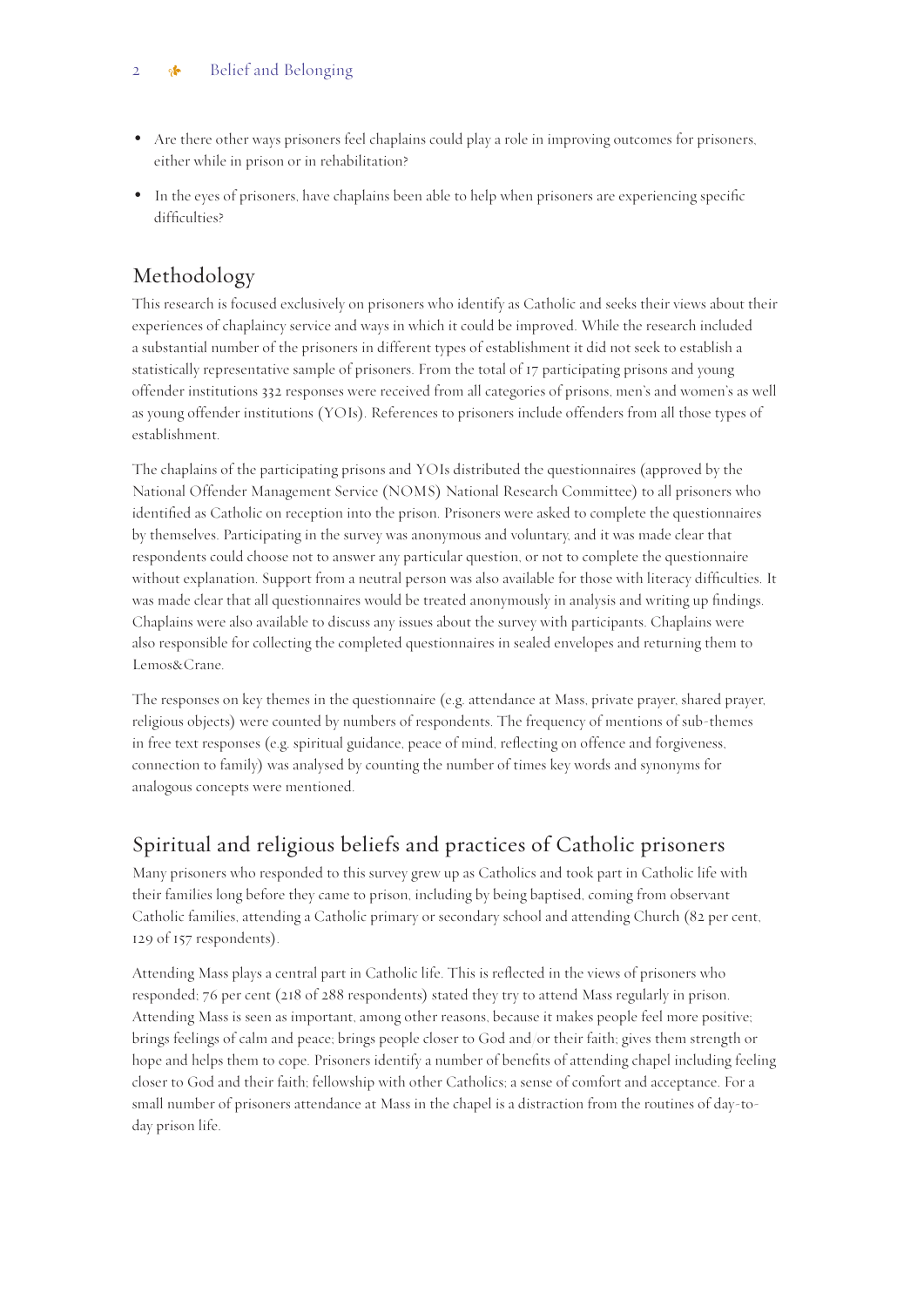The overwhelming majority (88 per cent, 264 of 300 respondents) engaged in private prayer. The reasons given for private prayer included strength to cope with prison life; getting closer to God and their faith; a sense of space and calm; feeling more positive; a chance to pray for their families; a sense of belonging and combating loneliness, coming to terms with the past and being forgiven for their wrongdoing.

A smaller proportion than those that prayed privately engaged in shared prayer (48 per cent, 143 of 297 respondents). Their reasons included fellowship and a sense of belonging; feeling better generally; coming closer to God and seeking spiritual guidance; help to cope and deriving strength and feelings of peace and calm.

A large majority had religious objects (87 per cent, 273 of 314 respondents). These objects included rosaries, religious pictures, bibles, crucifixes and prayer booklets and cards. Religious objects were seen as important aids to prayer; visible evidence of religious belief; reminders of a Catholic way of life; sentimental attachment to presents from family or other significant people and reminders of relationships with people on the outside. Religious objects can also be a source of comfort and familiarity or seen as a form of spiritual protection.

A similarly large majority (86 per cent, 240 of 279 respondents) felt that the chaplains helped them to learn more or to practise their faith. The most commonly expressed form of this assistance was through talking about and teaching matters of faith and belief. Other reasons given were openness, availability and willingness to listen; study groups and other group activities; attendance at Mass and generally through regular contact. A small number of prisoners mentioned valuing receiving religious literature from the chaplain. A substantial group of prisoners wanted the chaplain's support in receiving the sacraments of the Catholic Church, including baptism and confirmation.

## Pastoral support from chaplains

As well as spiritual support, prisoners also reported that chaplains played an important role in pastoral support. Prisoners valued chaplains being available to talk things through or just listen as well as practical and personal support from chaplains. Help with maintaining contact with families was also mentioned by prisoners as a valued pastoral support. Practical and emotional support in times of family bereavement was also valued. Some prisoners also commented that the chaplain could play a valuable role in preparation for release, including connecting them to Catholic communities outside the prison.

### Trust in chaplains

A very large majority of prisoners who responded said they trusted the chaplain (94 per cent, 267 of 284 respondents). The reasons given for this trust included honesty, being friendly and easy to talk to, respecting confidentiality, being no-judgmental and treating prisoners respectfully as well as the spiritual and pastoral support that prisoners reported receiving.

### Barriers and obstacles for prisoners in attending religious services or engaging with the chaplaincy

Just under a quarter of respondents (24 per cent, 68 of 280 respondents) had experienced practical or logistical problems in getting to chapel or engaging with the chaplaincy. These problems included not being let out of their cells; clashes with other activities on their timetable; chapel not being called; issues with a prisoner being on the list and staffing issues. Some prisoners had also been mocked by other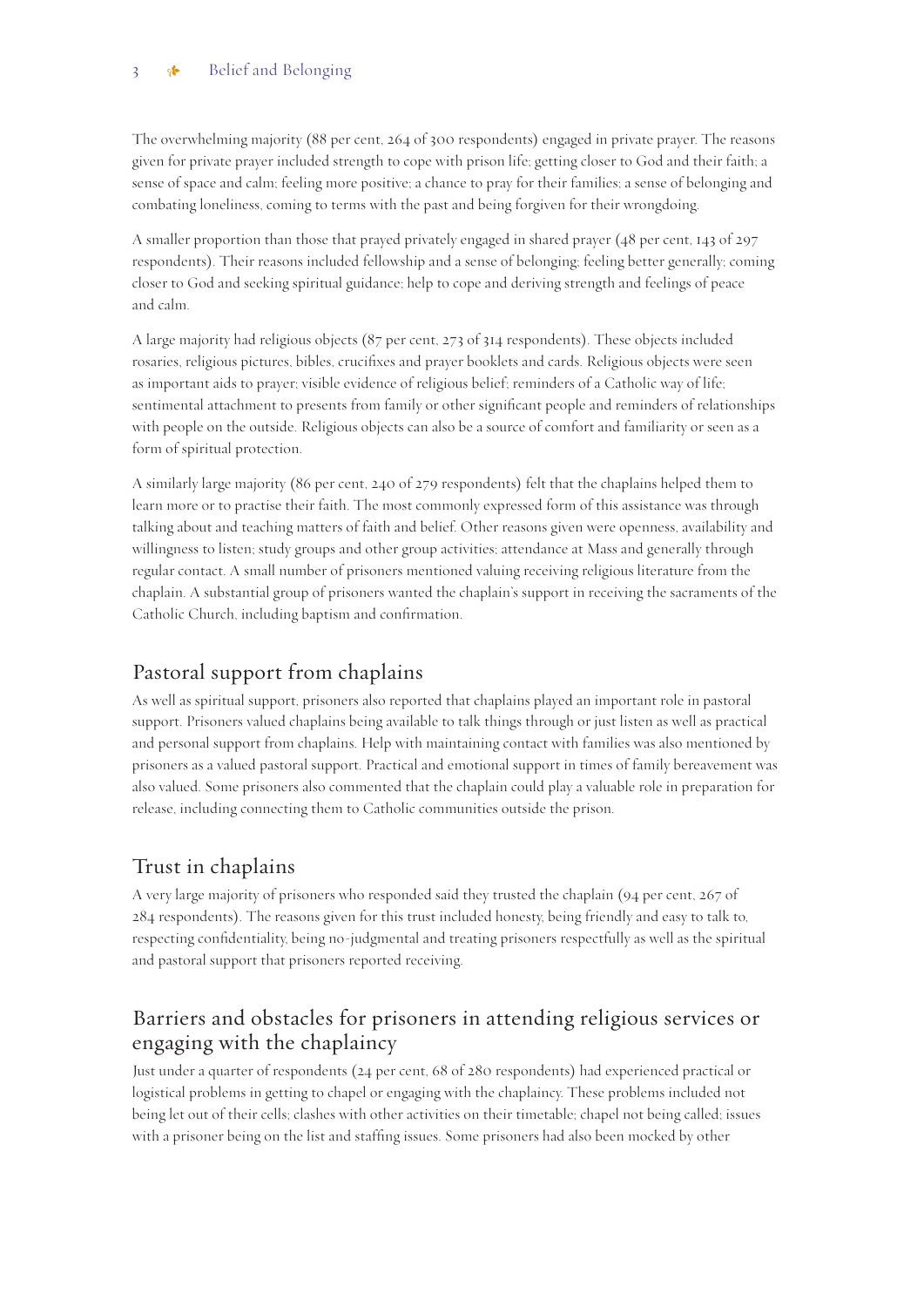prisoners and some respondents commented prison staff had not displayed wholly positive attitudes towards a prisoner's religious beliefs.

### Recommendations for chaplains

- Ensure that all Catholic prisoners are properly recorded on the list.
- Make secular staff on wings aware of the importance to Catholic prisoners of attending Mass and engaging with the chaplaincy.
- Logistical and other obstacles need to be overcome even though they often stem from factors that neither prisoners nor staff fully control, such as staff shortages or security concerns.
- Clashes with other activities important to prisoners need to be managed and avoided where possible.
- More flexibility about when Mass is said and where may also make it easier for prisoners to attend and avoid some of the logistical difficulties and clashes. Similarly flexibility about timing and location of other chaplaincy activities would help overcome barriers and obstacles.
- Special effort may be needed to ensure vulnerable prisoners can participate in religious life and other prisoners do not stand in their way, literally or through hostility.
- Help prisoners to deepen their faith and practice through supporting private and shared prayer as well as study groups.
- Offering prisoners the sacraments of the Church, including baptism, renewal of baptismal vows, communion, confirmation and confession.
- Supporting prisoners in maintaining connections to family members and family life.
- Offering pastoral and spiritual support in time of bereavement or other emotional crises.
- Being willing to discuss openly Catholic concepts of sin in relation to prisoners' offences, remorse that prisoners may feel and empathy with their victims. In discussions with prisoners and the guidance they offer chaplains can also link prisoners' wish for forgiveness to the Catholic doctrine of absolution from sin through confession.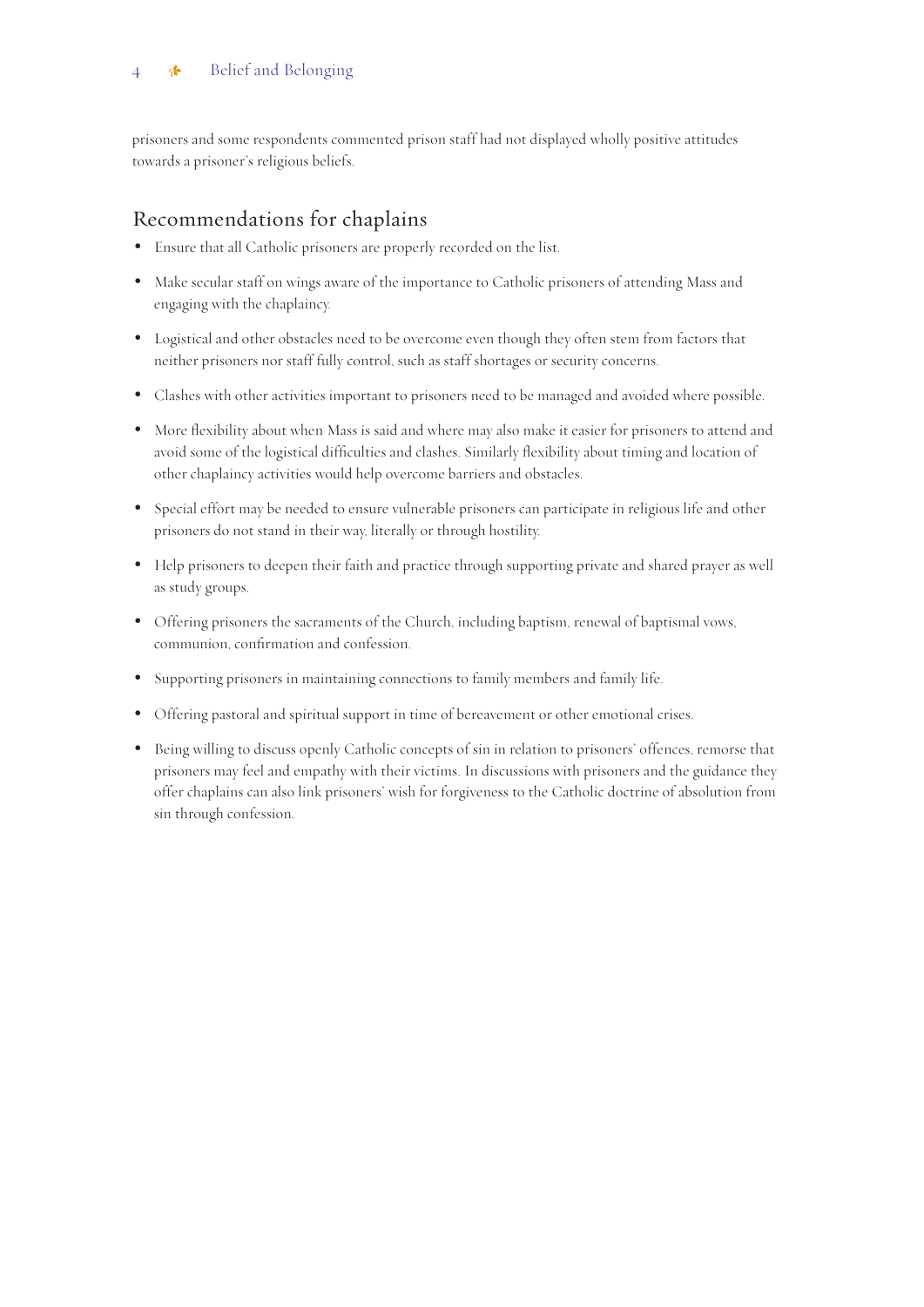# *1*

# *Introduction*

*"I have a special relationship with people in prisons, deprived of their freedom. I have always been very attached to them, precisely because of my awareness of being a sinner. Every time I go through the gates into a prison to celebrate Mass or for a visit, I always think: Why them and not me? I should be here. I deserve to be here. Their fall could have been mine. I do not feel superior to the people who stand before me. And so I repeat and pray: Why him and not me? It might seem shocking, but I derive consolation from Peter: he betrayed Jesus, and even so he was chosen."* Pope Francis<sup>1</sup>

The Catholic Bishops' Conference of England and Wales supported by The Jerusalem Trust, one of The Sainsbury Family Charitable Trusts, commissioned Lemos&Crane to explore Catholic prisoners' experience of the Catholic chaplaincy and their views on ways in which the Catholic chaplaincy service could be improved so that the findings from this present research could be used for feedback, training and practice development for chaplains.

Lemos&Crane, an independent social research firm established in 1994, has previously researched and published about prisons and prisoners (see generally, www.lemosancrane.co.uk/prisoneractionnet and in particular, *The Good Prison:*  Conscience, crime and punishment by Gerard Lemos published in 2014<sup>2</sup>). Lemos&Crane also researched and published *Lost and Found: faith and spirituality in the lives of homeless people* (2013)<sup>3</sup> .

As far back as the eighteenth century John Howard, an early Anglican prison reformer, noted with satisfaction the presence of chapels and chaplains in almost all prisons<sup>4</sup>. Catholic chaplains, in common with chaplains of other religions, are a longstanding presence in prisons. An internal survey undertaken with young offenders attending Catholic chapel services at Feltham YOI in 2012 and 2013 found that 73 per cent (79 out of 108 respondents) responded positively to the question, Do you think that coming to church will help you not to reoffend when you get out?. The Catholic Bishops' Conference of England and Wales wished to explore the experience of chaplaincy of a larger number of prisoners in a bigger group of prison establishments beyond Feltham. In particular, the Catholic bishops wanted to explore the impact of chaplains on Catholic prisoners' lives; the role of prayer in their lives; attending Mass and receiving Sacraments; keeping religious objects; any benefits or downsides for prisoners of engaging

<sup>1.</sup> Pope Francis*, The Name of God is Mercy*. Bluebird Books, 2016

<sup>2.</sup> Lemos, G. 2014 *The Good Prison: Conscience, crime and punishment*. London, Lemos&Crane

<sup>3.</sup> Gravell, C. 2013 *Lost and Found: Faith and spirituality in the lives of homelesspeople*. London, Lemos&Crane

<sup>4.</sup> Howard, J. 1973 *The State of Prisons in England and Wales*. Patterson Smith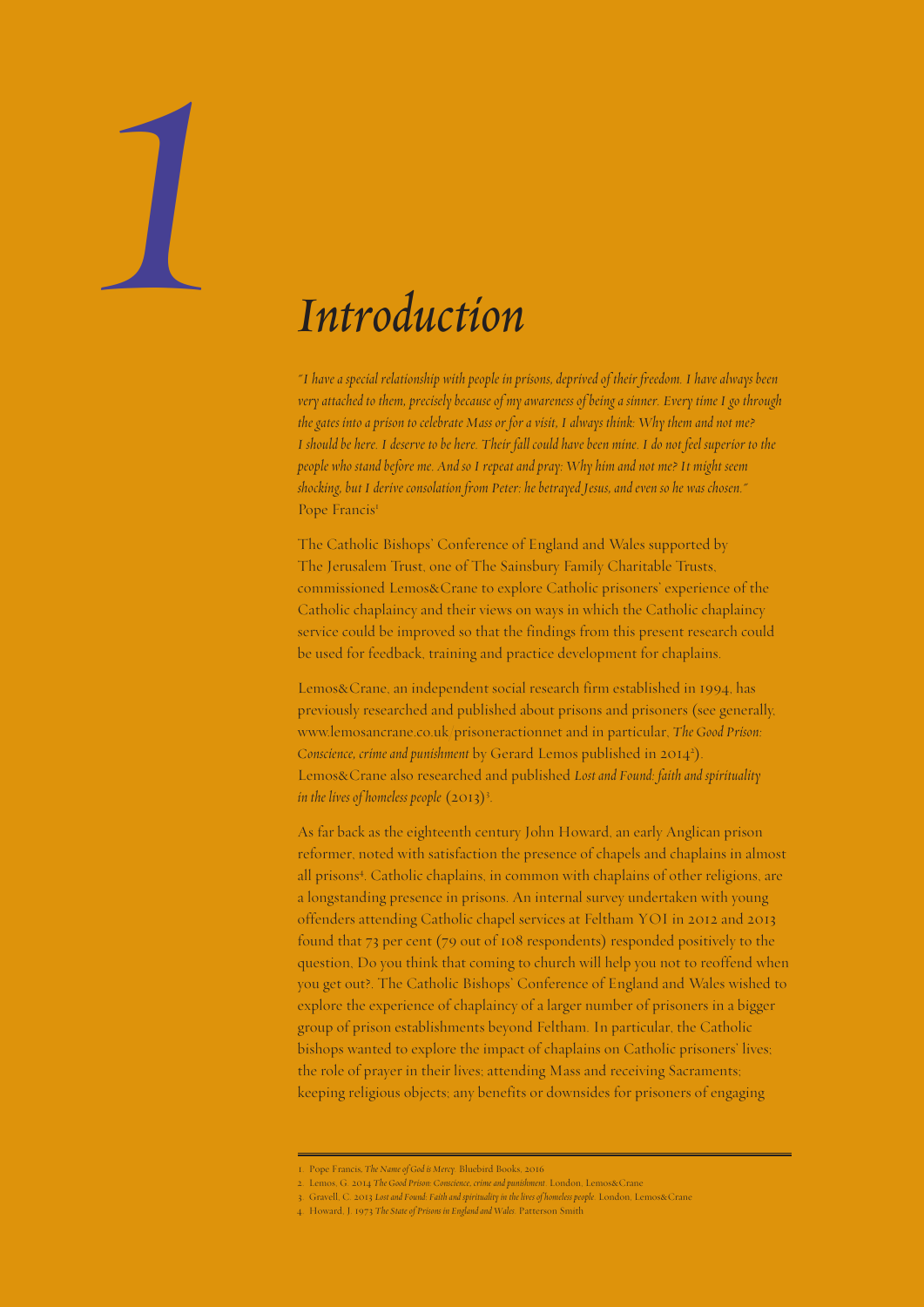with Catholic chaplains; barriers or obstacles to engage with chaplains or activities organised by chaplains as well as ways to overcome them; ways of building trust and sustaining relationships between chaplains and prisoners; other ways that chaplains could support prisoners in their faith (for example, when prisoners are experiencing difficulties).

Some may worry that Catholic (and other) chaplains seek only to proselytise on behalf of their faith or to attract new converts among prisoners, who may be vulnerable or confused and therefore especially susceptible. In other words, chaplains have a hidden agenda which is not connected to the welfare of the prisoners or their best interests. Others may feel that religion has little resonance in a secular age and, as far as prisoners are concerned, makes little or no difference either to the experience of being in prison or to the chances of successful rehabilitation. This research is not concerned with either proving or disproving these general opinions, however widely held.

The starting point for the research is that the teaching of the Catholic Church points to the importance of religious ministry in prison. Similarly the government's official rules and expectations of prison life are that religion has a legitimate place in the lives of prisoners. The confluence of religious doctrine and official regulation finds form in the presence and practice of chaplains in prison. The specific purpose of this research is to seek out and record the views of Catholic prisoners themselves about the role of their faith in their life and their future and the extent or otherwise to which Catholic chaplains contribute or detract.

This survey will hopefully provide the government's National Offender Management Service (NOMS) with a better understanding of Catholic prisoners' experience of the Catholic chaplaincy and their views on its delivery and impact during their time in prison. The research will also hopefully help the Catholic chaplaincy generally as well as individual chaplains to share good practice and learn from each others' experience to improve their own practice and the chaplaincy service generally across the prison estate and NOMS.

The research is concerned with prisoners for whom Catholic faith and chaplaincy is already a part of their life, and did not involve prisoners of any other faith. This research is not in any way intended to promote, or denigrate, the Catholic faith. All references to chaplains in this document, unless otherwise stated, refer only to Catholic chaplains and references to prisoners only to Catholic prisoners.

### Aims of the research

Specifically, the aims of the research were to seek responses to the following questions (for the complete version, see the questionnaire reproduced in the Appendix):

- Did prisoners believe in or practice the Catholic faith before coming into prison?
- In general, how do prisoners feel about opportunities to practice their faith in prison?
- What role does private and shared prayer play in prisoners' lives?
- What role does attending Mass, receiving sacraments or religious objects play in the lives of prisoners?
- What do prisoners with personal experience of Catholicism before coming to prison see as the benefits of engaging with the chaplaincy?
- Do prisoners who have engaged with the chaplaincy feel there are any risks, downsides or disadvantages of engaging with the chaplaincy?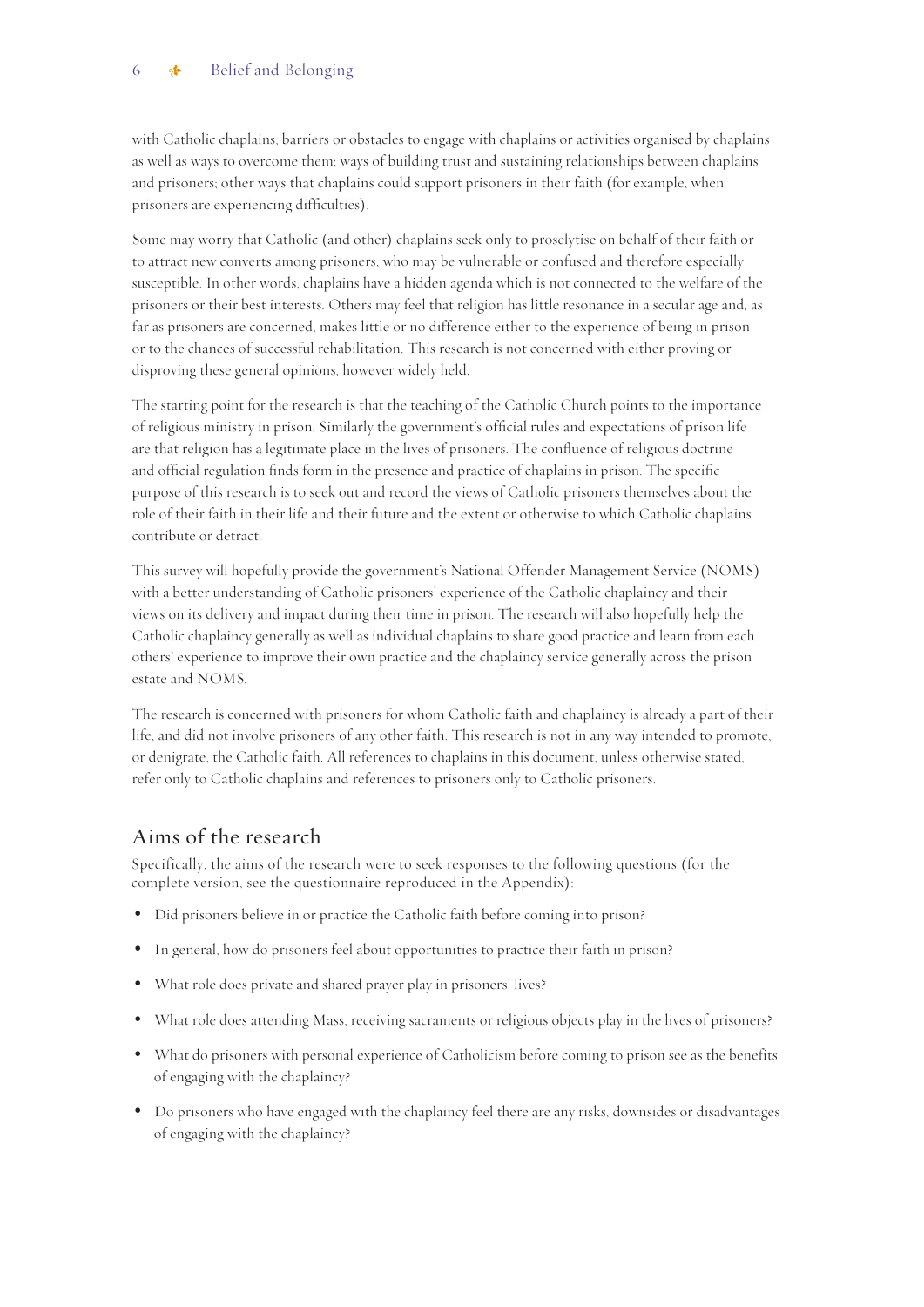### $7 \cdot \bullet$  Belief and Belonging

- Are there any barriers/obstacles for prisoners in engaging with chaplains?
- What practical or other steps could be taken to address any barriers or obstacles?
- In the eyes of prisoners, what have been the most effective ways that chaplains build and sustain trusting relationships with prisoners?
- Do prisoners think there are other ways chaplains could help prisoners practice or deepen their faith and strengthen their religious beliefs?
- Are there other ways prisoners feel chaplains could play a role in improving outcomes for prisoners, either while in prison or in rehabilitation?
- In the eyes of prisoners, have chaplains been able to help when prisoners are experiencing specific difficulties?

In terms of previous research on related matters, the Cardiff Centre for Chaplaincy Studies published in 2011 *The Role and Contribution of a Multi-Faith Prison Chaplaincy to the Contemporary Prison Service*, a report based on research conducted on behalf of the Ministry of Justice Prison Chaplaincy Service. This particular research focused on identifying the role of multi-faith chaplaincy for various members of the prison community and how these roles have developed and changed over time. They noted that: 'a diverse cross-section of the prison population of various faiths, and indeed of no faith, values the presence and contribution of prison chaplaincy'5 .

More fully, they also concluded: 'The role of the prison chaplain is not confined to the provision of religious services; extending to a central role in the provision of support services for prisoners, and in some cases staff, especially for those in crisis….The prison chaplaincy space is a valued and cherished safe location within the prison; providing a crucial support mechanism for the vulnerable, and those struggling to manage the demands of incarceration….Chaplains and the chaplaincy service need to articulate the way in which their humanitarian role is an integral part of their work as faith practitioners. This is important in the light of a difference of perception of the pastoral role of chaplains; with chaplains more likely to present their whole role in terms of religion; prison officers and prisoners more likely to highlight the humanitarian value of the role.'6

This previous research is an important context for the present study as it points to the general significance of chaplains in prison and in prisoners' lives; their pastoral as well as spiritual role; the importance of drawing a distinction between the custodial role and the pastoral support offered by chaplains while embedding their efforts within the wider prison regime and journey to rehabilitation. These are all themes encountered in our research as related to the Catholic chaplaincy.

### The Catholic Church and prison policy

The official attitude of the Catholic Church in England and Wales to the whole issue of prisons and criminal justice was set out in 2004 by the Catholic Bishops' Conference of England in Wales in *A Place of Redemption: A Christian approach to punishment and prisons* <sup>7</sup> . The primary focus of the report is on 'the present state of the nation's prisons.'8 The report addresses this from a wide perspective. It comments on sentencing, alternatives to custody, prison numbers, the need to support victims and reduce the fear of crime, the experiences of women prisoners, the problems of drugs and mental health among prisoners,

<sup>5.</sup> Todd, A. and Tipton, L. 2011 *The Role and Contribution of a Multi-Faith Prison Chaplaincy to the Contemporary Prison Service Cardiff, Cardiff Centre for Chaplaincy Studies*. p. 3 6. *Ibid*.

<sup>7.</sup> *Catholic Bishops' Conference of England and Wales 2004 A Place of Redemption: A Christian approach to punishment and prisons*. Burns and Oats 8. *Ibid*. p. 10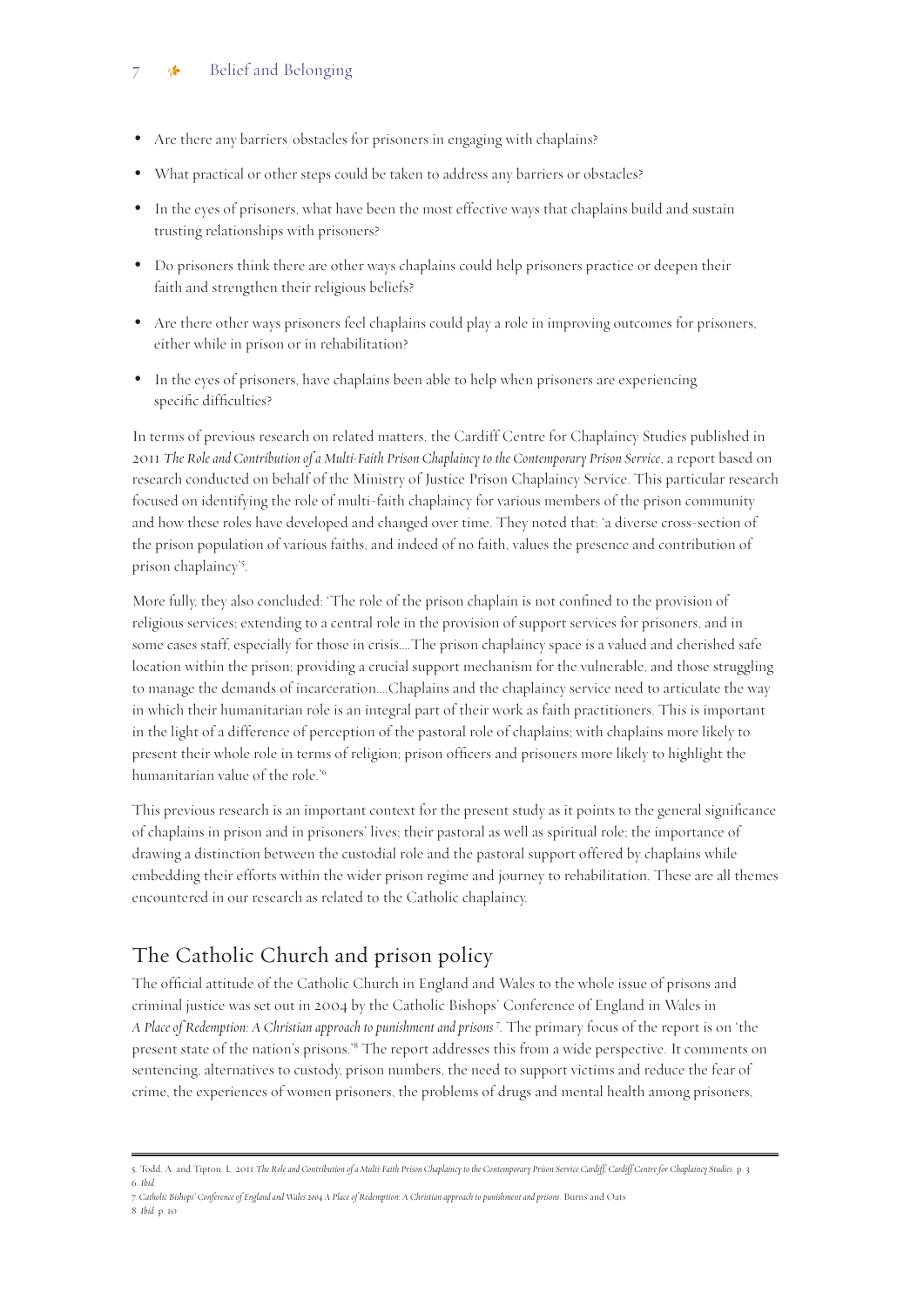restorative justice and changing social attitudes among other subjects. But the overwhelming emphasis of the report is on the quality of mercy offered to prisoners and the contribution which can make to their rehabilitation, or to put it in more Catholic language, their redemption. The link between mercy and redemption is at the heart of Catholic teaching and represents the philosophical and theological bedrock of the report.

The report is a statement of the Church's views and policy rooted in Catholic belief and theology and is intended as a challenge, certainly to the prison system but also to the Catholic Church itself. The analysis and conclusions of *A Place of Redemption* have not been superseded by other Church pronouncements since its publication in 2004: 'Our task – as bishops, as a Christian community and as a wider society – is to do the same for those who have become prisoners of crime, or the fear of crime, and also for those who locked away inside our prisons. It is up to us to ensure that the prison service offers the continuing opportunities for transformation when the moment comes that the prisoner is prepared to embark on the journey of change. That no matter how hopeless their situation may appear to be, we must never give up on anyone. And that every place can be a place of redemption.'9

The Church's report is clearly expressed in the language of penal and social policy, drawing as well on the concepts close to the heart of Catholic religious teaching: 'True justice must provide a positive outcome for the victim, for society and the offender. It must give every opportunity for criminals to come to terms with what they have done, to recognise their own guilt and to acknowledge the need for remorse and penitence. In atoning for their past they recognise the human dignity of their victims and they also help to redeem themselves. It must be possible, within such a system, for an offender to make different choices from those that they have hitherto made. And the system must make it possible for the transformation to take place, and be assisted, at every point during the offender's sentence and life thereafter.'10

Such a clarion call is set out as a challenge to the prison system but it also serves as a call to action for Catholic chaplains who might reasonably ask themselves: "To what extent does both my religious and professional practice currently meet these ambitions?" The Church's report is also unsparing in its criticisms of the Catholic Church: 'There needs to be a change in attitudes with the Catholic Church towards those in prison. As a Church we have to acknowledge that concern for those in prison is – despite it being one of the baldest of Jesus' commands as to how his followers are to serve him – is not at present high up on the agenda of many Christians. On this we all need to examine our consciences... Our Christian anthropology insists that the innate dignity and worth of each person is not negotiable. Jesus invites us to see Him in the marginalised, alienated and rejected. Thereby He calls us always to extend His Kingdom of mercy and compassion. That call requires us to commit ourselves to a pursuit of justice which is always within the horizon of grace ...The image of God comes to its glory in each one of us. Through justice and mercy, hope and forgiveness, no one is beyond the reach of God's purpose. The possibility of change is ever-present. Society should never give up on any individual, for every place is a place of redemption.'<sup>11</sup> A commitment to the pursuit of 'justice and mercy, hope and forgiveness' might be considered lodestars especially for Catholic prison chaplains.

### Methodology and sample

This research is focused exclusively on those prisoners who identify as Catholic and aims to seek their views about their experiences of chaplaincy and ways in which it could be improved. The research is not intended to represent the views of the prison population as a whole. While the research included a

9. *Ibid*. p. 100 10. *Ibid*. p. 1 11. *Ibid*. p. 4-5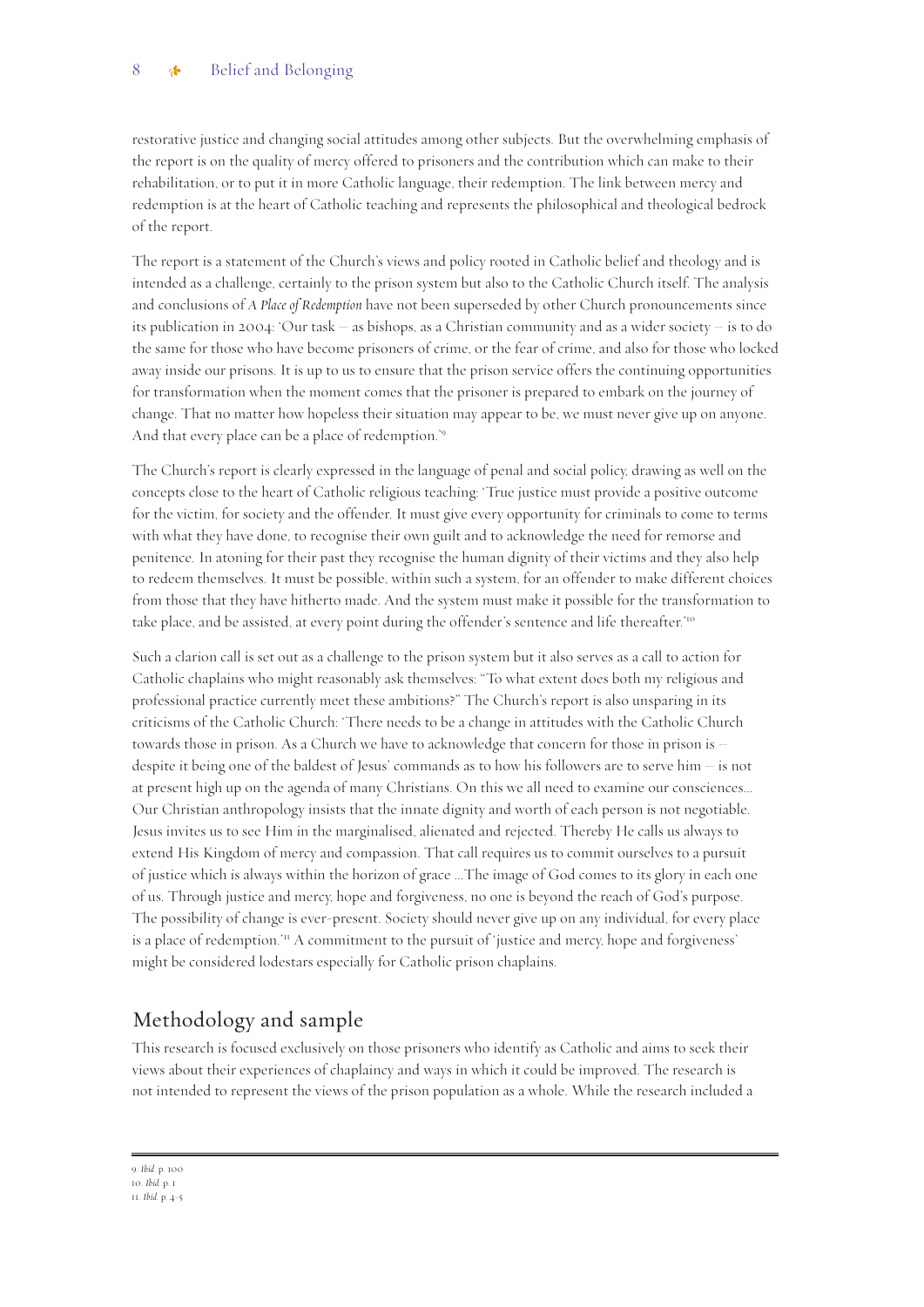substantial number of prisoners in different types of establishment (see Table 1), the research does not seek to establish a statistically representative sample of prisoners in different types of institutions.

Following approval by NOMS, the questionnaire was piloted with a small number of prisoners. The revised questionnaire (reproduced in the Appendix) was then distributed to Catholic chaplains from participating institutions across the prison estate in England, including male and female adult prisons in all categories, as well as young offenders' institutions and an Immigration Removal Centre. The Table 1 below shows in which institutions participating chaplains and prisoners were based.

The chaplains of the participating penal institutions distributed the questionnaires to all prisoners and offenders who identified as Catholic on reception into the prison. Eighteen per cent (ie, 15,565 of the 86,193-strong prisoner population in England and Wales) were identified as Catholic on arrival in prison as at June 2015. We hoped to receive at least 10 per cent of the prisoners who identify as Catholic in each participating prison and institution and this target was achieved by all the participating prisons and young offender institutions in Table 1.

Having been distributed by the chaplains, prisoners were asked to complete the questionnaires by themselves. Participating in the survey was anonymous and voluntary, and it was made clear that respondents could choose not to answer any particular question, or not to complete the questionnaire without being obliged to give an explanation. Support from a neutral person was also available for those with literacy difficulties. It was made clear that all questionnaires would be treated as anonymous in analysis and writing up findings. Chaplains were also responsible for collecting the completed questionnaires in sealed envelopes and returning them to Lemos&Crane.

Chaplains were also available to discuss any issues about the survey with participants – after the completion of the questionnaire – or anything that participation in the research prompted the respondents to consider or which they wished to discuss. Chaplains were advised that some participants might wish to discuss their thoughts or experiences further.

The responses were coded for key themes and then the frequency of mentions of key themes was analysed by identifying and counting key words and synonyms for analogous concepts. Frequently recurring subthemes within key themes were also identified and coded from a more in-depth analysis of responses. Frequency of key themes and sub-themes are reported quantitatively in this report with quotes used anonymously to illustrate key themes and sub-themes. Many prisoners who completed the survey skipped individual questions or left answers blank. These blanks have been discounted from the total of respondents given in brackets throughout. References to 'respondents' therefore relate to total number of people who responded to that question. Where a particular topic may have occurred in more than one answer, we have counted the number of times it was mentioned. We therefore refer to total of mentions for those topics, rather than the number of individuals who responded on that topic.

### The sample

From the total of 17 participating prisons and young offender institutions 332 responses were received and Table 1 shows the contribution from each penal institution.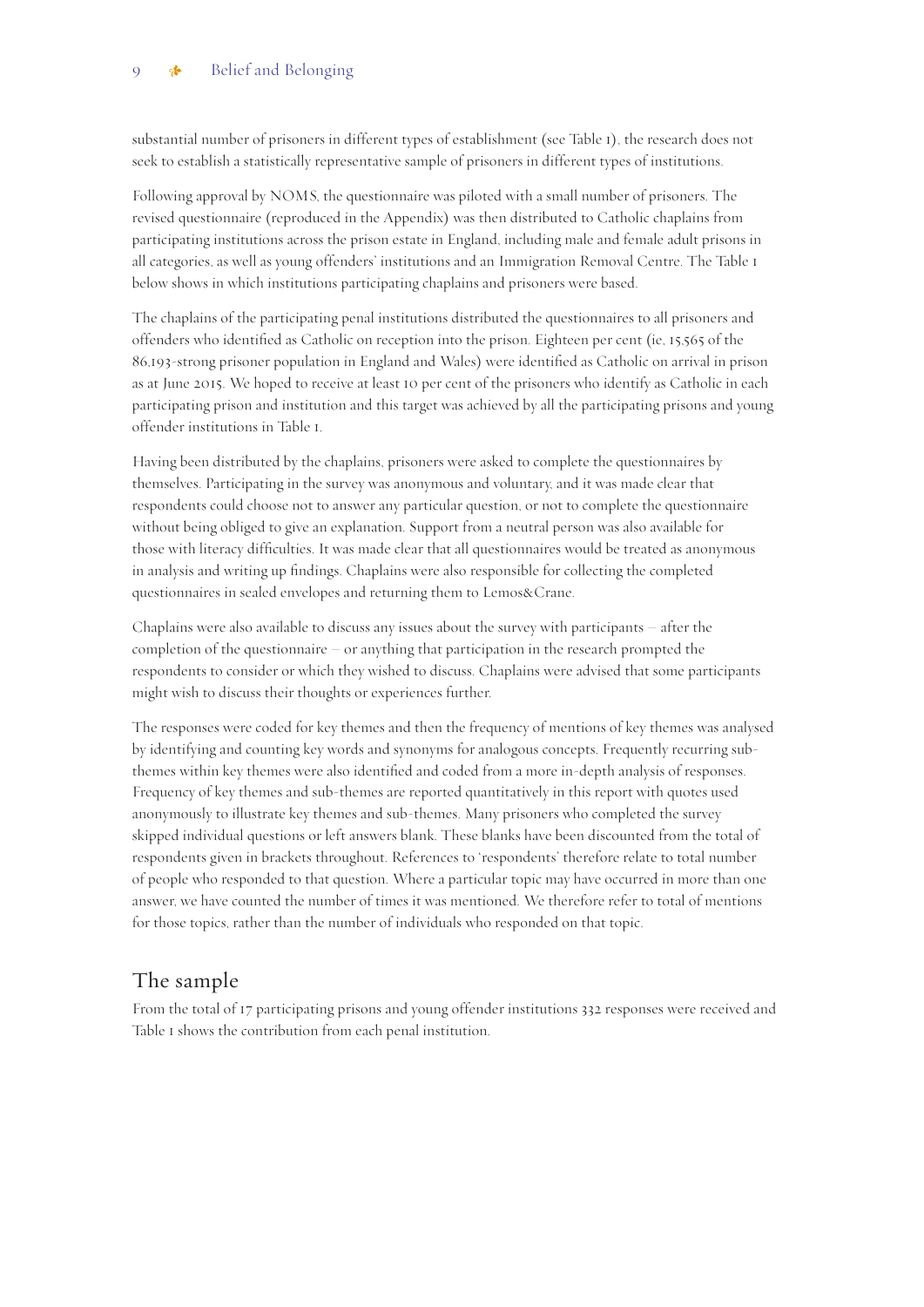| Prison/YOI and Location                    | Prison Categories <sup>12</sup> and Gender    | Respondents    |
|--------------------------------------------|-----------------------------------------------|----------------|
| HMP and YOI Bronzefield,<br>Sussex         | Multiple (adults and young offenders, female) | 9              |
| HMYOI Deerbolt, County<br>Durham           | Young offenders C (18-21 yrs, male)           | 8              |
| HMP Drake Hall,<br>Staffordshire           | Closed (female)                               | 2I             |
| HMP Elmley<br>(Sheppey cluster), Kent      | B and C (male)                                | 24             |
| HMP and YOI Feltham,<br>London             | Young offenders (15-18 yrs / 18-21 yrs, male) | 30             |
| HMP Frankland,<br>County Durham            | A and B (male)                                | 35             |
| HMP Guys Marsh, Dorset                     | $C$ (male)                                    | $\overline{2}$ |
| HMP Highdown, Surrey                       | B (male)                                      | 46             |
| HMP Isle of Wight (cluster)                | B (male)                                      | 17             |
| HMP and YOI Low<br>Newton, County Durham   | Closed (adults and young offenders, female)   | 15             |
| HMP Lowdham Grange,<br>Nottinghamshire     | B (male)                                      | 12             |
| HMP and YOI Moorland,<br>South Yorkshire   | C (adults and young offenders, male)          | 43             |
| HMP and YOI Portland,<br>Dorset            | C (adults and young offenders, male)          | 12             |
| HMP and YOI Swinfen<br>Hall, Staffordshire | C (adults and young offenders, male)          | 23             |
| HMP Thameside, London                      | B (male)                                      | IO             |
| HMP Wealstun, West<br>Yorkshire            | $C$ (male)                                    | 15             |
| HMP Winchester,<br>Hampshire               | $C$ (male)                                    | IO             |

### TABLE 1: PARTICIPATING PRISONS/YOUNG OFFENDER INSTITUTIONS

<sup>12.</sup> ADULTS - Category A: Where there is a significant risk that the prisoner would harm someone outside prison and/or try to escape.

Category B: Where prevention from escaping is significant. Category C: Where prisoners are at low risk of escaping but cannot be trusted in an open prison. Category D: Where prisoners can be trusted in an open prison.

YOUNG OFFENDERS - Restricted Status: Where a young offender is at risk and should be kept in a safe part of the young offender institution. Closed Conditions: Where a young offender although less at risk is still not safe to be in an open young offender institution. Open Conditions: Where a young offender is trusted enough to be in an open young offender institution. (Prison Reform Trust Prison Life Accessed on 02/09/15 http://www.prisonreformtrust.org.uk/ Portals/0/Documents/PIB%20extract%20-%20Prison%20life.pdf )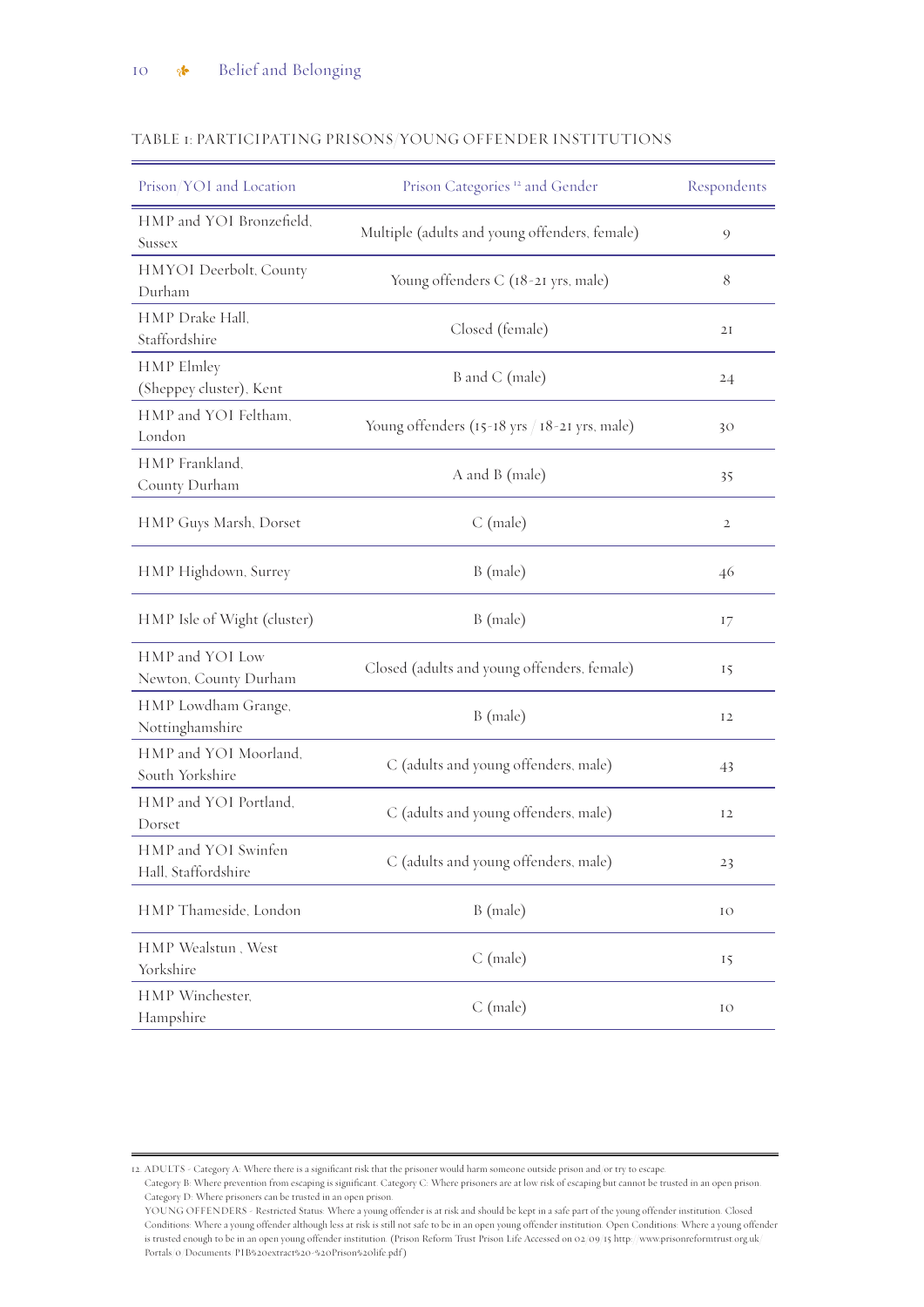The age range and gender of respondents are shown in Tables 2 and 3.

### TABLE 2: AGE OF RESPONDENTS

| Age group   | Number         | Percentage                 |
|-------------|----------------|----------------------------|
| $15 - 20$   | 57             | $\ensuremath{\mathrm{I7}}$ |
| $2I - 30$   | 73             | $2\sqrt{2}$                |
| $3I - 40$   | $74\,$         | $2\sqrt{2}$                |
| $4I - 50$   | 58             | 17                         |
| $5I - 60$   | 36             | $\rm II$                   |
| $61 - 70$   | 15             | $\tilde{S}$                |
| $7I - 80$   | $\overline{4}$ | $\rm I$                    |
| Undisclosed | 15             | $\tilde{5}$                |
| Total       | 332            | IOO                        |

| Gender | Number | Percentage |
|--------|--------|------------|
| Female | 45     | $^{14}$    |
| Male   | 287    | 86         |
| Total  | 332    | 100        |

### Structure of this report

The remainder of this report is in five parts: (2) spiritual and religious beliefs and practices of Catholic prisoners, which covers the chaplain's role in spiritual care and provision for prisoners; (3)the pastoral role of chaplains, which covers the chaplain's role in pastoral provision and their contribution to rehabilitation; (4) moving on from crime, which covers the role of Catholic chaplains in supporting prisoners in moving on from prison; (5) obstacles and barriers, which covers the chaplain's role in rehabilitation, restoration and remorse. The concluding part (6) lays out key findings and draws the general recommendations from the study.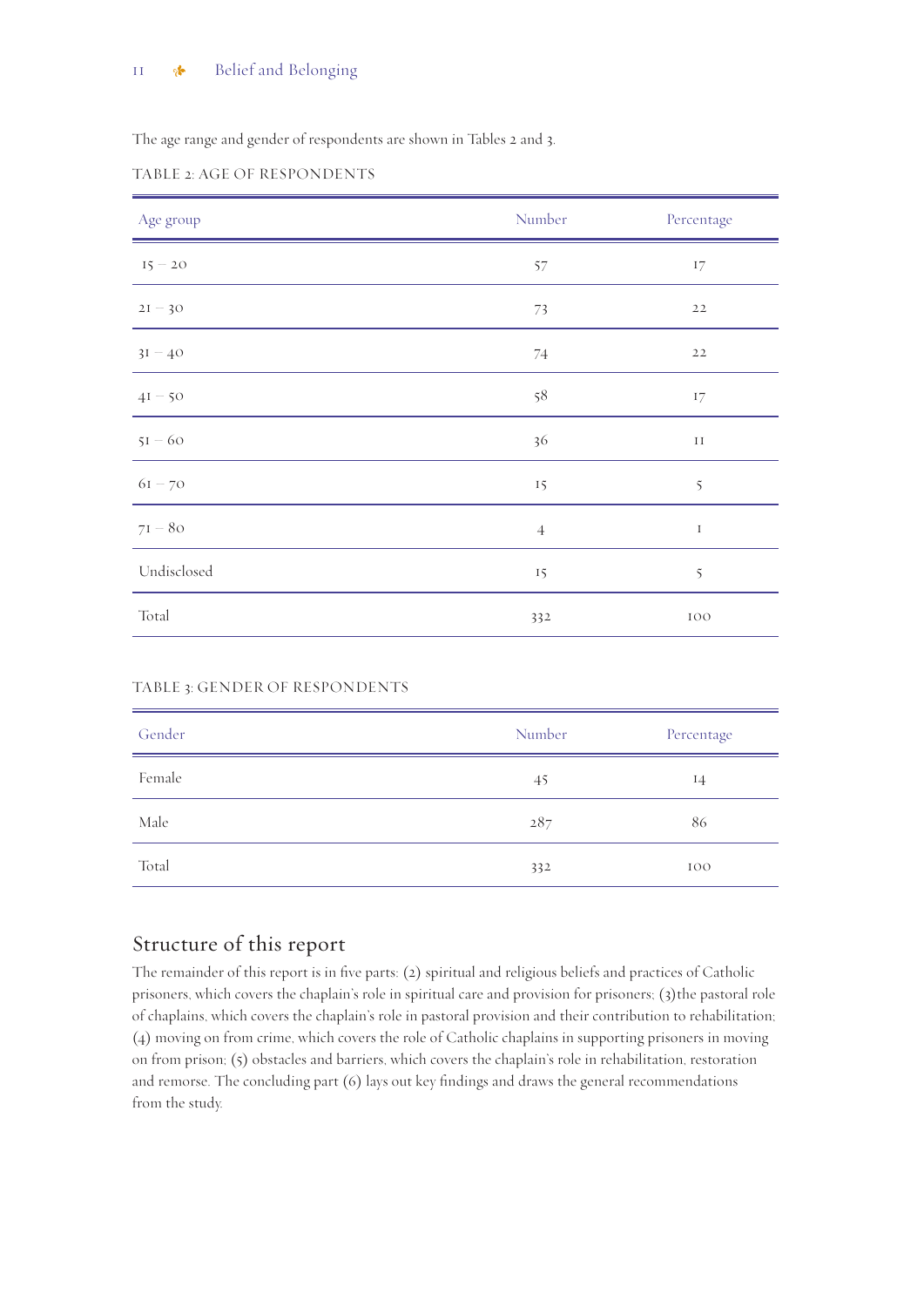# *Spiritual and religious beliefsand practices of Catholic prisoners*

*2*

The first and foremost role of chaplains in prison is to support prisoners in nurturing their spirituality and their religious beliefs as well as practising and deepening their faith, should that be an individual prisoner's choice. As far as Catholic teaching is concerned, belief and practice are inextricably intertwined, in particular through attendance at Mass and prayer. People who have grown up in the Catholic faith, including many of the prisoners in this survey, will be fully aware of those two central aspects of Catholic life. Doctrine will be understood and interpreted differently by individuals, but the importance of good conscience, atonement for sins and belief in Jesus Christ as God made man will be universal among Catholics.

*"Yes, I am full of remorse for what I did and attending Mass has helped me open my mind to all the mistakes I made. It has brought me back closer to God where I once was. I found peace and forgiveness I didn't think I could have back."* 

In theory every prisoner who identifies themselves as a Catholic is put in touch with the chaplain though, as discussed later, for a minority of prisoners there seem to be some problems with this. The chaplain must then contact and support that person if that is what they want without, of course, pressing unwanted attention on prisoners or seeking to influence them unduly, by proselytising or in any other way. The rules for prisons make this quite clear, 'A chaplain must not visit a prisoner against their will nor subject a prisoner to unwanted or unsolicited persuasion to change their religious affiliation.'13 No respondents to this survey expressed concerns or anxieties about the risks of unwanted proselytising or pressure by chaplains.

13. Ministry of Justice 2011 Faith and Pastoral Care for Prisoners, PSI (Prison Service Instruction) 51/2011, 12.3, Ministry of Justice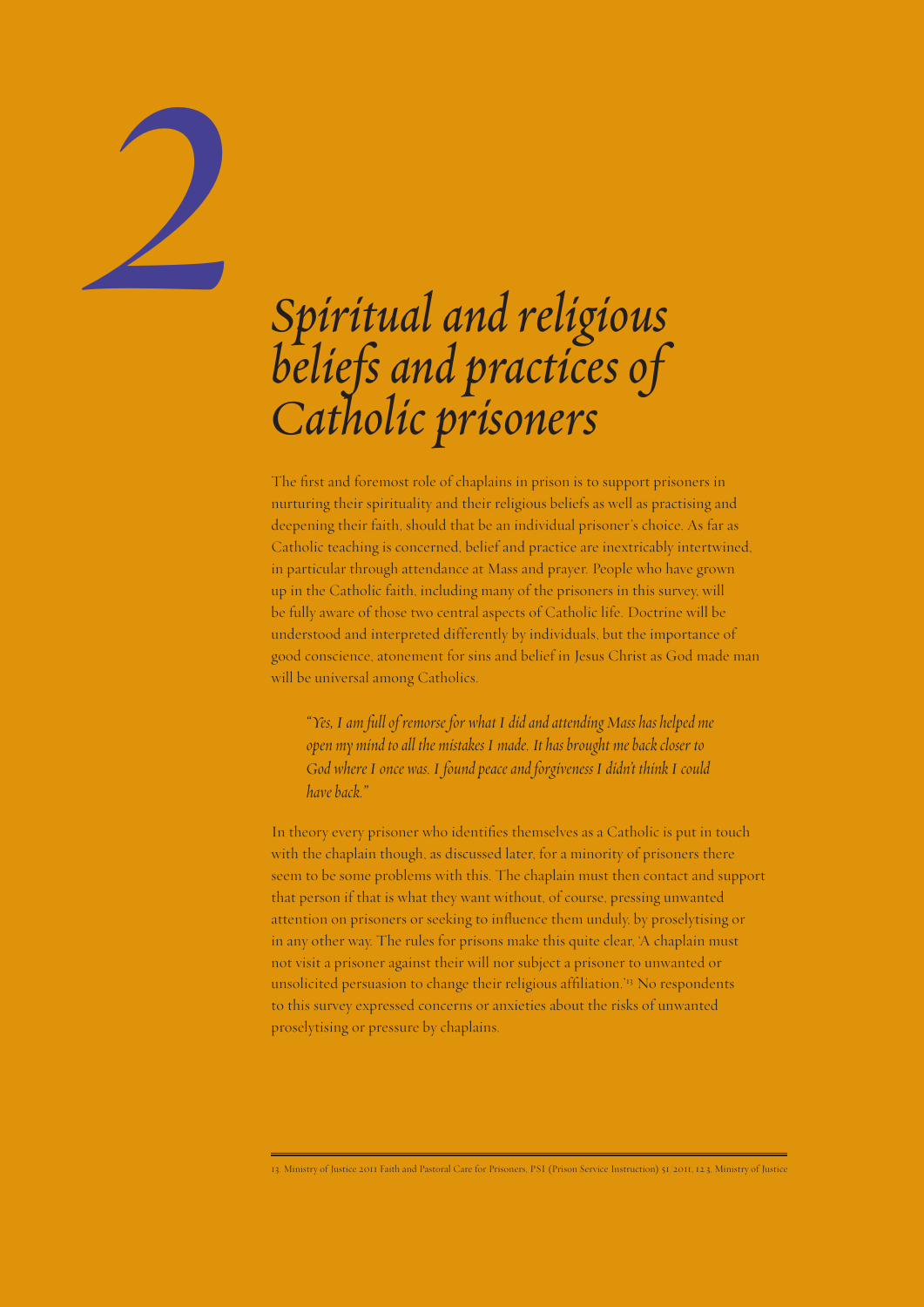### Personal religious histories

Many prisoners who responded to this survey grew up as Catholics and took part in Catholic life with their families long before they came to prison and Table 4 sets out key aspects of their shared personal religious histories. 82 per cent (129 of 157 respondents) had attended Catholic Church before entering prison while only eight per cent (27 of 360 mentions) never attended Catholic Church before entering prison. 78 per cent (238 of 305 of respondents to this question) have been baptised. 74 per cent (236 of 317 respondents) have family that attend Catholic Church. 72 per cent (217 of 301 of respondents) have made their Communion. 62 per cent (183 of 293 respondents) have been confirmed. 49 per cent (150 of 308 respondents) went to a Catholic primary school. 39 per cent (122 of 310 respondents) went to a Catholic secondary school. 29 per cent (106 of 360 mentions) attended Catholic Church sometimes while 18 per cent (64 of 360 mentions) attended Catholic Church most weeks.

|                                                                     | Percentage of respondents |
|---------------------------------------------------------------------|---------------------------|
| Respondents who have been baptised                                  | 78                        |
| Respondents with family members regularly attending Catholic Church | 74                        |
| Respondents who have made their Communion                           | 72                        |
| Respondents who have been confirmed                                 | 62                        |
| Respondents who attended Catholic primary school                    | 49                        |
| Respondents who attended Catholic secondary school                  | 39                        |

### TABLE 4: RELIGIOUS HISTORIES OF RESPONDENTS

The pattern here of reduced observance as people become adults and get older, with greater independent choice and diminished family influence, is entirely typical of Catholics in Britain. It has given rise to the concept of 'cultural Catholics' (a concept applied also to other religions). These are people who identify themselves as members of a particular faith because of their upbringing and to some extent their own beliefs. They still see themselves as connected to the faith of their upbringing and do not identify themselves as agnostic or as an atheist, but their day-to-day involvement with their faith is limited and attenuated. Such an identity is a commonly noted way of seeing oneself in post-modern societies with highly developed notions of individuality, choice and self-expression. Tradition, compliance and deference enjoy less adherence than they once did, nevertheless people do not want to break the threads entirely that connect them to their cultural and community traditions and to their personal and family background.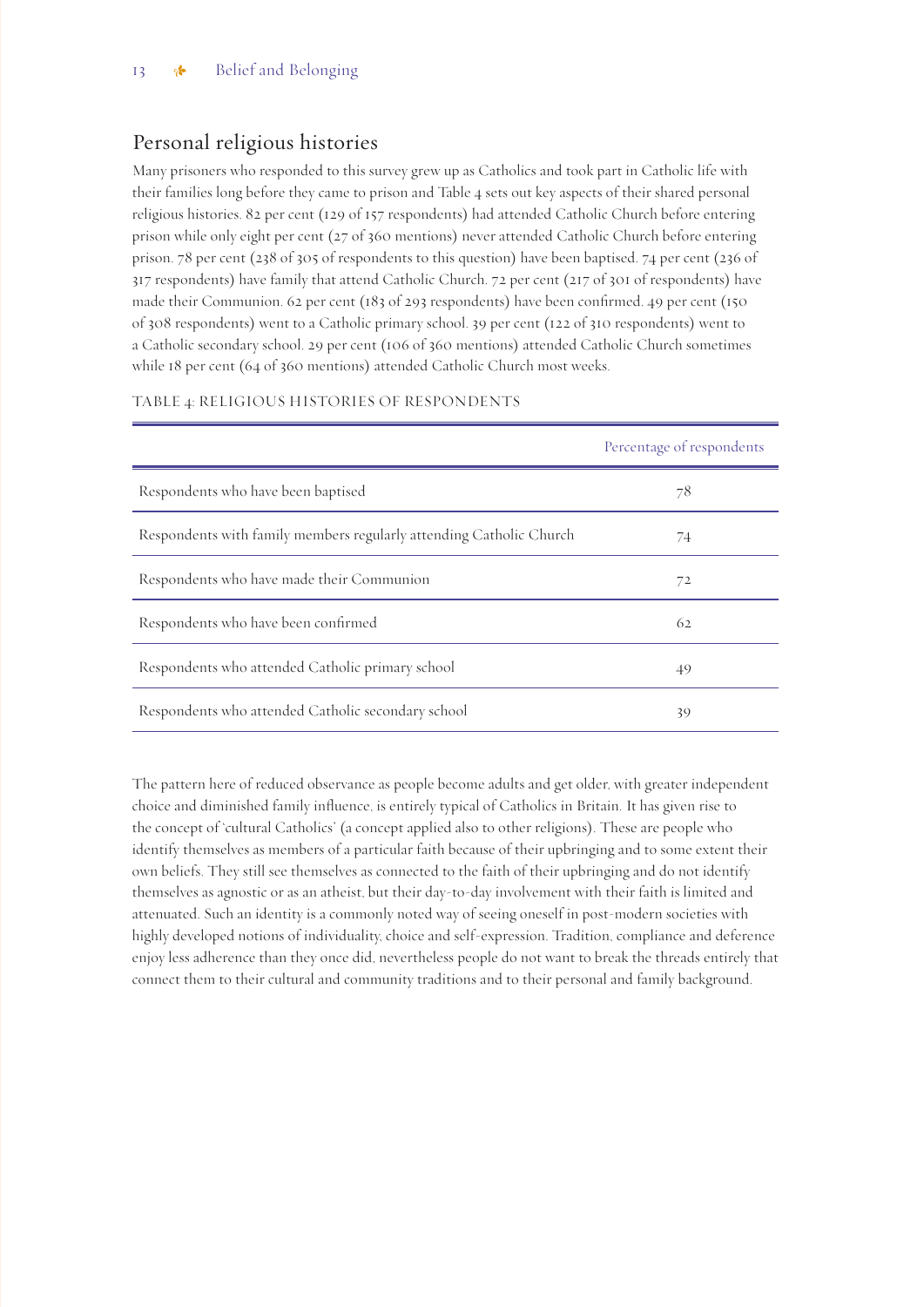### Mass

Worshipping together is a key feature of many religions. In particular the faithful of many religions are enjoined to common prayer on the Sabbath, as it is known in the Jewish tradition, a special day for prayer every week distinct from other days of week and to be kept holy. Oliver Sacks, the neurologist and writer of Jewish heritage, just before he died described observing the Sabbath as, 'a stopped world, a time outside time'14. The importance of this is recognised by the Ministry of Justice, 'Prisoners have the opportunity for corporate worship or meditation for one hour per week'<sup>15</sup>. For Catholics, although there are several forms of shared worship, attendance at Mass, especially on Sunday, is seen as central to Catholic life, 'the source and summit of Christian life<sup>'16</sup>. The Mass was instituted by Jesus Christ himself at the Last Supper. This is commemorated every time Mass is said. Mass has deep religious, social and cultural roots, having been said in Britain alone more or less in its current form for hundreds of years.<sup>17</sup> The Catholic Church sees the Mass (or the Eucharist) as the centrepiece of the religious life of believers, 'The other Sacraments and indeed all ecclesiastical ministries and the work of the apostolate, are bound up in the Eucharist [Mass] and are oriented towards it.'18

 Those who have had a Catholic upbringing or experienced any Catholic religious teaching will certainly be very aware of the primary significance of attending Mass in the Catholic way of life. This is reflected in this research; 76 per cent (218 of 288 respondents) stated that they try to attend Mass regularly. The following comments reflect the central importance of attending Mass to these particular prisoners. It is clearly important for a variety of religious and emotional reasons.

*"I have never missed a single Mass since I entered custody and my whole week is based on that service. It is my lifeline and entering the chapel is the one time you forget you are in prison. It allows you peace, to worship, to sing and praise...It renews, refreshes and revives your spirit. It is my favourite time of each week."*

*"Coming to prison has made me feel that I no longer belong to society. I feel an outcast and had been remorseful ever since and still am. Attending Mass gives me the feeling of belonging and being part of a small community. It gives me the feeling of salvation."*

<sup>14. &#</sup>x27;Sabbath', Oliver Sacks, *New York Times*, August 14 2015

<sup>15.</sup> Ministry of Justice 2011 Faith and Pastoral Care for Prisoners, PSI (Prison Service Instructions) 51/2011, 4, Ministry of Justice

<sup>16.</sup> Catechism of the Catholic Church, Part 2, Section 2, Chapter 1, Article 3, para. 1324

<sup>17.</sup> Strong, Roy, *A Little History of the English Country Church*, Vintage, 2007, p48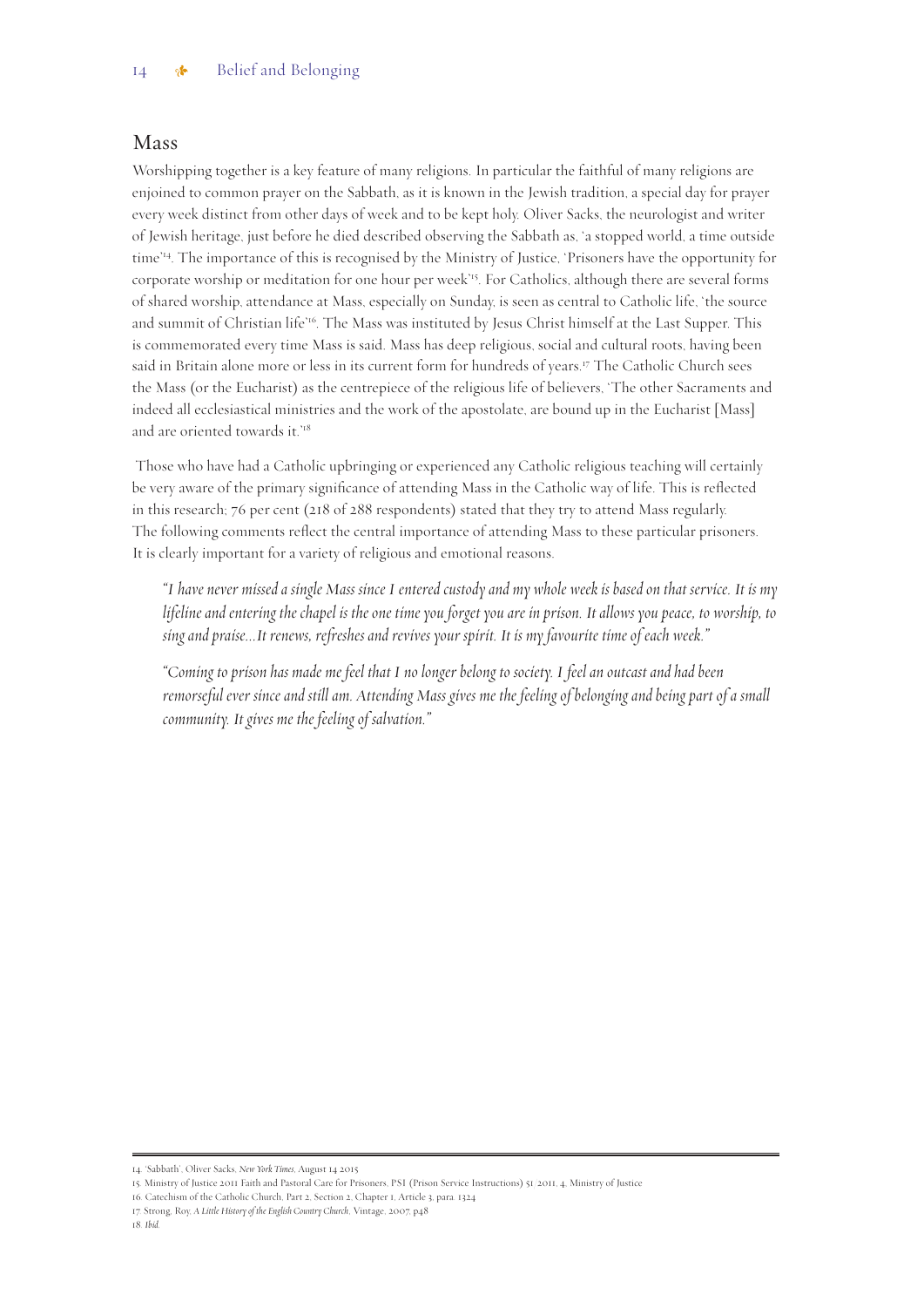### TABLE 5: IMPACT OF ATTENDING MASS

|                                          | Percentage              |
|------------------------------------------|-------------------------|
| Happiness/uplifting/positive/feel better | 19                      |
| Peace/calm/relax                         | 18                      |
| Close to God/faith                       | 15                      |
| Strength/hope/cope                       | 13                      |
| Forgiveness/reflection on sins           | 8                       |
| Social/friends/belonging                 | $\tilde{5}$             |
| No/not sure                              | 5                       |
| Relieve stress                           | $\overline{\mathbf{3}}$ |
| Self-improvement                         | $\mathbf{2}$            |
| Routine                                  | $\mathbf{2}$            |
| Other                                    | $\mathcal{Q}$           |
|                                          |                         |

*Note: n = 242*

A substantial group (19 per cent, 47 of 242 mentions) mentioned the benefits that attending Mass has on boosting their spirits and make them feel more positive. Only five per cent (13 of 242 mentions) said that attending Mass had little or no impact on their experience of prison.

### *"I find it a great source of rebalancing and preparing for the coming week, while also off loading all the baggage from the previous week by having all sins forgiven."*

Mass is also a time to think about moving forward, strengthening sense of purpose and thinking positively about the future, helping to move towards positive outcomes such as reducing reoffending behaviour in the future.

*"Mass has increased my faith and outlook on life and will help in my risk of not offending in the future."*

For some Mass brought a sense of peace, calm and relaxation (18 per cent, 44 of 242 mentions) into the lives of prisoners.

*"Coming to Mass gives me peace and comfort, it helps me to think about my actions and what I should be doing."*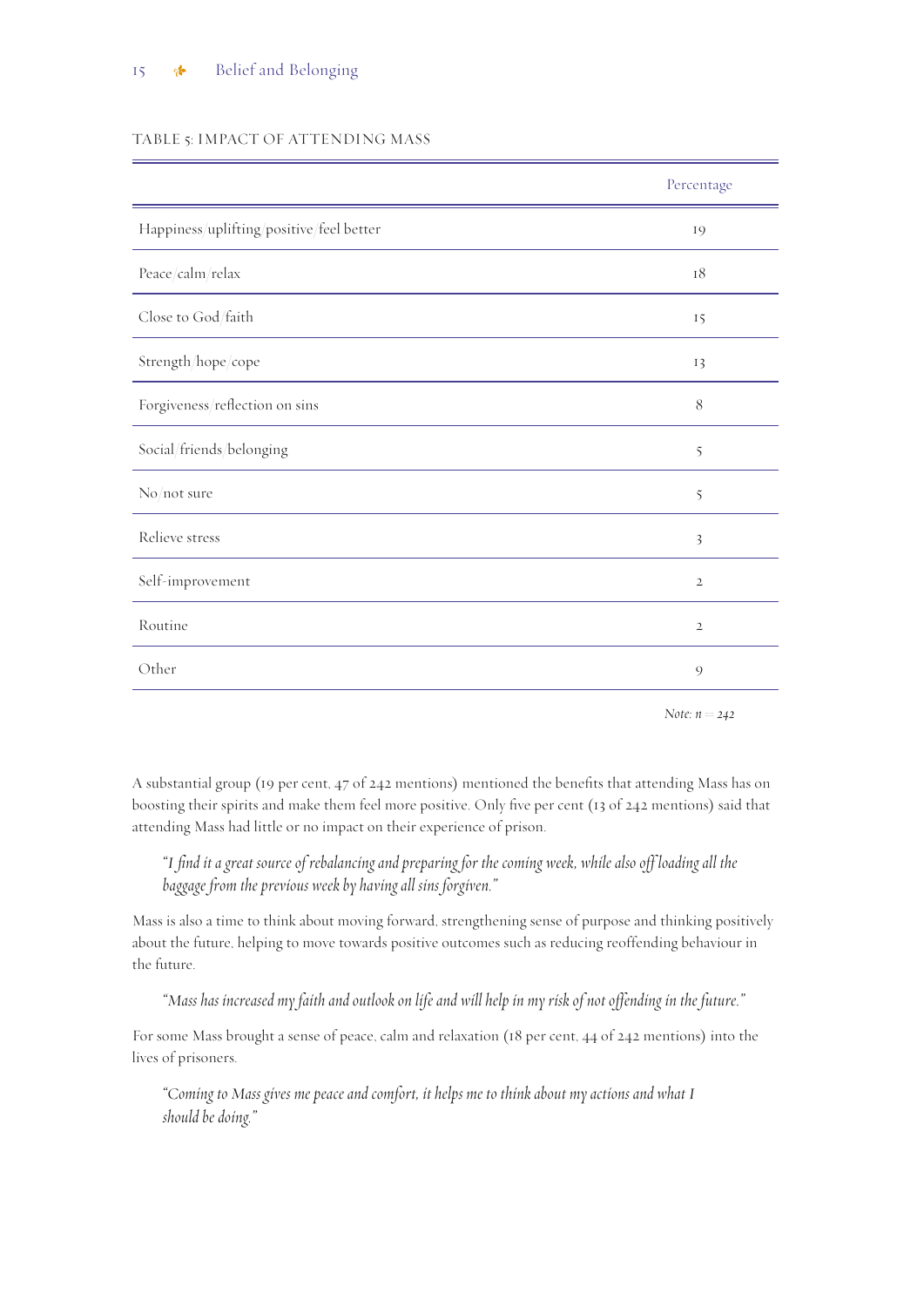### 16 **\*** Belief and Belonging

Attendance at Mass is seen for some as an important way of connecting with God, and being closer to God (15 per cent, 37 of 242 mentions), creating a time, space and a place to contemplate what it means to be in touch with God and to benefit from God's presence in their lives.

*"Going to Mass gives me the time to get closer to God and it is peaceful time making my relationship with God stronger."* 

*"It has given me a new life with the Church I had forgotten. It has given me a new relationship with God."*

Attending Mass and other services can provide strength and hope to help some cope with pressures in prison (13 per cent, 31 of 242 mentions).

*"It helps me to find strength to carry on with sentence, gives me hope that can be change and there is still good people in the world."*

*"It makes my jail easier. Takes my mind away from everyday burdens."*

These two people comment that attending mass helps them to deal with suicidal feelings.

*"It makes me think twice when I feel I want to kill myself sometimes."*

*"Yes, because it's helps me from killing myself."*

Mass also represented an opportunity for some to reflect on their previous behaviour and the forgiveness of sins (8 per cent, 20 of 242 mentions).

*"A good time for reflection and to face up to one's sins."*

*"Helped me to know about forgiveness and being forgiven."*

### Difficulties with attending Mass

Of the 24 per cent of those (70 of 288 respondents) who do not attend Mass regularly the main reasons given were a lack of time or problems with scheduling attendance at Mass with other activities (24 per cent, 16 of 67 mentions), rather than a lack of interest or desire. This is discussed in greater detail in chapter 5 (on obstacles and barriers). This respondent feels acutely the loss of not being able to attend Mass.

*"Missing out on Mass does leave me lost and deserted in faith, gives me a severe impact of prison sympathy to my religion and leaves me feeling religiously unpurposed. This is the reason I can't attend Mass due to work, education, which the prison seems to let take presidency [...]"*

Some feel they face an invidious choice between staying in regular contact with their families and practising their faith.

*"Stop going because most weekend banged up so when do get out need shower and phone family."*

*"Because I can only get on the phone at that time."*

Some prisoners also face dilemmas between work and practising their faith.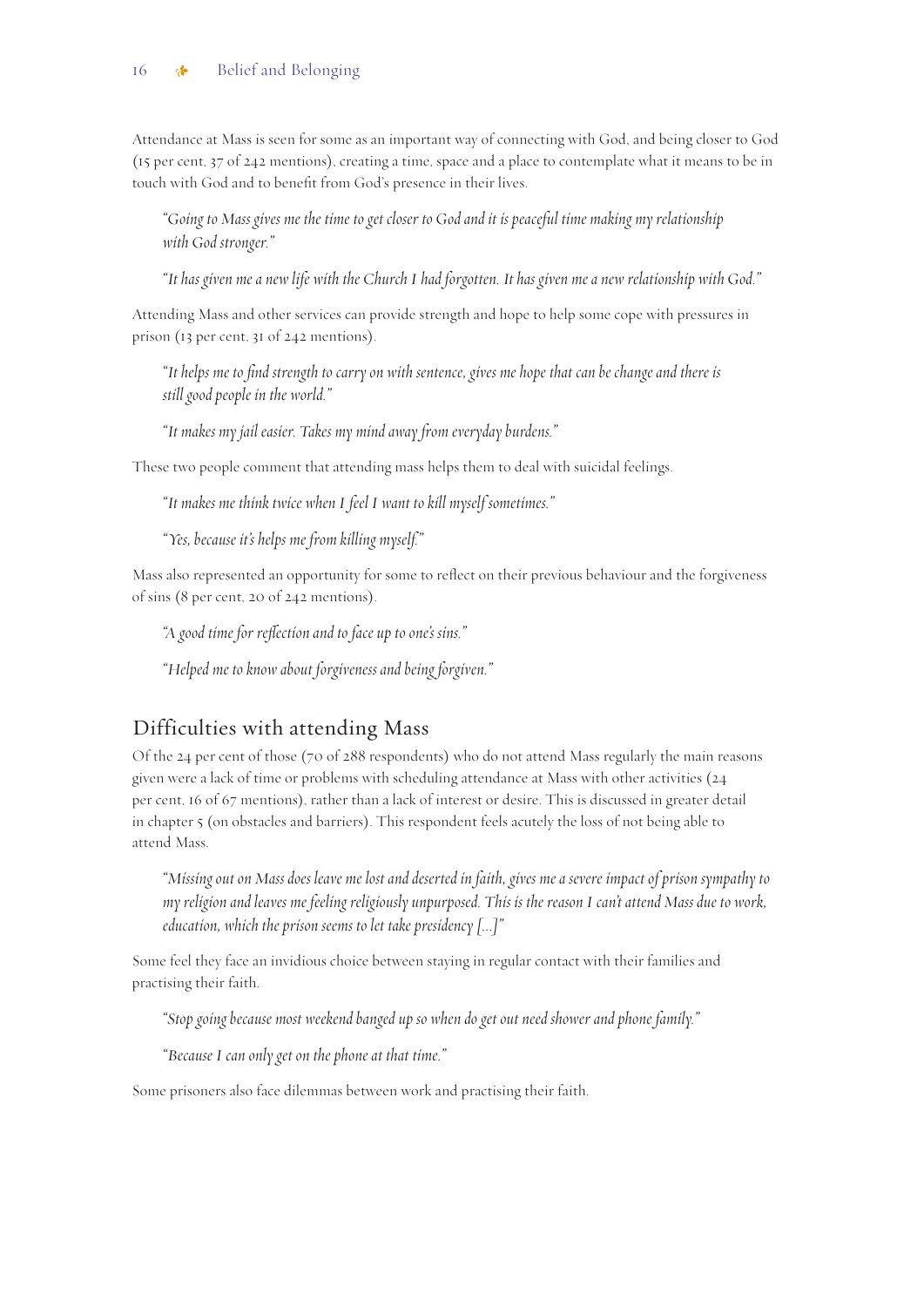*"I was attending regularly then I started to work on Fridays so I could get the chance to attend."*

*"Because I work full time in the kitchen."*

*"Job prevents me."*

*"Work."*

Some prisoners who regard themselves as Catholics have lost their faith (14 per cent, 9 out of 67 mentions). A few also expressed concerns about the atmosphere in the chapel during Mass (seven per cent, five of 67 mentions) and the attitudes of other prisoners towards Mass-goers (nine per cent, six of 67 mentions).

*"I don't feel comfortable around other prisoners that just come to get out of their cells and have no interest in faith and muck around."*

This vulnerable prisoner (VP) also had particular concerns about attendance at Mass.

*"I am currently a VP and Mass takes place at the same time as normal prisoners. This does not create a welcoming environment. Why not do a separate Mass straight after?"*

Other concerns mentioned include difficulties with other prisoners.

*"Problems with other prisoners on other wings."*

One group (nine per cent, 6 out of 67 mentions) mentioned that they were unsure how to approach Catholicism and the chaplaincy.

*"Because I've never been I feel as though I'd be a type of fraud as I don't know what I believe in."*

*"I'm not an actual Catholic, I'd feel embarrassed to admit this, but I'd like to be baptised and confirmed."*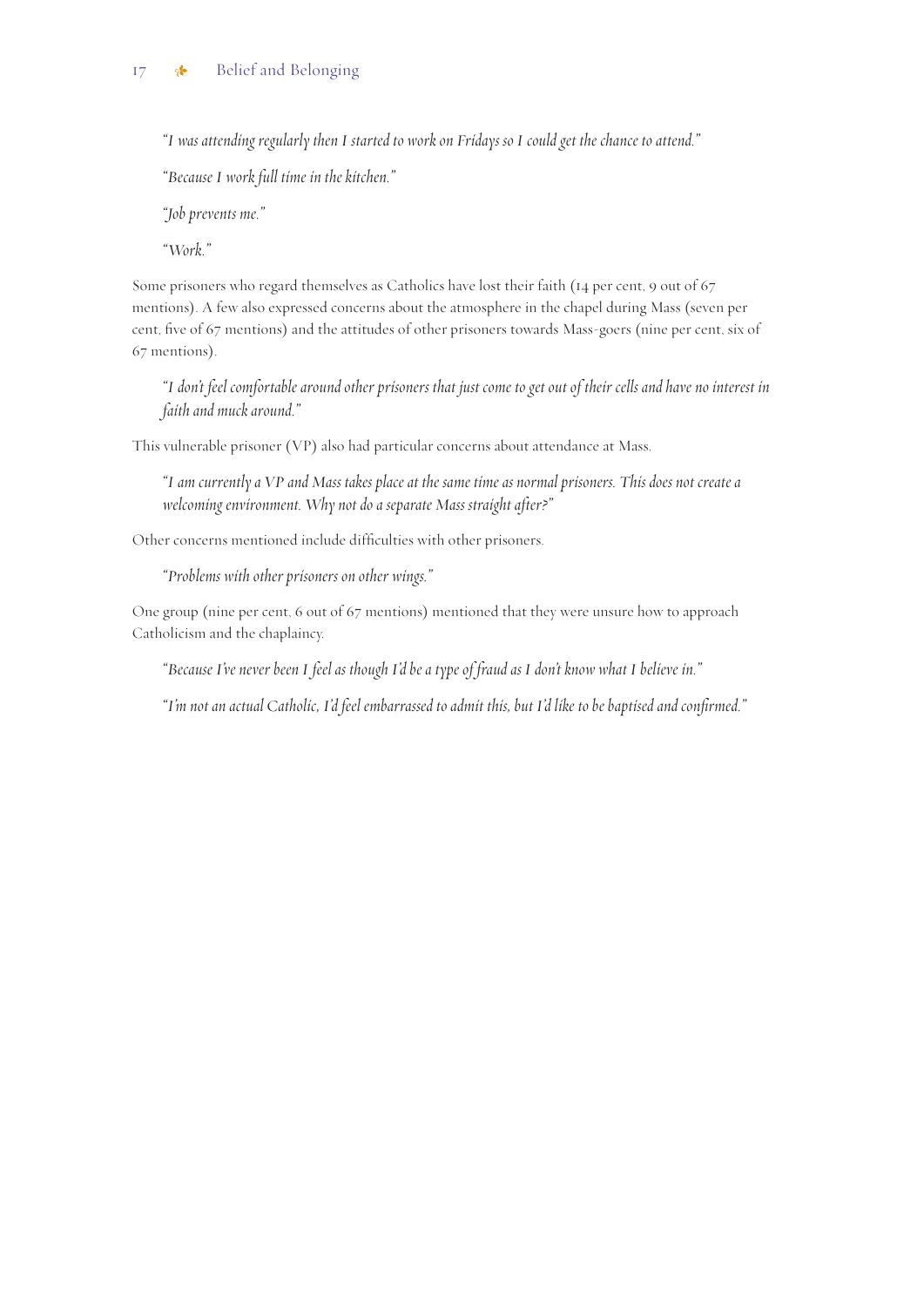### Benefits of coming to chapel

TABLE 6: BENEFITS OF COMING TO CHAPEL

|                                                         | Percentage of respondents |
|---------------------------------------------------------|---------------------------|
| Closer to God/in touch with faith/spirituality          | 22                        |
| Belonging/solidarity/socialise/fellowship               | 14                        |
| General positivity/feel better/enjoyment                | I4                        |
| Comfort/relax/peace/acceptance                          | $\circ$                   |
| Religious reasons/confession/forgiveness/Communion      | 8                         |
| Family reasons                                          | 8                         |
| Strength/coping/hope                                    | 6                         |
| Time to reflect/think/pray                              | $\tilde{5}$               |
| Distraction from prison/something to do/get out of cell | $\tilde{5}$               |
| No/none/not sure                                        | 3                         |
| Other                                                   | 5                         |
|                                                         |                           |

*Note n = 333*

The most frequently mentioned benefit of attending chapel was an opportunity to practise their faith and be closer to God (22 per cent, 74 of 333 mentions)

*"[Coming to chapel] gives me a chance to be a Catholic."*

*"We are blessed with the opportunity to attend the same Mass that our Christian brothers and sisters are attending all over the world. You know in your heart you are in God's presence and he is with you to strengthen you for what lies ahead. I receive a blessing each time, blessed by God."*

Attending chapel provides a sense of fellowship and social interaction away from the cell and wing. This was mentioned by a significant group of prisoners (14 per cent, 48 of 333 mentions).

*"I get to sing and pray and see my brothers and if I have a problem they would pray for me and I will pray for them too it works both ways. Its like a big family we are."* 

*"I love the fellowship and once I am there I feel free."*

*"By going to chapel it helps me keep on the right path and it gives me time for fellowship."*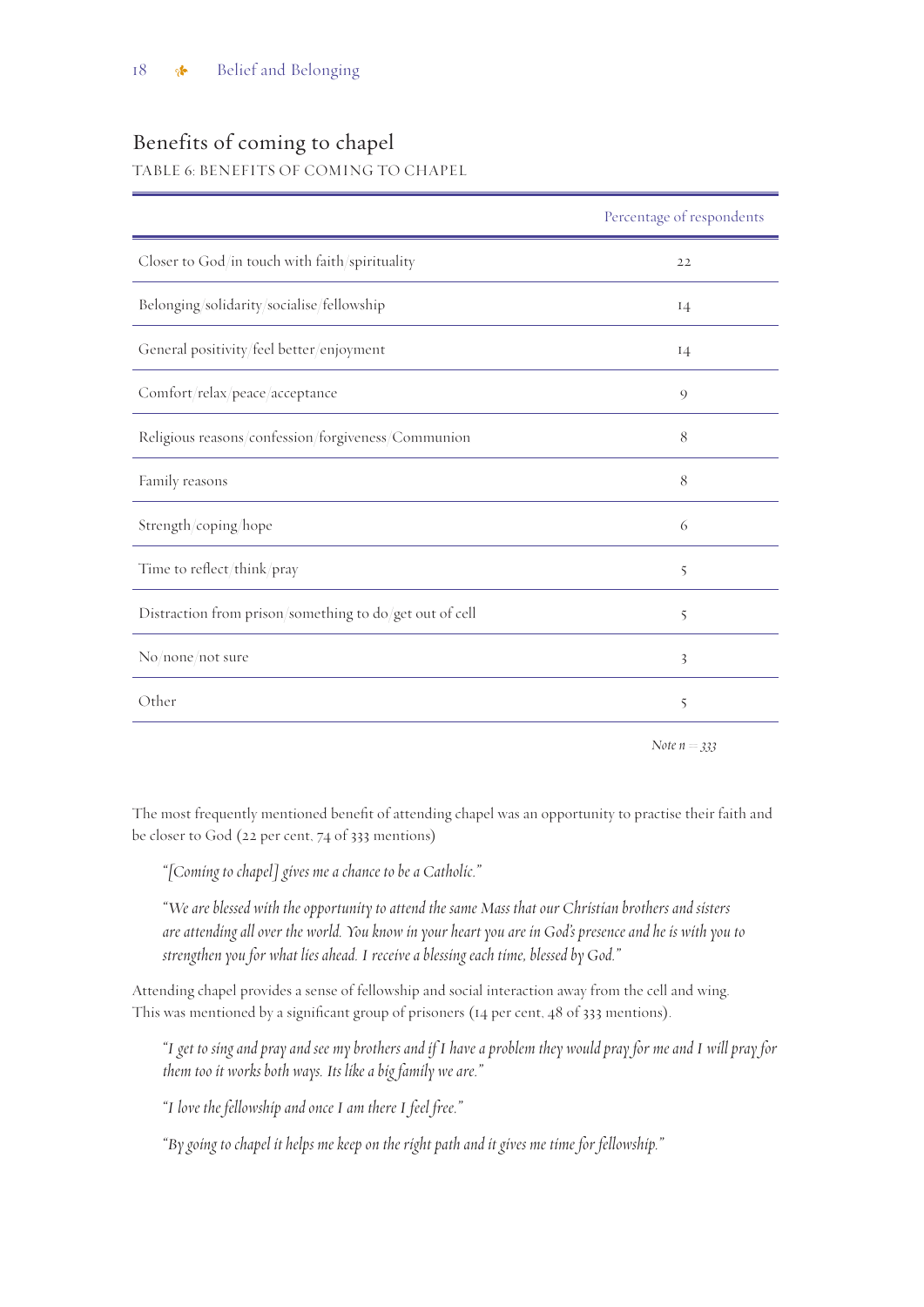For these, attending chapel makes them feel better and more positive generally (14 per cent, 46 of 333 mentions):

*"Helps me feel better about life, to be thankful for all the things I have been blessed with. To be positive about life and attitude on life. I enjoy so much doing the readings and being able to have people listening to me while I am speaking the words from the Bible."*

*"It makes me feel spiritual, at ease, motivates me to do good, and helps me with my faith."*

Others pointed to the general benefits of calm, peace of mind and acceptance (9 per cent, 29 of 333 mentions), as this comment reflects:

*"The benefits of going to chapel in prison is very much. It is importantt o be able to go to church here, too, and it so good for the spirit and the soul. I feel relieved afterwards."*

The opportunity to pray for their family was seen by others as a benefit of attending the chapel (27 of 333 mentions).

*"I can pray for my nan especially and my family and I can pray that I can help people while I'm in here."*

*"I pray to God for my family."*

Some wanted the opportunity to pray and reflect (15 of 333 mentions):

*"I do go to Catholic/Christian chapel to find one or 1 1/2 hours of pure solace and be in spirit to the Almighty Lord, Christ my Jesus and the blessing of the Holy Spirit."*

Getting out of their cell, being distracted from prison life or doing something more normal was also seen by some as a benefit of attending chapel (5 per cent, 18 of 333 mentions), as these quotes illustrate:

*"Chapel in prison is a special place because it takes your mind out of the norm of prison life. It is a place of serenity for me, a place where God is obviously found because of silence."*

*"The benefits are the fellowship with others, get out of my cell and do something different and have a close time with God."*

*"A chapel, anywhere, is a formal place of worship and the opportunity for other worshippers to interact and, with collective intent, share a common experience in His name: this is accentuated in such a place but essentially provides normality in an alien environment."*

When asked if there was any downside to attending chapel one prisoner replied:

*"No unless you count not having enough time for fellowship after Mass."*

### Private prayer

In the Catholic tradition, as well as attendance at Mass and participating in the other Sacraments, private prayer is seen as an essential element in a faithful life. It is the way that Catholics articulate and affirm a personal relationship with God, seek His blessings, petition God for forgiveness or seek to intercede with Him for other people. Prayer can also be offered in thanksgiving or in praise of God. Prayer can either be vocal, a form of meditation or contemplation: 'They have in common the recollection of the heart.' 19

<sup>19.</sup> Catechism of the Catholic Church, Part 4, Section 1, Chapter 3, Article 1, para. 2721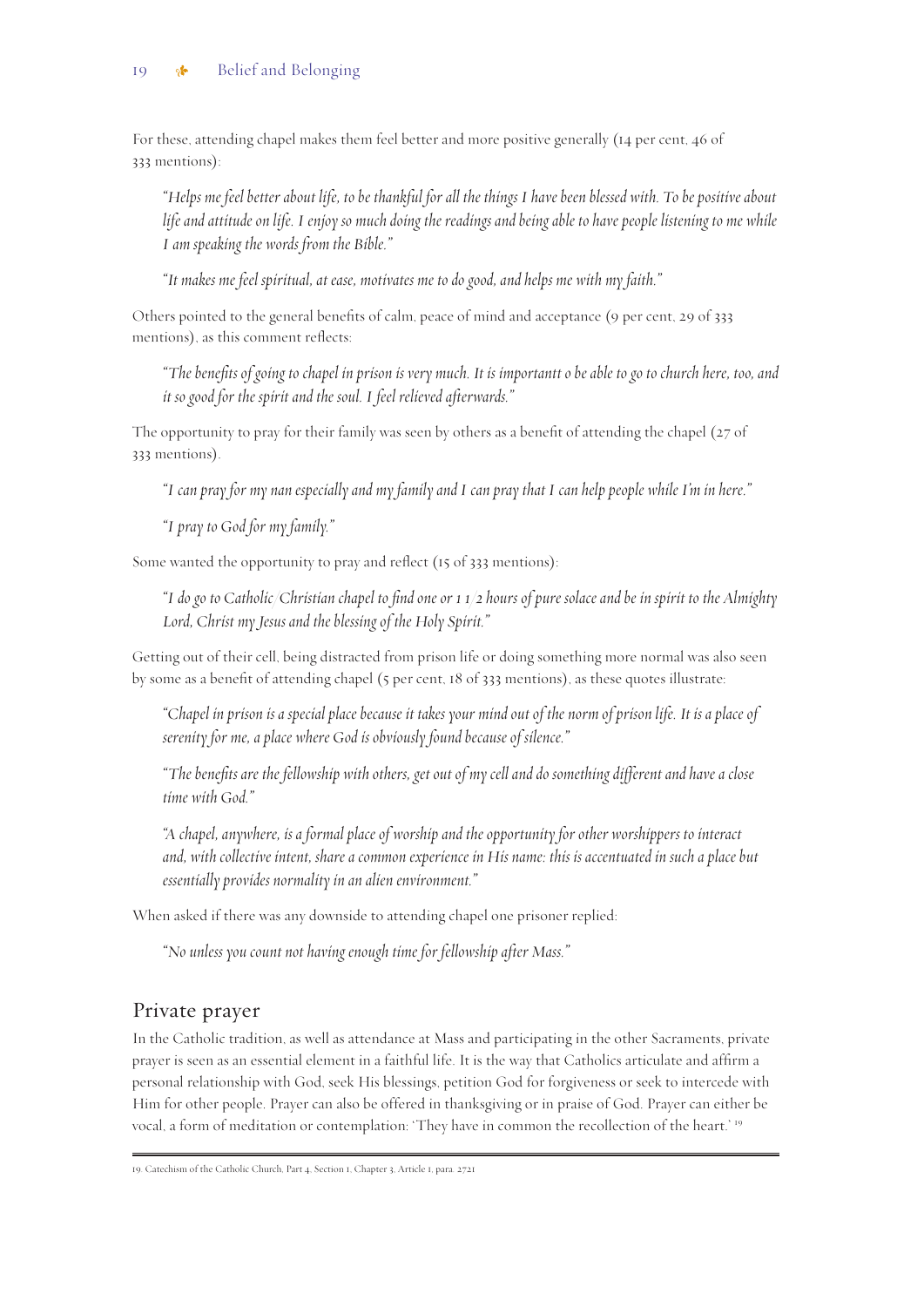*"Private prayer is something I partake in as the first thing I do when I wake, the last thing before I sleep and often at times throughout the day. I am still a young Christian and as I grow / mature in my faith, I realise more and more deeply the importance, the power and the need for private prayer. Like any positive relationship, communication is key and prayer gives me that through the Holy Spirit."*

Prayer has a variety of meanings both to individual Catholics and to people of other religious traditions, but, like meditation, in all traditions and meanings prayer has the potential to create a space for reflection between an individual and their problems and may therefore alleviate some of the hardship of prison life. Both faith and prayer may assuage loneliness felt by many in prison by creating an abstract but meaningful connection to a wider mystical universe as well as to a bigger faith community both inside and outside the prison. Private prayer can also be practised individually, alone or in a group, in the chapel or elsewhere, and with or without the presence of the chaplain, thereby avoiding some of the difficulties already adumbrated about attendance at Mass.

|                                                         | Percentage     |
|---------------------------------------------------------|----------------|
| Coping/hope/safety/general help/strength                | 23             |
| Closer to God/faith                                     | 15             |
| Peace/calm/relax/relief                                 | 12             |
| Nothing/not sure                                        | $_{\rm II}$    |
| Happiness/positivity/feel better                        | $\circ$        |
| Family                                                  | 8              |
| Right track/moving on/change ways                       | 6              |
| Sense of belonging/someone listening/relieve loneliness | 5              |
| Come to terms with past/forgiveness                     | $\overline{4}$ |
| Other                                                   | 8              |

### TABLE 7: IMPACT OF PRIVATE PRAYER

*Note: n = 274*

The overwhelming majority (88 per cent of respondents, 264 of 300) engaged in private prayer. Over a fifth of people who mentioned private prayer (23 per cent, 64 of 274 mentions), said that it gave them the strength to cope with prison life:

*"I can't really describe it but I will say that my spiritual life is the most important part of my life in prison. I structure my day, as far as possible around my personal, spiritual commitments, which are mainly self-*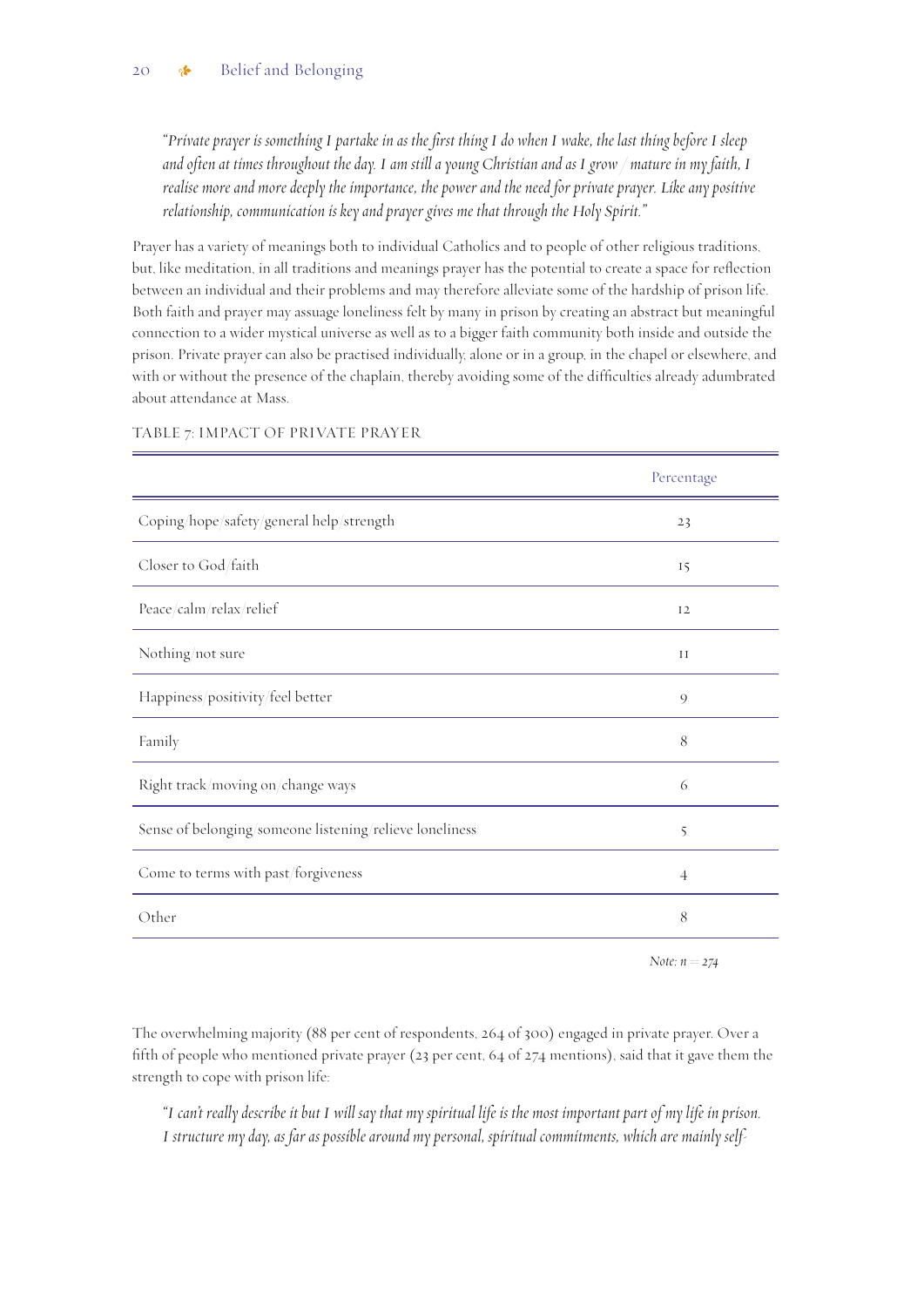*imposed, not part of the prison regime."*

*"Helps me through my sentence."*

*"Prayer keeps me having hope and faith."*

*"Prayer is of the utmost importance – especially as a method of 'coping' by a conversation with our Lord on a daily basis."*

Others felt that it afforded some feeling of safety or protection:

*"Private prayer gives one hope in a place that is full of despair."*

This prisoner says private prayer helps to stop him self-harming:

*"It help me get through the day without self-harming."*

Fifteen per cent (40 of 274 mentions) commented that private prayer helped to bring them closer to God and their faith, playing an integral role in maintaining their connection to God.

*"Yes, it helps me connect with God."*

*"Yes, while I am in prayer, I know I am not alone even though I have sinned He is still there for me."*

12 per cent (32 of 274 mentions) also mentioned that private prayer helps bring them a sense of peace and calm.

*"I pray privately and have learnt to pray to be thankful for all things in my life rather than praying when in need. It makes me a lot calmer which in turn makes me take everything in my [stride] in jail life. It makes me think a lot more of others when praying for other people."*

*"Praying always makes me feel relaxed and helps me to come to terms with the wrong things I have done in my life."*

Others use private prayer to keep them close to their family in their own mind (eight per cent, 22 of 274 mentions).

*"It does impact on me because private prayers bring me closer to God and also close to my family."*

*"Yes am by myself given thanks for life and the beautiful family I have."*

Some prisoners pray that their families may be safe and protected:

*"Makes me feel as if my loved ones are being watched over."*

*"When I pray I pray for my family and it lets me think they are safe."*

*"All the time most nights I pray to God to look over my kids."*

Private prayer plays a role in building upon reflections about sin, remorse and forgiveness that may form part of prisoners' thoughts and regrets about their past (four per cent 10 of 274 mentions)

*"Yes, it ... gives me hope and makes me feel closer to God, it makes me believe I can change and I like to repent."*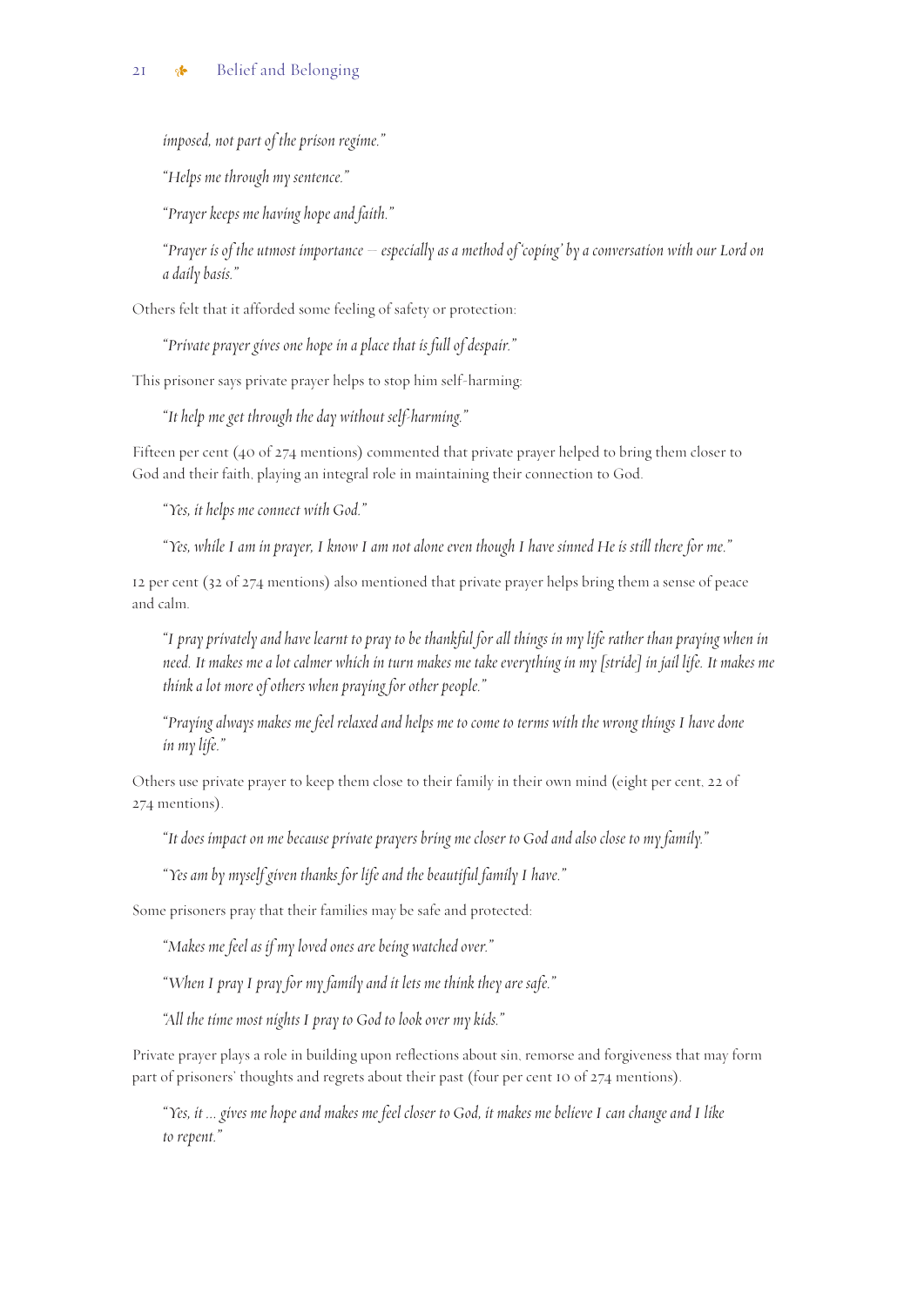It also helped this prisoner think about the victims of their crime:

*"Yes I apologise to all my victims and others that I have hurt. It also helps me to move on with my life."*

Another prisoner, however, does not find the consolation they seek from prayer and saying the Rosary:

*"I have prayed a few times (the Rosary prayer) but I just haven't felt nothing from it."*

This prisoner seems to feel strongly that private prayer is made more difficult by overcrowding in cells and unwanted mixing of religions.

*"Prisoners can't pray alone, they are in cells designed for one, but squashed like sardines in cells with two men in a one man space, there is no privacy to pray. Religion mix is not taken into consideration in cells."*

### Shared prayer

As well as private prayer the Catholic faith also emphasises the importance of praying together, in places of worship, with religious objects or at shrines.

*"We are able to experience shared prayer through Mass, through other services, in our Bible study group and on other occasions where we come together to meditate on God's Word. It has a positive impact on all concerned, because each person is encouraged by his Christian brothers and sisters to continue on their journey of faith. To know they are not alone as we are all on together in Christ and when two or more of us come together in prayer, God is in our midst."*

 A smaller proportion than those that prayed privately, just under half of respondents to a questsion about shared prayer (48 per cent, 143 of 297 respondents), said that they participated in it. While this is still a substantial proportion, many noted that they participated in shared prayer perhaps indirectly, such as at Mass or at their study groups.

|                                                     | Percentage              |
|-----------------------------------------------------|-------------------------|
| Fellowship/belonging/solidarity/socialising/company | 36                      |
| General help/feel better                            | 17                      |
| Nothing/no                                          | $_{\rm II}$             |
| Closer to God/spiritual guidance/faith              | $_{\rm II}$             |
| Coping/strength/safety                              | 9                       |
| Peace/relax/calm                                    | $\overline{4}$          |
| Accepted/wanted                                     | $\overline{\mathbf{3}}$ |
| Other                                               | 8                       |

TABLE 8: BENEFITS OF SHARED PRAYER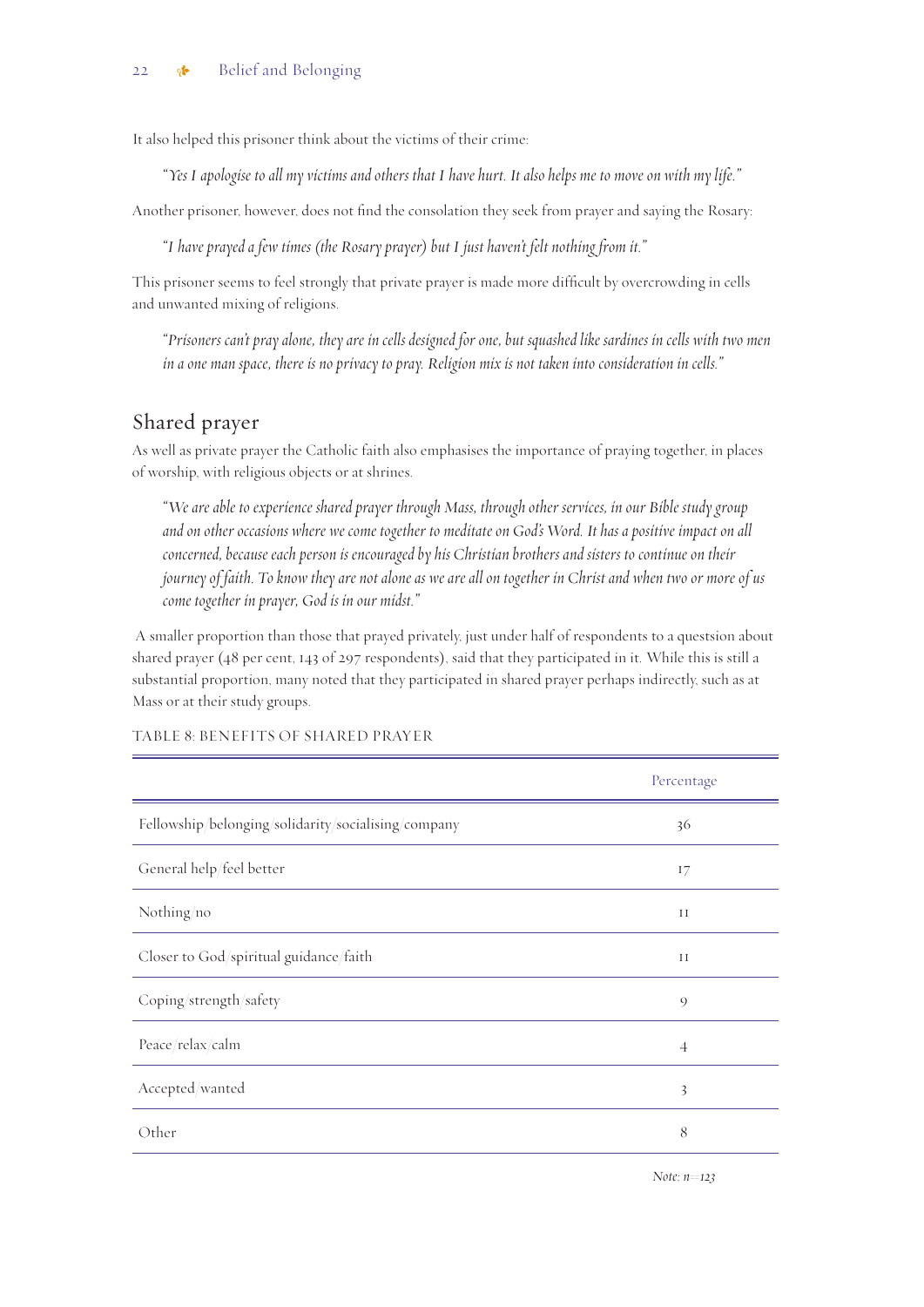The most common benefit mentioned for the practice of shared prayer was a sense of belonging and fellowship with fellow Catholic prisoners (36 per cent, 44 of 123 mentions).

*"Shared prayer not only benefits myself but helps those struggling or finding things hard to cope with."*

*"It makes me feel closer to my fellow prisoners."*

*"It makes me feel I belong. I feel a part of something greater than myself."*

*"This is important for me as it makes me feel that I'm not alone in my journey. I feel free to express my inner feelings and thoughts among fellow prisoners without prejudice."*

*"It's good to know there are other people with me that share the same beliefs and values as me."*

17 per cent (21 of 123 mentions) commented on shared prayer making them feel better and providing general help to cope with prison life.

*"I find the experience quite uplifting and has helped me through some hard times."*

*"Makes me feel better and helps my companions."*

Eleven per cent (14 of 123 mentions) mentioned that shared prayer both increased their faith and brought them closer to God.

*"Increased my faith in God by seeking and being together with others."*

*"Yes, brings me closer with Jesus and improve my knowledge of the bible and Christianity overall."*

There is some demand from prisoners for more opportunities to engage in shared prayer. When asked, 'In what way do you feel the Catholic chaplain helps you to practice or learn about your faith?' 14 per cent (44 of 322 mentions) referred to study groups, group work, prayer groups and bible groups. When asked, 'Are there other ways the Catholic chaplain to help you to practice and learn more about your faith?' 28 per cent (71 of 253 mentions) said study groups (bible, prayer, Rosary, religious education) or group work.

*"Prayer groups would be good, and popular."*

*"I think it would be brilliant if we were given that opportunity."*

*"Would like to start bible study ASAP."*

*"Offer more bible study groups and longer relaxation groups. Relaxation and release of tension helps to free your mind and deepen your thoughts."*

### Religious objects

In a sparse and sometimes de-personalised and desolate environment such as a prison cell meaningful personal objects, including religious ones, can have a special importance for prisoners.

*"They bring a sense of normality, of reverence and spirituality – allowing for greater depth of worship and meditation."*

Religious objects such as rosaries, pictures and medals are seen as important aids to prayer as well as having significance in themselves as objects of attachment and commitment to belief. Some also invest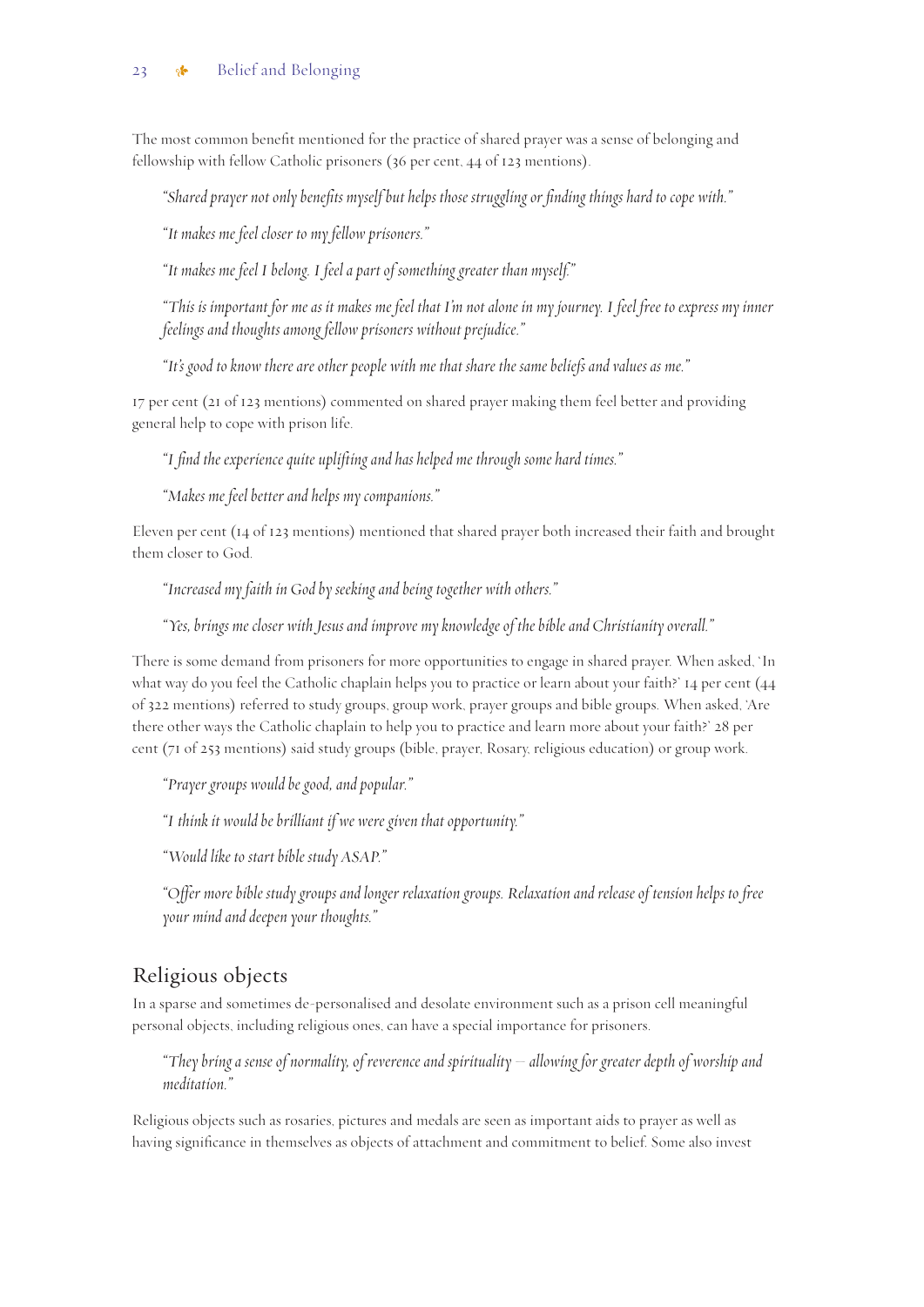### 24  $\bullet$  Belief and Belonging

religious objects with the power to protect them or to ward off evil, not an uncommon belief among Catholics. 87 per cent (273 of 314) of respondents to this question kept a religious item in their cell, so it is clear that the presence of religious objects is especially highly regarded.

|                            | Percentage            |
|----------------------------|-----------------------|
| Rosary                     | 35                    |
| Religious pictures         | 22                    |
| Bible                      | $18\,$                |
| Crucifix/cross             | 9                     |
| Prayer booklets/cards      | 6                     |
| Other religious literature | $\tilde{\mathcal{S}}$ |
| Other                      | $\tilde{5}$           |

### TABLE 9: RELIGIOUS OBJECTS KEPT BY PRISONERS

*Note: n =612*

Rosary beads are a popular physical aid to prayer. Saying the Rosary and using Rosary beads as a tangible symbol and aid goes back many centuries in Catholic tradition. The Rosary is a series of prayers about important 'mysteries' of Catholic belief and practice taken from the life of Jesus and Mary as told in the New Testament. Praying the Rosary also involves repeating the Hail Mary prayer so it is a form of incantation as well as personal meditation which is widely practised, often daily, in Catholic homes and families. The Rosary is also often said as a family and is therefore also a way of bringing families together in shared belief and religious devotion. Its association with devotion to the Blessed Virgin Mary gives the Rosary a special place in Catholic life. Children are often given Rosary beads as presents on special religious occasions in their lives such as their First Communion or Confirmation and are encouraged to treat their Rosary beads with great care and respect as sacred objects. Many prisoners who had Catholic upbringings will be mindful of these meanings and associations of the Rosary. So it is unsurprising that by far the most popular religious object to be kept by prisoners is a Rosary (35 per cent, 213 of 612 mentions).

*"The Rosary is there for my prayers, I pray when I feel all alone, I pray for my fianceé and my family. Keeping religious objects is how I was brought up and makes me feel secure that God is watching over my cell when I'm not there, and with the one I wear I feel that he watches over me in all the things I do."*

*"My Rosary beads help me with prayer and the pictures help me to focus and remind me in time of need that God's love is never ending."*

*"I pray The Rosary every night before bed and when I wake up in the morning. I believe this has and still is helping me cope in my time here."*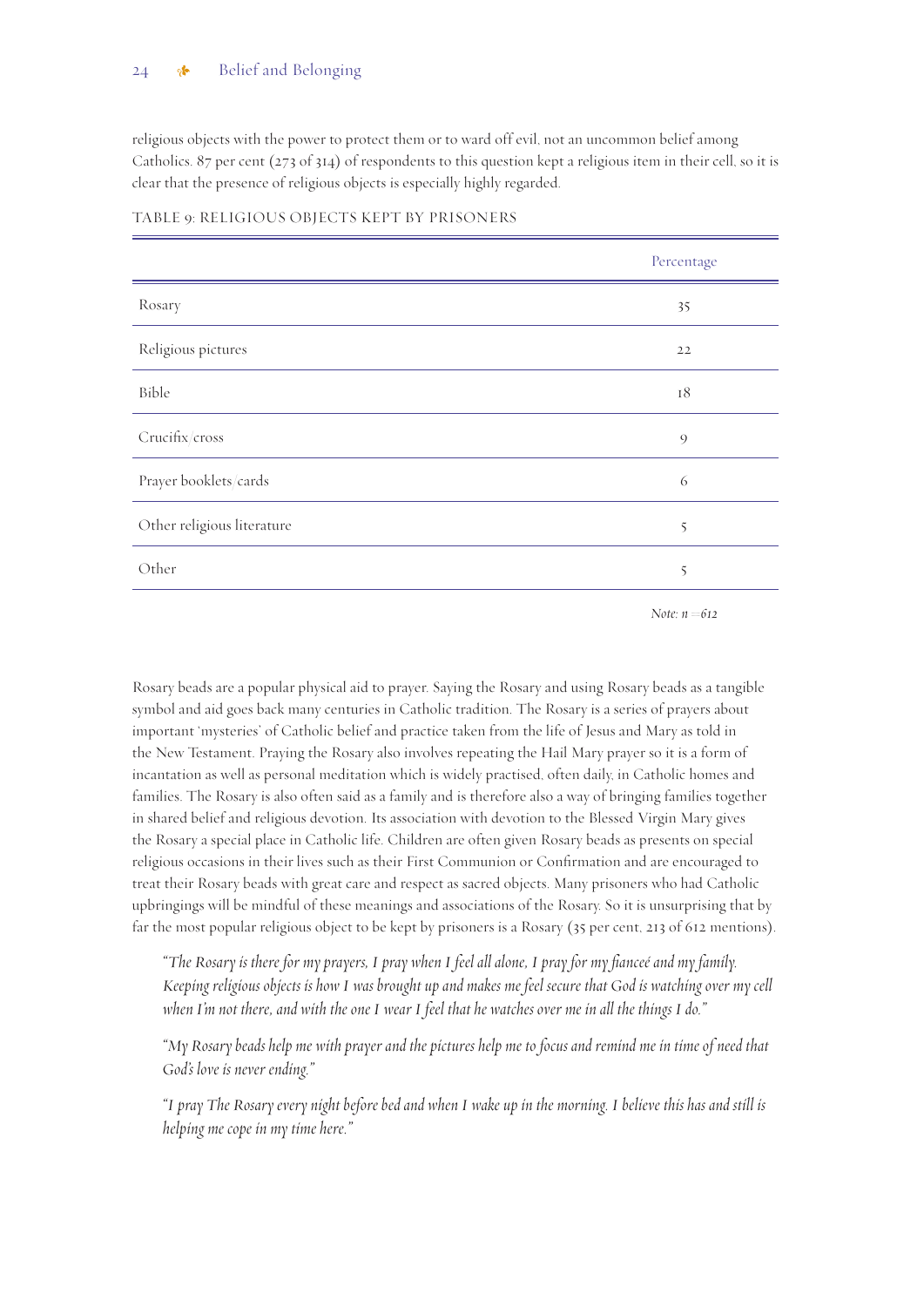Other popular religious objects kept by prisoners in their cell included religious pictures, crucifixes and bibles. Prisoners also kept prayer books, cards and other religious literature. These objects are first and foremost aids to prayer; they also, however, have a symbolic and talismanic significance. Their physical presence is a reminder, as well as evidence to others, of religious belief.

*"The reason I keepthese objects is because they keep me focused at prayer times and they are a source of blessings."*

*"They give me focus for my private prayer and are a constant reminder of the way I should behave towards others and what was sacrificed on our behalf."*

They also serve as useful prompts to prayer and as guides to faith.

*"These items help to remind me of my religion and to pray."*

*"It reminds me that I'm Catholic and what is expected of me."*

*"To help me practice my faith."*

*"A tangible reminder of my faith. An outward expression of the place Christ has in my life. Comfort."*

*"I can't explain why but it reminds me that I have faith."*

Occasionally an object may have a special relevance due to its particular role in childhood, such as the cross or crucifix, which plays a large role in the upbringing of a Catholic.

*"As a boy they have been part of my life. A way of life, born and bred a Catholic: man and boy."*

One reason religious objects have special significance is they were often presents from significant people and therefore have a powerful emotional charge as well as religious significance. Since prisoners are cut off most of the time from family members and other important people to whom they have powerful emotional attachments, these objects are reminders of, and tangible connections to intangible relationships.

*"Because that was a gift from my mother."*

*"I choose to keep these items as most are from family."*

The objects perform a role in providing comfort and familiarity to the prisoner.

*"Comfort; familiarity - objects that have been around me all my life."*

*"They give me comfort, and positioned around my cell they inspire me to hope and regular prayer."*

There is a long tradition in the Catholic Church, going back more than a thousand years, of investing religious objects with 'magical' powers of protection. From the time of the establishment of Catholicism in Britain, religious objects were always felt to have a part to play in warding off evil, imagined or real.

*"I always feel protected, that no evil can come to me."*

*"Primarily I put them in my room and keep these objects for my own comfort and strength. My Rosaries go everywhere with me and help me feel safe and protected."*

*"Makes me feel more calm and relaxed and the feeling that God is watching over me."*

*"Because it helps me to believe I am not alone and my family are there to support me."*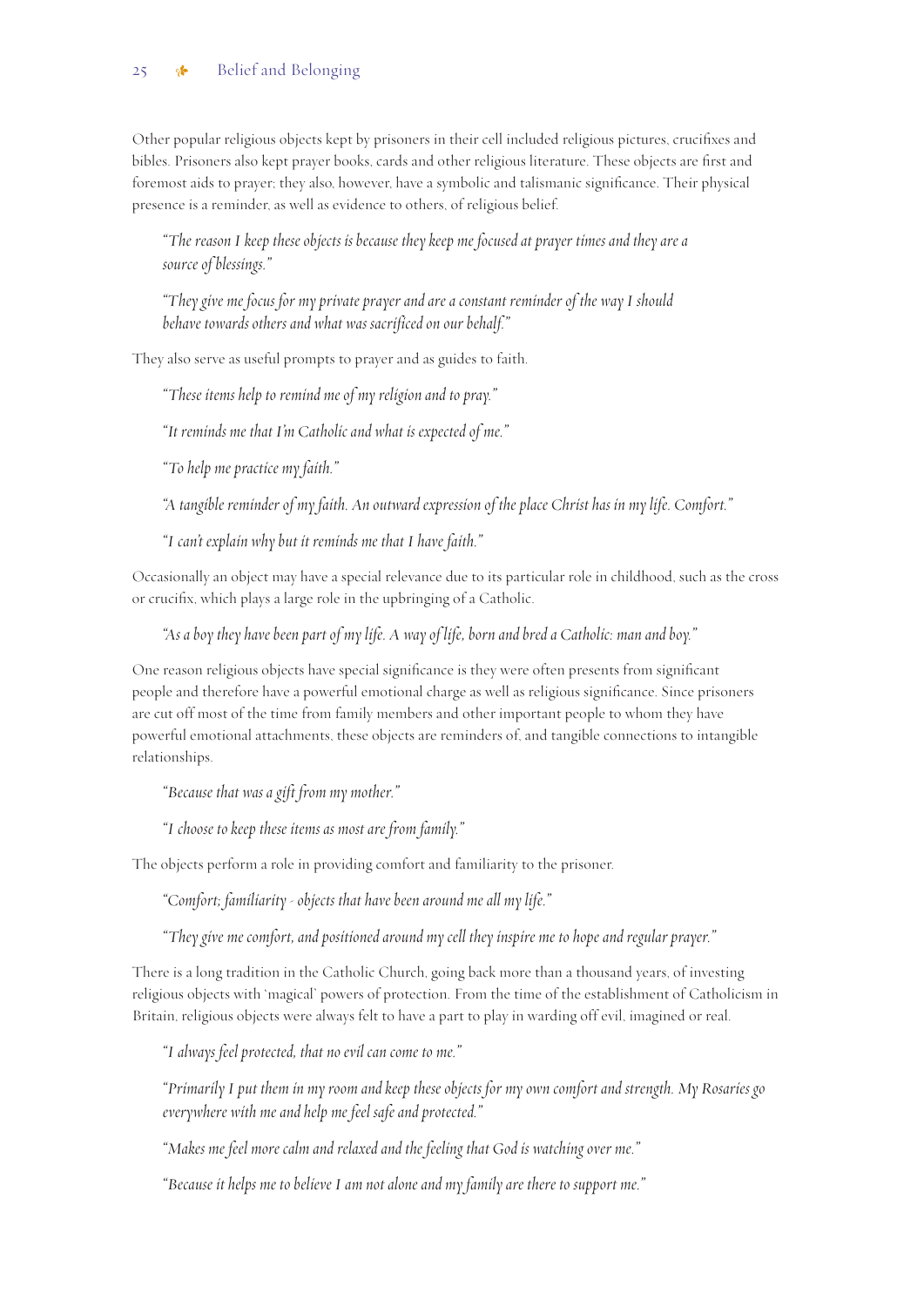Some feel that these objects can exert protective powers over their loved ones also. This makes the religious objects a link to family, helping bring family life into prison cells and connecting religious prisoners with their loved ones.

*"So God can watch over all my family members."*

### Practice and deepening of faith

Faith for most people is conceived of as a spiritual journey, not just a once and for all discovery, revelation or event. This is a strong emphasis in Catholic teaching.

*"[The chaplain] was placed in my life to help me grow and mature in all aspects of my Christian faith. I am a young Christian and was self-taught until entering custody and [the chaplain] has opened my heart and mind through the spirit to so many truths. The most important part for me is her example of living out her message, practising what she preaches and showing us her Christian faith in action. She goes above and beyond for God's glory with services, rosary services, stations, journey through faith courses, meditations, scripture readings and so much more."*

Catholics are encouraged to do more than just hold on to their beliefs and practice their faith ritualistically or by rote without further reflection or inquiry. The revealed truth of the faith derives from lifelong prayer and worship; it is not imprinted or indelible. Catholics are enjoined to deepen both their belief and practice throughout their lives. Learning about your faith and your life as a believer is seen as a lifelong quest. Similarly, the search for good conscience and atonement for sins, is seen as something that must be re-visited regularly throughout life. Unsurprisingly, prisoners in this survey talked a good deal about seeing their crime as sins, the remorse they feel and ways in which they might seek forgiveness. This, in Catholic terms, could all be described as part of the continuing search for good conscience. Part of the practice of any faith are periods of doubt, disbelief or anger that God has let you down. Uncertainty and faith are not mutually exclusive, but interdependent. Catholic prisoners will certainly feel that from time to time and chaplains will be a source of guidance and support in those moments of self-questioning.

Not only helping a prisoner to practice their faith but also to deepen their faith is a fundamental part of the spiritual aspect of the chaplain's role. The presence of the chaplaincy in prison helps to keep prisoners engaged in the Catholic religion through practice of faith and provision of the Sacraments, but the chaplain should also see their role as developing and deepening the faith of prisoners. A greater understanding of the Catholic faith and a greater engagement with religion while in prison can deter, 'individual-level criminal behaviour through the threat of supernatural sanctions and promotes normative behaviour through the promise of supernatural reward.<sup>200</sup>

86 per cent (240 of 279) of respondents to this question said the chaplain helps them to learn more about or to practice their faith. Principally by talking, explaining and teaching (29 per cent, 93 of 322 mentions), openness, support and availability (16 per cent, 52 of 322 mentions), group work and study groups (14 per cent, 44 of 322 mentions), spiritual guidance and supporting a connection to God (12 per cent, 38 of 322 mentions), and religious services such as Mass (10 per cent, 33 of 322 mentions).

*"If I have questions they explain it and that help me maintain my faith."*

*"They do different practices each week, teach you about psalms and readings of the bible in a friendly, kind, approachable manner, they don't judge prisoners, being with a person of the cloth makes you feel closer to God so makes you know God can forgive, they teach you about Mary, Jesus, God etc."*

<sup>20.</sup> Baier, C.J., and Wright, B.R.E. 2001 'If you love me, keep my commandments: A meta analysis of the effect of religion on crime' *Journal of Research in Crime and Delinquency*, 38(1), p. 4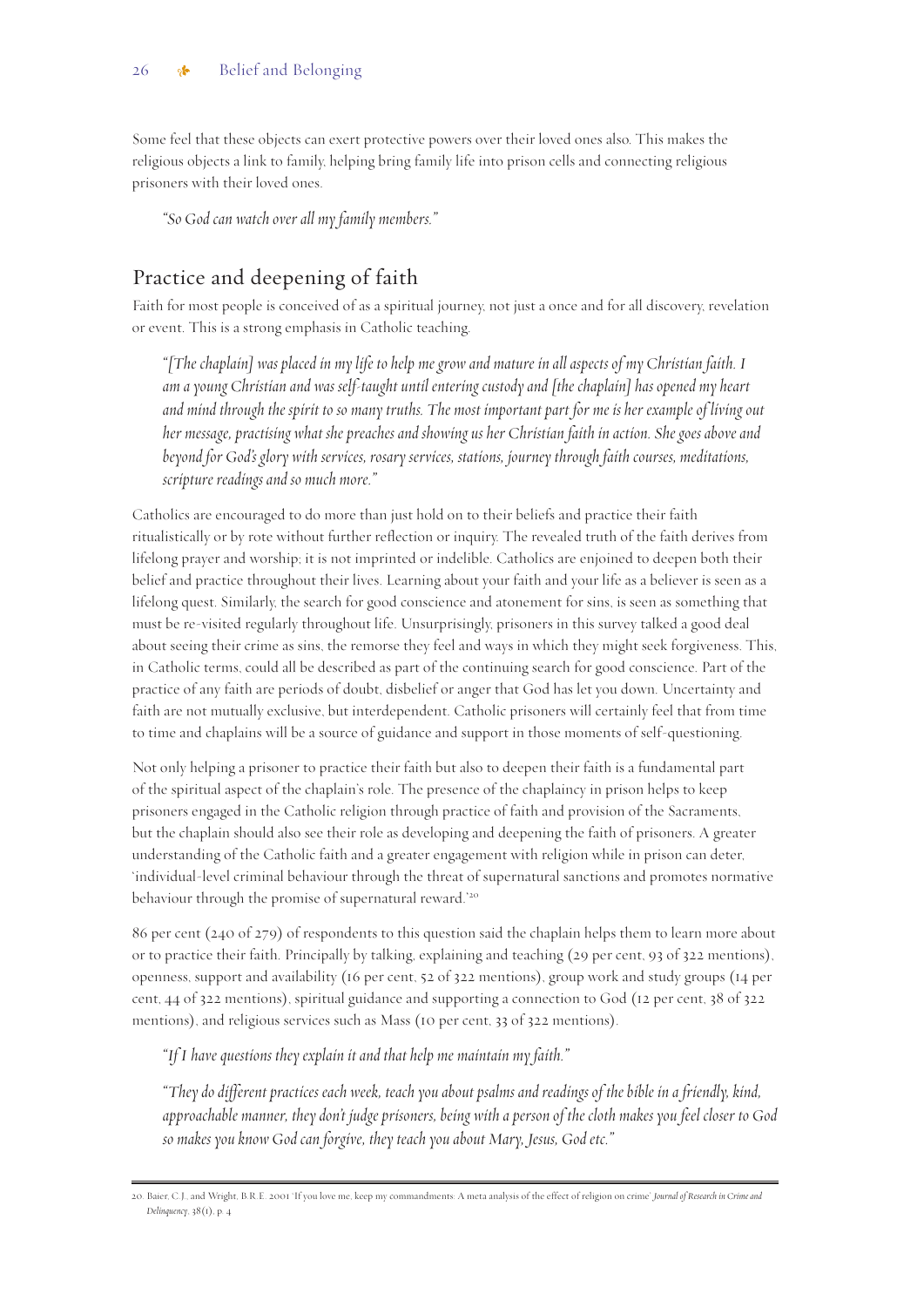|                                                             | Percentage      |
|-------------------------------------------------------------|-----------------|
| Talking/explain religion and faith/teaching                 | 29              |
| Openness / support / availability / listening/ friendliness | 16              |
| Study groups / group work / prayer group / bible group      | 14              |
| Spiritual guidance/support/connection to God                | 12              |
| Religious service/Mass                                      | IO              |
| Regular contact                                             | 7               |
| Providing religious literature                              | 3               |
| Connects teachings to everyday life                         | $\overline{2}$  |
| Other                                                       | 8               |
|                                                             | Note: $n = 322$ |

### TABLE 10: WAYS PRISONERS FEEL THAT CHAPLAINS HELP THEM TO PRACTICE OR LEARN ABOUT THEIR FAITH

Study groups are seen as an important way of strengthening and deepening faith, and (as was highlighted above with shared prayer) study groups of all kinds may help a prisoner by allowing a time and space to worship and be together with fellow Catholics.

*"The Bible study group is so good to bring people closer to the Lord and begin or further their journey in Faith. By having Mass on Friday and a service on Sunday this gives us an extra chance to worship. For the Bible study we did stations of the cross and I hadn't done this since I was a child, wow, I enjoyed doing it again and remembering my childhood when I was closer to God, by doing it again brought me closer again, so thankful for that."*

*"[The chaplain] has been invaluable to my new found relationship with God. I have learned all I had forgotten as a child and gained a lot more knowledge at religious studies."*

*"Belonging to a group. Allows me to ask for forgiveness."*

*"His interpretation of the scriptures is real to life and easy to understand."*

When asked about other ways the chaplain could help prisoners learn and practice more about their faith the response was more polarised with 40 per cent (100 of 243 mentions) stating either nothing or that what is currently being done is sufficient.

*"Not really. Just knowing I can always go and be welcome if I need to is more than enough."*

*"[The chaplain] does a great job and makes us feel he is very accessable, so I can't imagine how to improve the service [ here]."*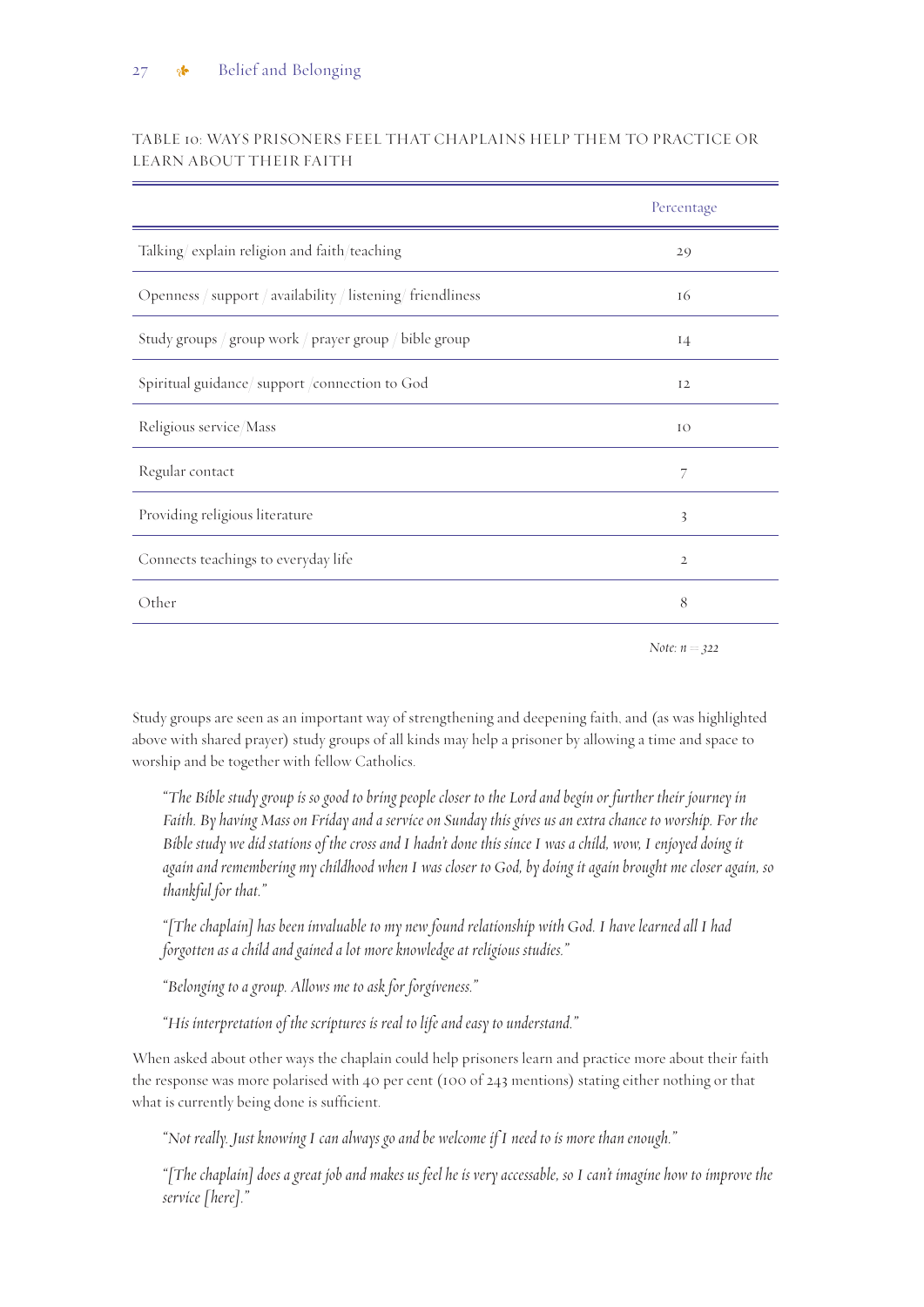Just over half of respondents of those who answered the question stated that they would like the chaplain to assist them with deepening their faith (52 per cent, 142 of 272). Again study groups were mentioned as the main route to the deepening of faith (23 per cent, 47 of 200 mentions). 28 per cent (71 of 243 mentions) suggested study groups and group work as a welcome further addition to chaplaincy services.

*"Yes! Definitely with more Bible studies and other study groups and events."*

*"Bible study - an informal meeting with other Catholics."*

*"I would like to be invited to a study group."* 

*"Offer more bible study groups and longer relaxation groups. Relaxation and release of tension helps to free your mind and deepen your thoughts."*

Some recognised that their chaplain is already fully stretched but still recognised the need for greater interaction, particularly for new prisoners.

*"I think our chaplain (Catholic) has a big enough job as it is, she really needs more help. There is other chaplains but not Catholic ones, God help her, it would be great to have more Bible studies for the new girls becoming Catholics especially but it's too much for one person on her own [the chaplain] is a saint of a woman."*

*"Study groups, prayer meetings and so forth would be a bonus - but, I suspect, very difficult practically."*

For some prisoners their faith is a more intimate and individual pursuit, in preference to groups:

*"I would like something like a one to one on a regular basis. I can't express myself in groups."*

TABLE 11: WAYS IN WHICH PRISONERS WOULD LIKE THEIR FAITH DEEPENED

|                                                                                      | Percentage |
|--------------------------------------------------------------------------------------|------------|
| Study groups (e.g. bible, prayer, rosary groups)                                     | 23         |
| Baptism and re-baptism                                                               | 20         |
| Confirmation                                                                         | 17         |
| Nothing/sufficient/done already                                                      | 13         |
| Help increase understanding/learn more about religious practices/bring closer to God | IO         |
| Communion                                                                            | I          |
| Choir                                                                                | I          |
| Other                                                                                | 13         |

*Note: n =200*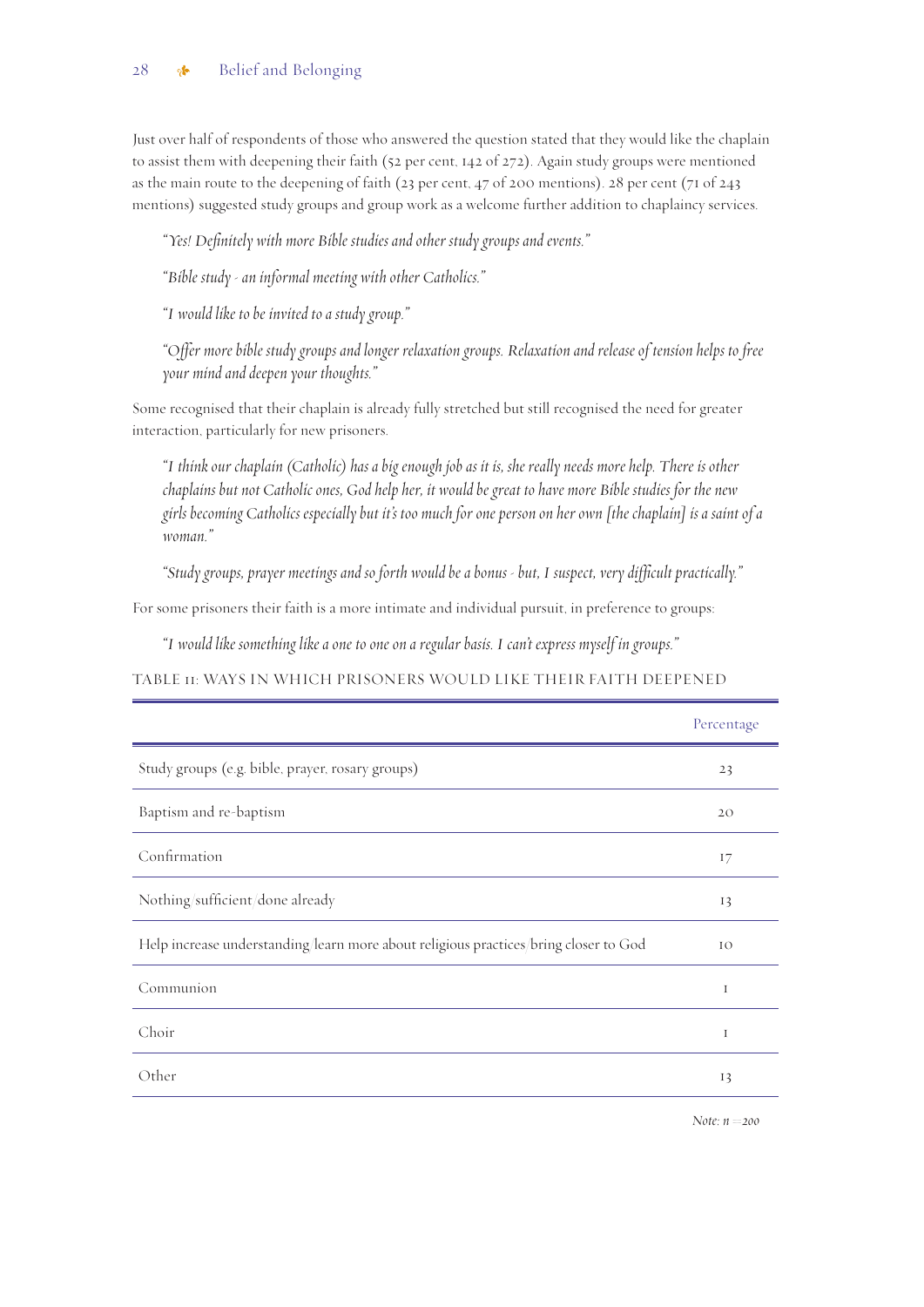### Baptism and confirmation

A number of prisoners have not been baptised (22 per cent, 67 of 305 respondents). Many wished to deepen their faith through the sacrament of Baptism (18 per cent, 39 of 200 mentions). As baptism is the first step to formal admission to the Catholic Church and a rite of passage for all Catholics, some of those who had not yet been baptised or were unsure if they have been baptised, would like to undergo this sacrament.

*"I've always wanted a baptism but I don't know who to go to about this."*

*"I am currently seeing [the chaplain] once a week in preparation for my baptism and confirmation."*

Although it is impossible to be baptised twice, some wished to be 're-baptised'.

*"I would like to believe in my faith again and be re-baptised, as over the years I have lost my faith and my trust in it."*

A service in which the prisoner could renew their baptismal vows might be appropriate. Another important rite of passage in a Catholic life is Confirmation, which recognises and celebrates the transition to an adult commitment to the faith. 17 per cent (35 of 200 mentions) stated that they would like to be confirmed into the Catholic faith.

### *"Confirmation into the Catholic Church."*

A minority stated that they either would not like to deepen their faith or that what was being done is currently sufficient (13 per cent, 26 of 200 mentions). This was either due to age or because their faith had already been formalised.

*"I am 65 and Catholic already my whole life, I don't need to deepen my faith. My faith is deep modern and rich!"*

*"[The chaplain] provides excellent support - purely from a personal perspective: I suspect others may require more formal aspects (such as confirmation preparation for example) but he does much already to deepen faith."*

*"I don't need because I have been baptised, had communion and have been confirmed."*

The chaplain's primary role is supporting prisoners in the practice of their faith. For Catholic prisoners, most of whom were Catholics before they came to prison and come from Catholic families, observance of their faith means attendance at Mass, support with private and shared prayer, venerating religious objects and support in deepening their beliefs and the practice of their faith. Supporting prisoners in the observance of their faith in these ways is the first and last responsibility of chaplains. It is clear from the responses to this survey that Catholic prisoners place great store on continuing and deepening their religious beliefs and the practice of their faith. They welcome and value the support of chaplains in this. The responses to this survey strongly validate the core religious function of the chaplaincy, not just the pastoral role, important though that is as discussed in the next section of this report.

Prisoners also see practising their faith as a way of both escaping from and coping with life in prison. Prayer and faith also creates opportunities for reflection on their offences and their past and thinking about their future in the language of religion (sin, remorse, penance and so on) alongside the language of the law and society (offence, sentence, punishment and so on). Prayer and practice of faith is also deeply intertwined in prisoners' minds and emotions with connections to family outside prison. Maintaining and strengthening these family ties are fundamental building blocks in desisting permanently from crime after leaving prison.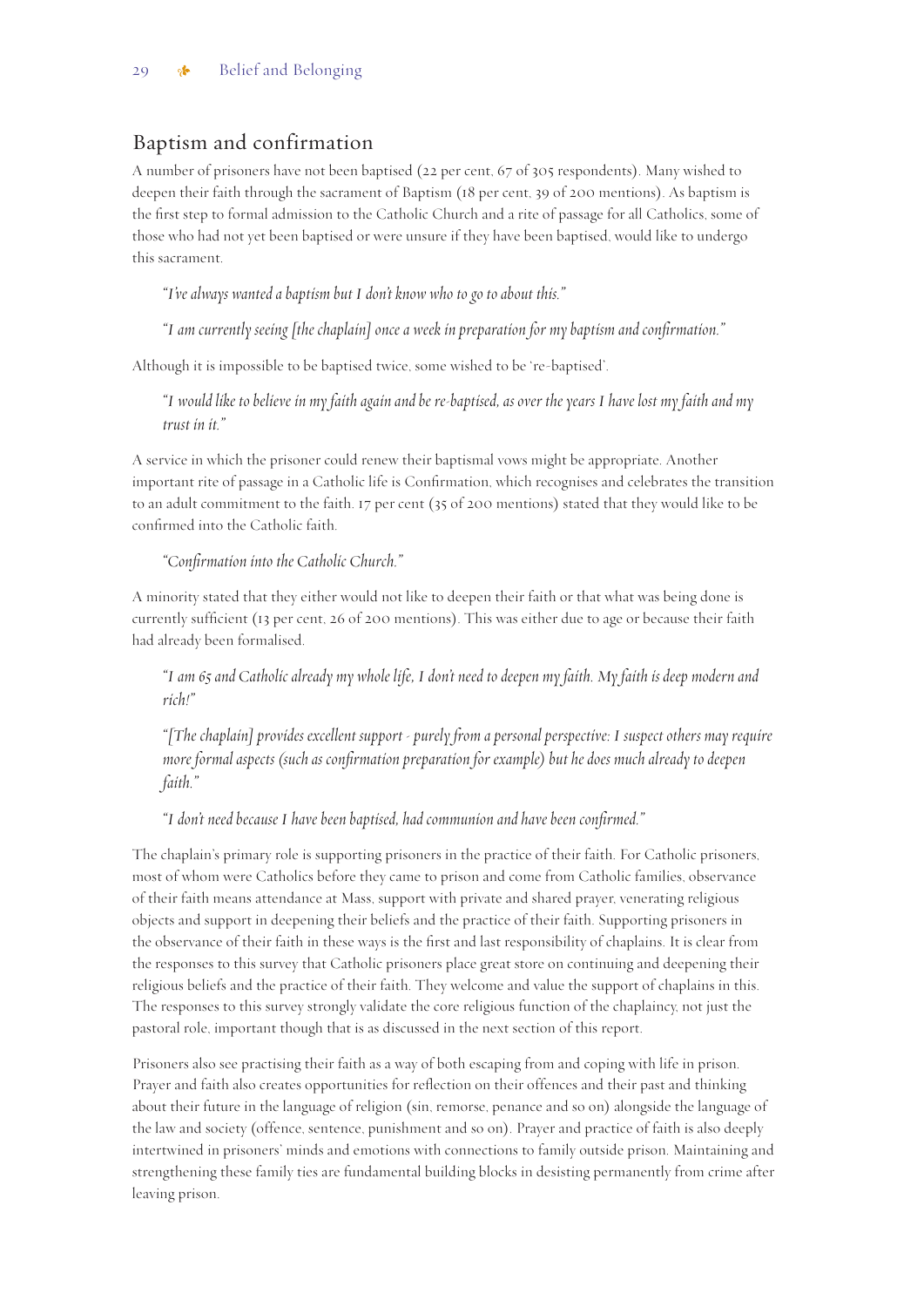| Pastoral role of chaplains |
|----------------------------|

The first and most important duty of the chaplain is to support prisoners in the practice of their faith. Over and above that, the special role of the chaplain – being part of but distinct from the prison authorities – means that encounters, conversations and relationships with chaplains can range far wider than just matters of religious belief and practice. Many prisoners made it clear that chaplains played an important role especially in helping them to cope with the particular strangeness and some of the difficulties of prison life. Many, when they come into prison for the first time particularly, feel confused and frightened, and sometimes despairing. Some become depressed, or even self-harming or suicidal. While the prison authorities are primarily responsible for responding effectively to these concerns and challenges, the chaplain can, through their pastoral role, assist with helping new prisoners to overcome their initial concerns and the anxieties and depression that sometimes follow. Chaplains are also a port of call for prisoners who are troubled by what might be going on in the prison, such as problems with their relationships with other inmates (bullying, for example) or staff. Prisoners also seek out the opportunity to talk to the chaplain about events outside the prison, for example with their family, which may be troubling them but which they may not feel they can influence.

### Pastoral support alongside religious practice

The support that chaplains offer is often a blend of the spiritual and the pastoral, sometimes with blurred distinctions between the two. The benefits of the spiritual support offered by chaplains was the most frequently mentioned benefit (26 per cent, 57 of 222 mentions), followed closely by being there to talk things through or simply listen (23 per cent, 51 of 222 mentions). Prisoners also highlighted a variety of other kinds of personal and practical support (22 per cent, 49 of 222 mentions) and help with contacting families or other close ones (11 per cent, 25 of 222).

This respondent reflects on their fears when they came to prison and how the chaplain welcomed them and gave them 'the feeling of stability'.

*"I am a naturalised British citizen and coming to prison which is my first time is all alien to me and knowing that it can be a violent environment and possibly feel that I will be discriminated upon or bullied. [The chaplain] made me feel welcome and gave me the feeling of stability and someone who I could talk to at any time. [The chaplain] is very approachable and accommodating not just to me but to everyone of us here. We all value him highly."*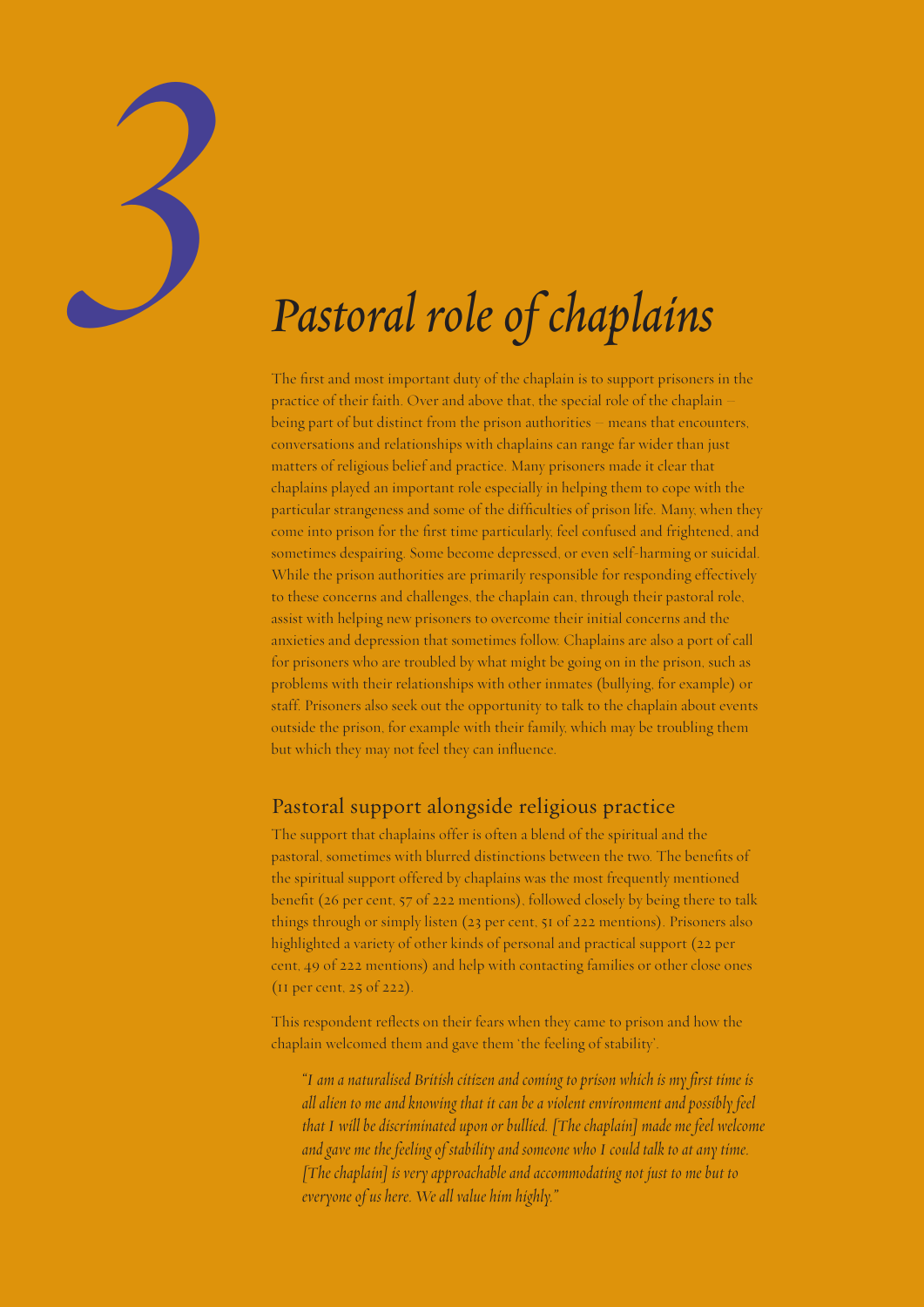### Pastoral care

### TABLE 12: MOST HELPFUL ASSISTANCE GIVEN BY CHAPLAINS

|                                                             | Percentage     |
|-------------------------------------------------------------|----------------|
| Prayer/blessing/lighting candles/spiritual support          | 26             |
| Talking/listening/being there                               | 23             |
| General help/guidance/support                               | 22             |
| Help with contacting family/girlfriend                      | $_{\rm II}$    |
| Not judging/being treated as human/welcome                  | 4.5            |
| Baptism/confession/communion                                | $\overline{4}$ |
| Sentence/hearing/probation/parole                           | $\overline{4}$ |
| Bereavement/assistance with funeral arrangements/attendance | 3              |
| Other                                                       | 3              |
| Total                                                       | 100            |
|                                                             |                |

*Note: n=222*

These comments stress the importance of the chaplain's general approach to their pastoral duties, being approachable, welcoming and friendly.

*"He is very approachable, down to earth, and shows a clear understanding of the tribulations faced by inmates."*

*"He always welcomes you and makes you feel loved and important."*

*"Made me feel wanted I don't get that a lot."*

*"Of course, [the chaplain] is always here for us."*

This comment mentions a number of qualities that might be thought essential in pastoral care: the personal contact; trustworthiness; confidentiality; fulfilling promises; being honest.

*"They talk one to one, come across trustworthy, would never talk about personal things in public and for me anything and everything that has been promised or explained to me through the church has turned out to happen, they don't over promise or exaggerate they talk truth"*

This respondent highlights listening, counselling, empathy and a willingness to act as an advocate.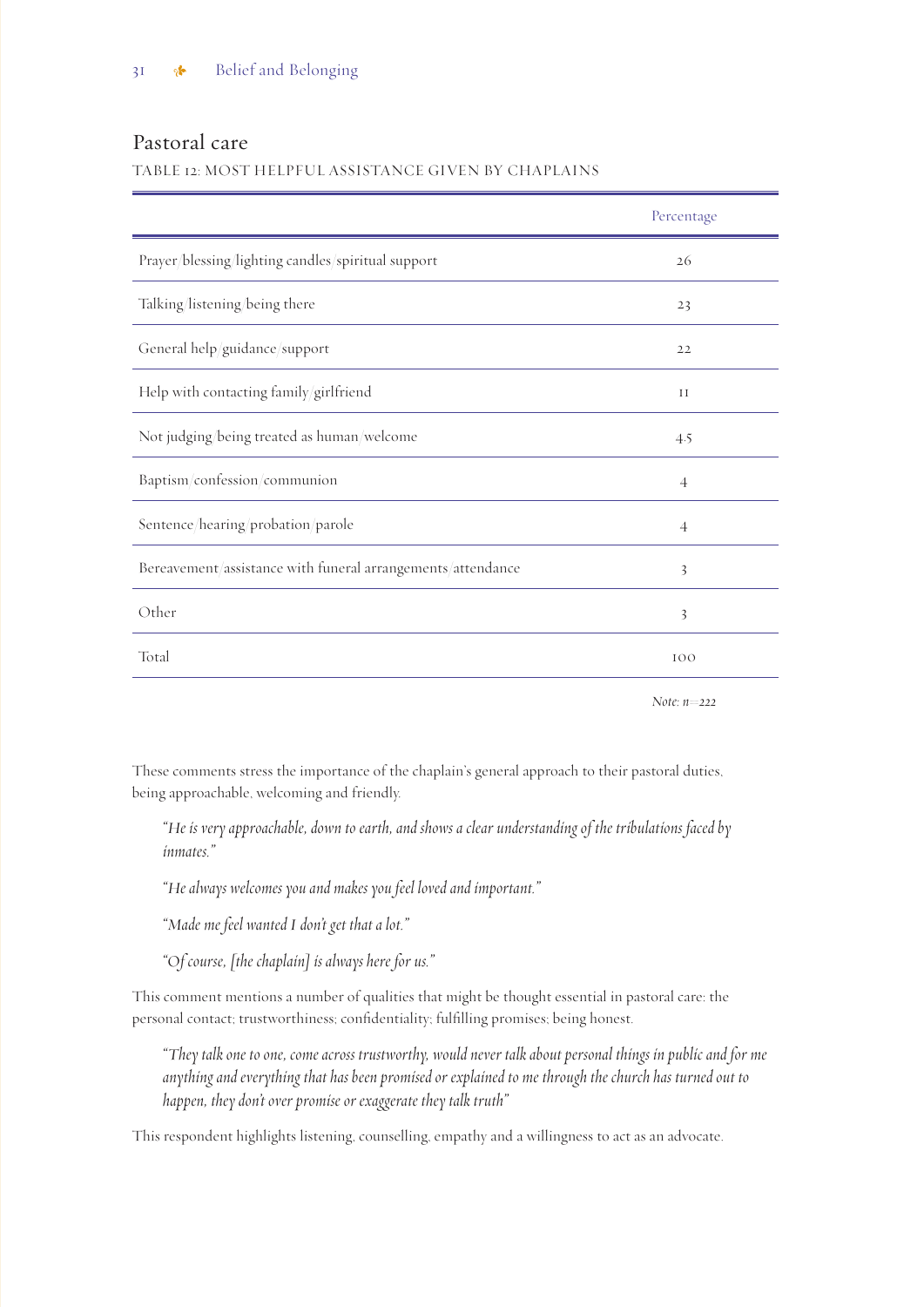*"Excellent listening, counselling and 'spiritual' training skills - empathy, with a realisitic undertone and complete confidentiality, only acting in support on my behalf when requested and with excellent commitment."*

Chaplains are also someone to talk to:

*"Yes, it was a time of solace where I could talk to someone in confidence not associated with prison."*

This prisoner noted a more general feeling of being helped through difficult periods.

*"It helps me to get through the stressful times in prison."*

This respondent values the feeling of being respected by the chaplain and makes an interesting observation about the importance (to them at least) of not constantly reminding people that they are prisoners during Mass.

*"Respecting us! - Thank you. Also not bringing too much about being in prison into the service... ( hardly doing that)."*

### Trust

The overwhelming majority (94 per cent, 267 out of 284 respondents) said they trust the chaplain.

*"Her personality is such that one can trust in her, and in the very first day when I came into the prison she came to my cell and we were talking, it was important because I was devastated getting into prison and she encouraged me. Also she supplied me with the Holy Bible in my own language which was very kind of her and many times she came to our spur, and asked how we are. (Not only me but everyone)."*

*"I trust any way. I'm Catholic, and chaplain help... everybody connect."*

*"If you could not trust them how could you trust?"*

The feeling that chaplains trust them in turn is also important to prisoners.

*"His smile and his very self puts you at ease, he trusts us so why should not trust him."*

This respondent ascribes the trust he attaches to the chaplain to his upbringing and the attitudes that were inculcated in him towards priests.

*"I was brought up always to respect and trust my priest."* 

The ways in which chaplains had built trust, as reported by prisoners, included guidance, help and understanding given (15 per cent, 49 of 328 mentions); being a generally good, friendly and caring person (13 per cent, 43 of 328 mentions); listening and talking (12 per cent, 40 of 328 mentions); respecting confidentiality and being trustworthy (12 per cent, 38 of 328 mentions) being accessible and easy to talk to (11 per cent, 37 of 328 mentions); and being a spiritual guide or role model (9 per cent, 31 of 328 mentions)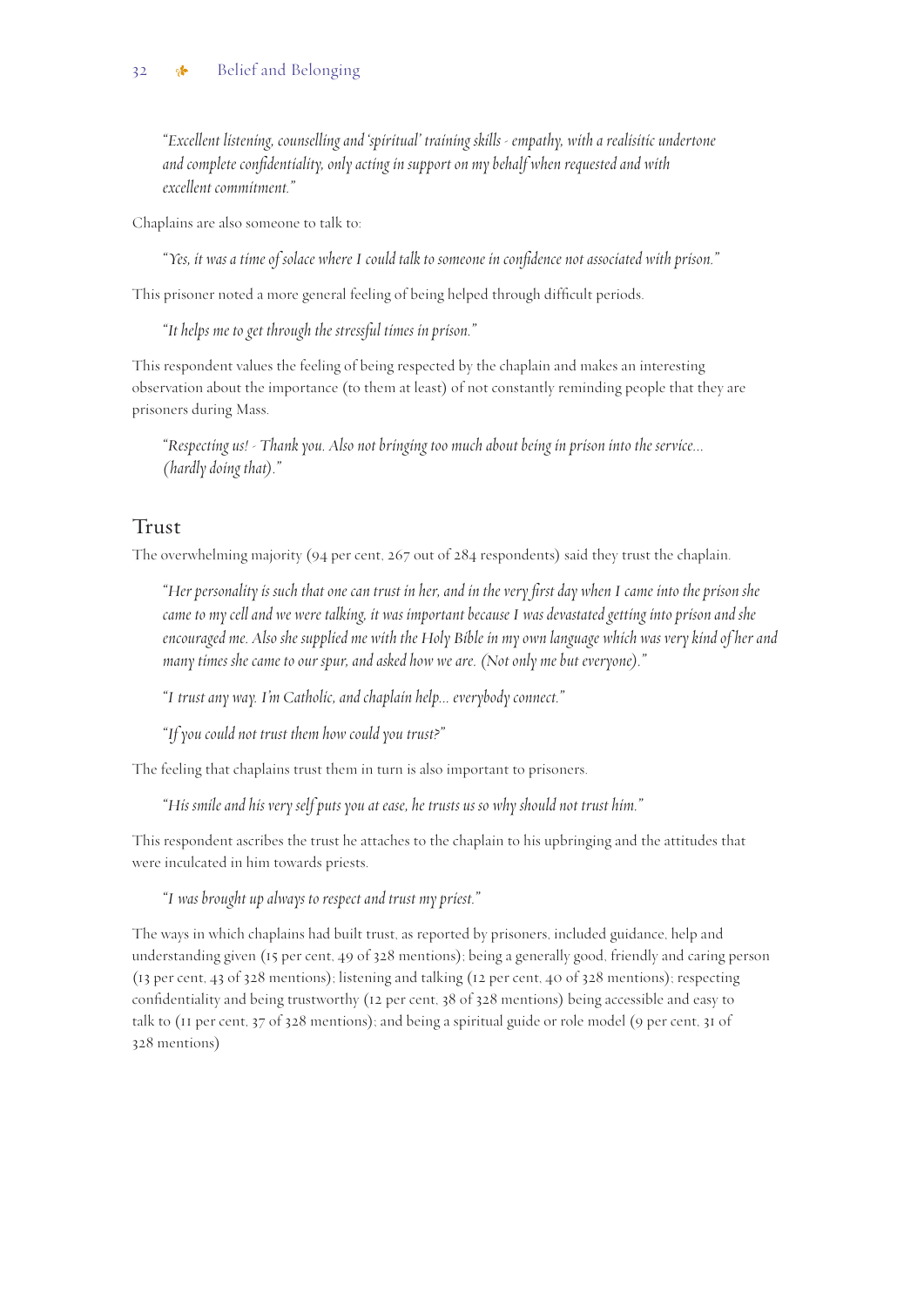### TABLE 13: WAYS CHAPLAINS BUILD TRUST

|                                                                                      | Percentage              |
|--------------------------------------------------------------------------------------|-------------------------|
| Guidance / general help/support/understanding                                        | 15                      |
| General good person / friendly/being a friend/caring                                 | 13                      |
| Listening / talking/being there                                                      | 12                      |
| Confidentiality / trustworthy                                                        | 12                      |
| Available/accessible/easy to talk to                                                 | $_{\rm II}$             |
| Spiritual support / religious role model/dedication/ provision of religious services | $\mathcal{Q}$           |
| Honest/genuine                                                                       | 6                       |
| Non-judgmental / treated as human/ treated respectfully                              | 5                       |
| Visits / presence on wing; dinner hall/ personal contact                             | 5                       |
| Inherent trust (also due to belief)                                                  | $\overline{4}$          |
| Length of imprisonment                                                               | $\overline{2}$          |
| Trust shown by chaplain                                                              | $\overline{2}$          |
| Other                                                                                | $\overline{\mathbf{3}}$ |

*Note: n = 328*

Being listened to and understood with kindness is associated in these prisoners' minds with their ability to sustain their faith and their religious practice, by for example going to confession.

*"Just being understanding, kind, listened and helped me remain positive and use my faith and reassured me to believe in my faith and true enough things worked themselves out."* 

*"Just listened to what I had to say and took my confession as well showed compassion that is so lacking in [prison]."*

*"Really listening to me instead of just nodding OK. Making me feel as a valued individual and keeping my faith going. Re-instating some lost values and beliefs."*

*"[The chaplain is] always willing to listen and help and you can talk to them as your friends."* 

Prisoners overwhelmingly feel, correctly, that society has judged them and formed an opinion of them which they will need to work hard to change. A key element of gaining the trust of prisoners seems to be the non-judgmental approach of the chaplaincy toward them, as these comments note.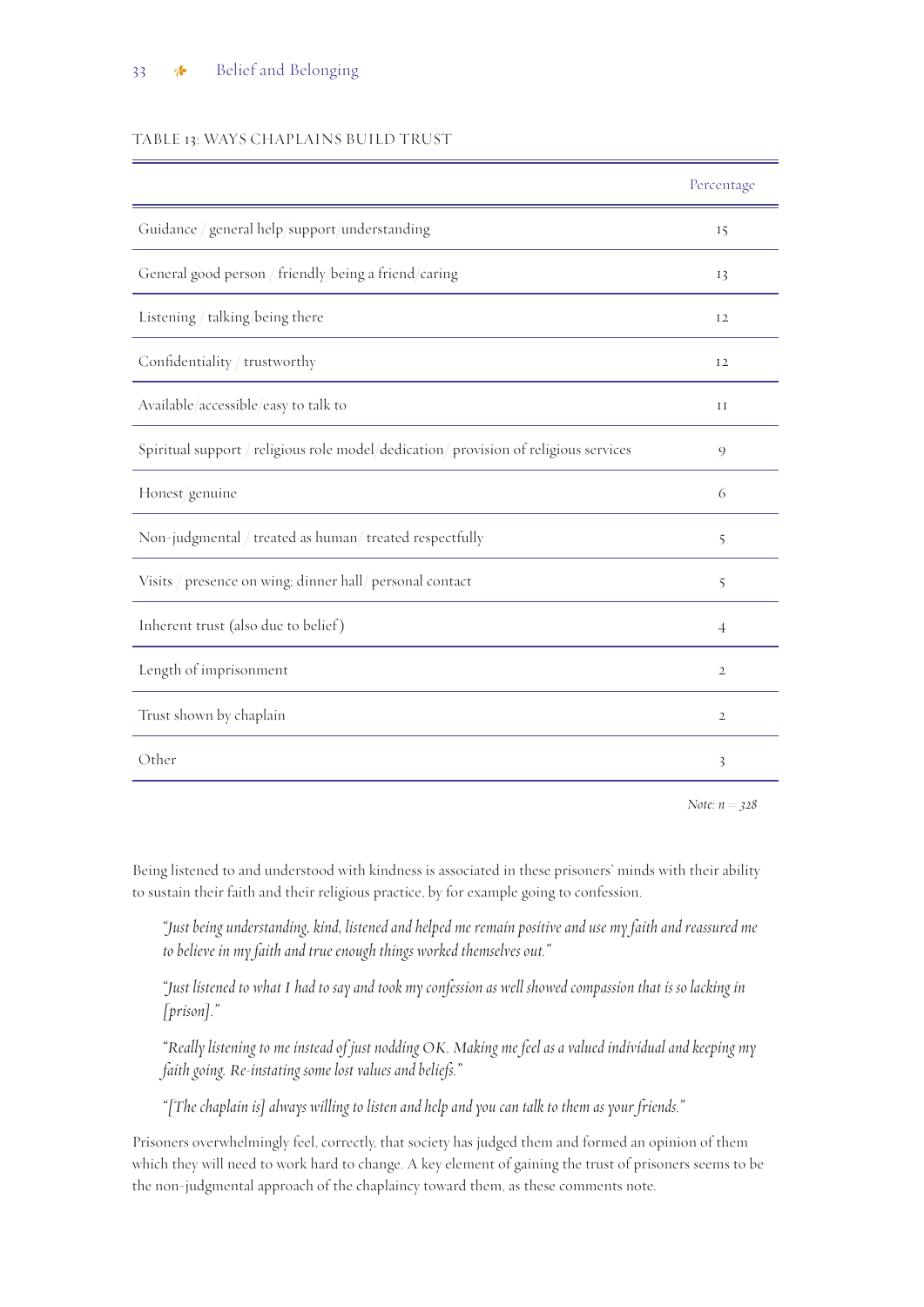*"Just by being nice and not by judging."*

*"As they don't judge you like certain officers do."*

*"Whilst talking about sensitive issues not being judged. Being helped to see there is a positive light (no matter how small ) way forward."*

*"Because he doesn't judge."*

An important aspect of being trusted by prisoners is the feeling that the chaplain can be relied on to maintain the confidentiality of what prisoners tell them. This is clearly seen as important.

*"She don't repeat what I tell her and I can talk to her about the problems I am having with an officer."*

*"He has kept family problems confidential."*

The confidentiality of the sacrament of confession has a particular significance for Catholics as this respondent notes.

*"Privacy and confidentiality of confessional."*

This response emphasises the importance of the chaplain being honest and straightforward about the prisoner's crime, while not being overly judgmental

*"He is honest with me. Tells me if I'm out of order - expects me to challenge past behaviour - accepts my past without giving me a hard time."*

As well as valuing honesty, trustworthiness, time and a sense of being looked after, this respondent also recognises that the chaplain can play an informal role of advocacy for prisoners within the more formal aspects of the system. They also note the link to the family, an important aspect

*"He's always honest and trustworthy. He has time for everyone and ALWAYS looks out for his flock. He speaks up for us at sentence plan meetings and took time to meet my mum on a visit.*

Similarly for this respondent,

*"I think that once you get to know [the chaplain], you get to know someone who is honest, true to his word and nothing is too much trouble. I have a very high regard and opinion of him and he does so much for us in helping rebuild our lives and makes us feel that we can start again and that there is forgiveness."*

Some prisoners face real personal challenges with mental health problems and possibly self-harm. These two prisoners commented that contact with the chaplain helped them to cope with these more severe and worrying problems.

*"Helping to stay focused and be focused and try my best not to go downhill with depression."*

*"Yes, I have self-harm issues and it helps to have someone to talk to."*

Some highlight the fact that they feel they do not know the chaplain well enough and so the opportunity for a trusting relationship has not yet materialised, or the relationship has not yet been fully developed.

*"Not really spoken yet so couldn't say."*

*"Don't know him well enough yet."*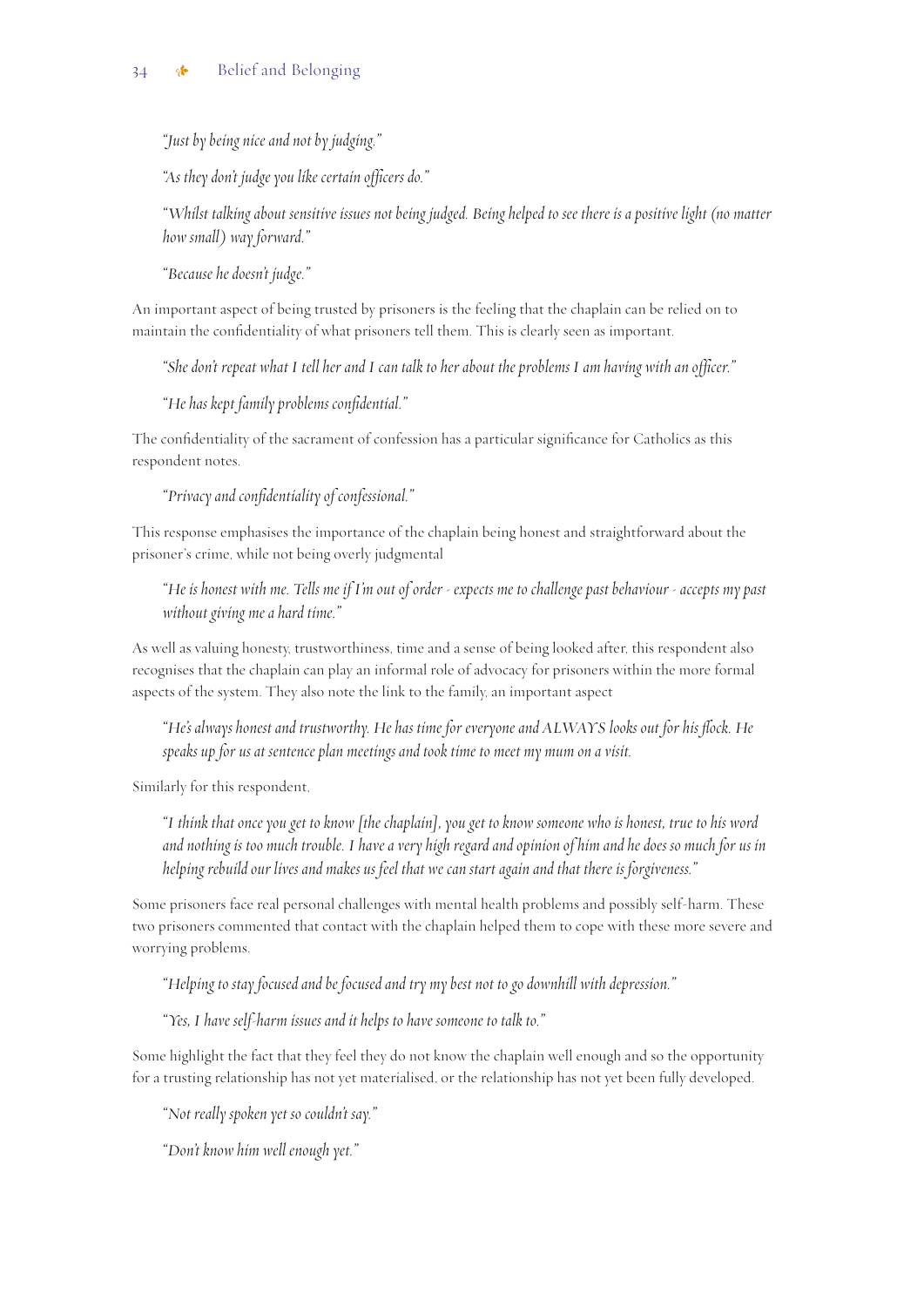### 35 **\*** Belief and Belonging

*"I do not know him at all. He has not introduced himself to me, as far as I can remember."*

*"I don't know him as a person to talk to. Again if he was to go to the wings more often just to talk to anyone for no reason just to be seen then maybe prisoners would ask for his help and guidance."*

This respondent comments on gaps in the availability of chaplains.

*"[My prison] went through problems of getting a priest for long periods of time and getting confession was very problematic. I have also noticed a huge decrease in a Catholic representative being available through the week around the prison."*

And this prisoner would like to see more of the chaplain on the wing:

*"They should come on the wings more often."*

Chaplains and the chaplaincy provide vital support and help in prison for prisoners, with 58 per cent (176 of 304 respondents) of prisoners going to their chaplain with a specific problem or at a difficult time. Chaplains may be able to offer practical help.

### *"Yes, definitely. [The chaplain] gave me an appointment and a movement slip and I went to meet to talk to her."*

Of this group who went to the chaplain for particular help only two per cent (five of 205 mentions) found that going to the chaplain did not help. The majority of those who mentioned it (64 per cent, 69 of 106 mentions) felt that the help the chaplain gave was sufficient and that they couldn't have done anything differently. Most found that the chaplain's presence was enough, with many highlighting not only visiting the chaplain but being able to visit the chaplain as very important.

### *"Sometimes just going to the chapel is enough to help and I know I could talk to [the chaplain] about anything if I needed to."*

Some felt that more support was needed, however, either in the form of counselling, further contact with the chaplain or more personal support.

### *"Counselling and further appointments may have been at more help. I am aware father hasn't much time, lots to do and others to see."*

There are very few instances of a total absence of trust being reported between the chaplain and prisoners. So much so that when prisoners were asked for reasons as to why they may not trust the chaplain, if that was indeed the case, the majority (78 per cent, 93 of 120 mentions) took this as an opportunity to either restate their trust in the chaplain or reject the question outright. A small number of prisoners including this one, however, feel wronged or let down in some way by the chaplain:

### *"He told me lies, now he can't be trusted. How could I receive a communion knowing I don't trust the priest. It wouldn't be right."*

Clearly, the support that chaplains offer in prisoners' religious belief and practice is very much intertwined with pastoral care. This places an important emphasis on the approach of the chaplain, that they are friendly and welcoming, are good listeners, can be trusted to maintain the confidentiality of the information given to them by prisoners and that they offer practical advice and guidance including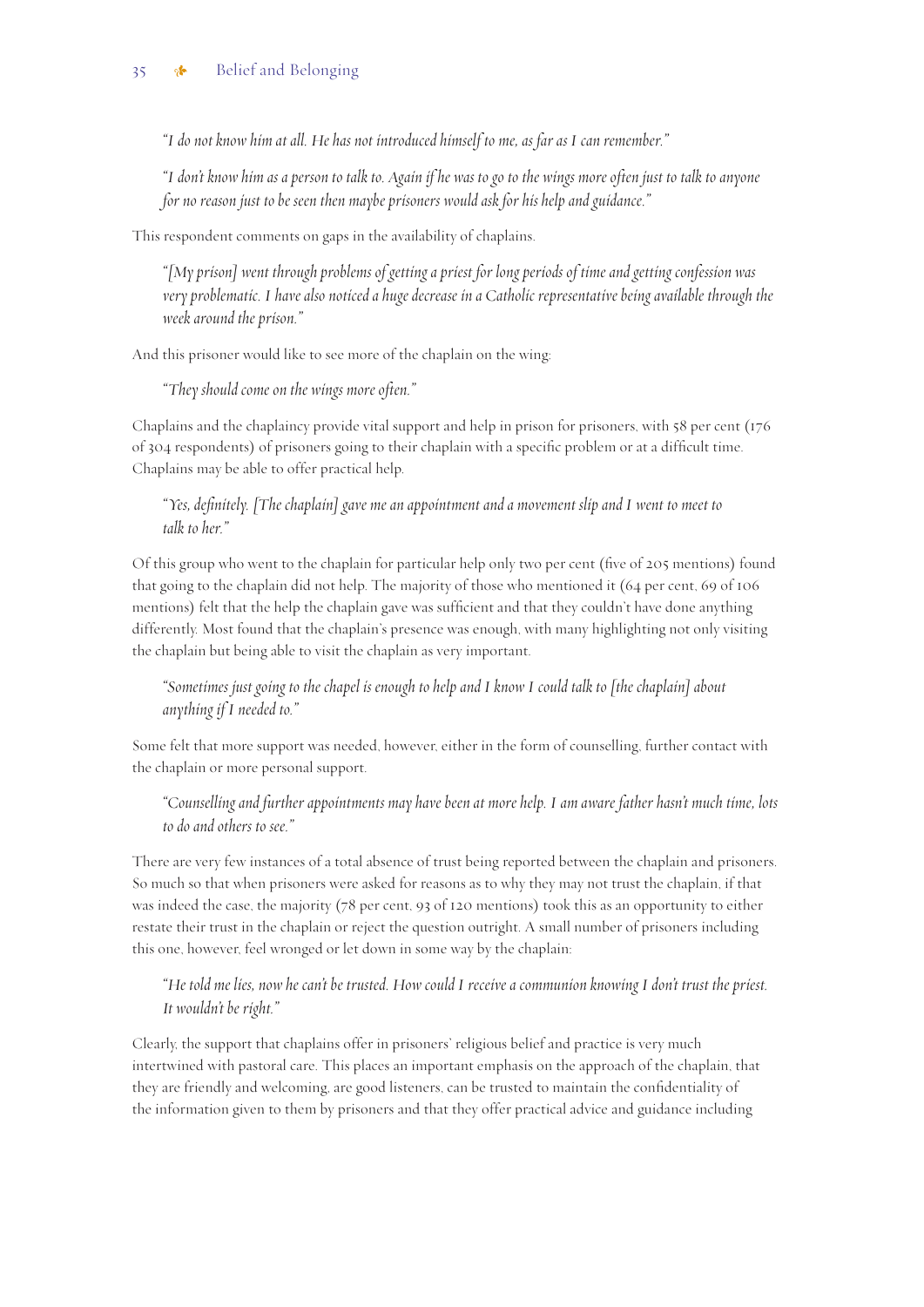### 36 & Belief and Belonging

aspects of prison life that are proving difficult. It is also evidently important that chaplains are honest and straightforward about the help they can offer – and its limitations. Chaplains also gain the support and trust of prisoners by advocating for their interests within the prison regime. These pastoral approaches have special significance because of the challenges of prison life, which can sometimes be the source of fear, confusion, loneliness or a loss of hope or optimism. Chaplains, however, are not social workers, councillors, therapists or resettlement workers. Pastoral support by chaplains needs to be rooted in religious belief and commitment, not in the pursuit of general well-being for prisoners. Chaplains are contributors to, not architects of the well-being of prisoners: that responsibility lies on the entire prison community - and not on any individual, whether prisoner or staff.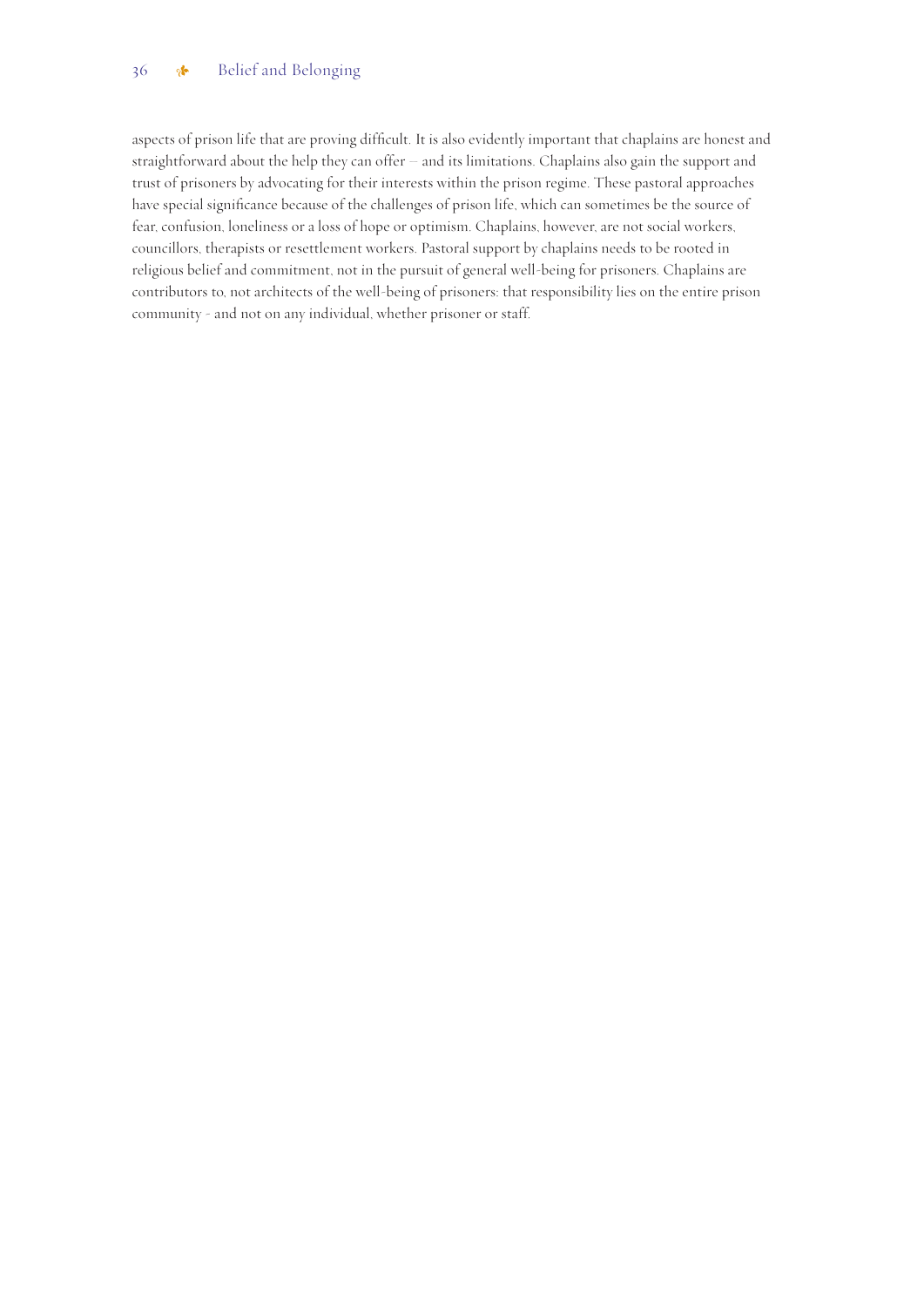# 37 > Belief and Belonging *4 Moving on from crime*

The importance of helping prisoners to maintain contact with their families, particularly partners and children, and the benefits that has in reducing reoffending are well-documented in the literature on desistance from crime.<sup>21</sup> The work of Sampson and Laub<sup>22</sup> in particular has been highly influential in drawing attention to the importance of family life for ex-offenders. It is clear from responses to this survey that prisoners see chaplains as an important conduit to staying in touch with their families and dealing with problems that may arise in the sometimes difficult and conflictual relationships between prisoners and their families. Family life has long been an important part of Catholic teaching. Family and community life are seen as the wellsprings of a life of faith and morality: 'The family is the original cell of social life. [...] Authority, stability, and a life of relationships within the family constitute the foundations for freedom, security, and fraternity within society. The family is the community in which, from childhood, one can learn moral values, begin to honour God, and make good use of freedom. Family life is an initiation into life in society.<sup>23</sup>

The literature on desistance from crime also points to the importance of a strengthened sense of identity and a positive 'narrative' about the future in helping ex-offenders desist from crime.<sup>24,25</sup> Religious beliefs, as noted, often stretch back to childhood and upbringing, and therefore perhaps to a time before the crimes were committed. Religious belief and practice seems also to offer prisoners consolation and comfort in the inevitably difficult times during imprisonment as well as a sense of fellowship with other Catholic prisoners, combating feelings of isolation and separation while in prison. Catholic doctrine also stresses concepts that are closely aligned, if not wholly synonymous, with concepts in criminal justice. Catholics talk about sin, remorse, atonement, conscience and absolution. In criminal justice analogous concepts are crime, sentence, restorative justice, parole and release. Confession is obligatory for Catholics according to Catholic teaching. This is an opportunity for profound reflection on what you have done wrong and a place to seek a priest's guidance on how you may atone for your sins and seek God's blessing in your efforts to make amends as well as ultimately to gain absolution from sin. No wonder then

<sup>21.</sup> Ministry of Justice 2013 *Transforming Rehabilitation: a summary of evidence on reoffending*. Ministry of Justice Analytical Series. London, Ministry of Justice

<sup>22.</sup> Sampson, R. J. and Laub, J. H. 1995 (original publication 1993) *Crime in the making: Pathways and turning points through life*. Cambridge, Mass and London, UK, Harvard University Press

<sup>23.</sup> Catechism of the Catholic Church, Part 3, Section 2, Chapter 2, Article 4, para. 2207

<sup>24.</sup> Maruna, S. 2001 *Making Good: How ex-convicts reform and rebuild their lives*. Washington USA, American Psychological Association

<sup>25.</sup> Farrall, S. and Calverley, A. 2006 *Understanding desistance from crime: Theoretical directions in resettlement and rehabilitation*. Open University Press, p. 180-188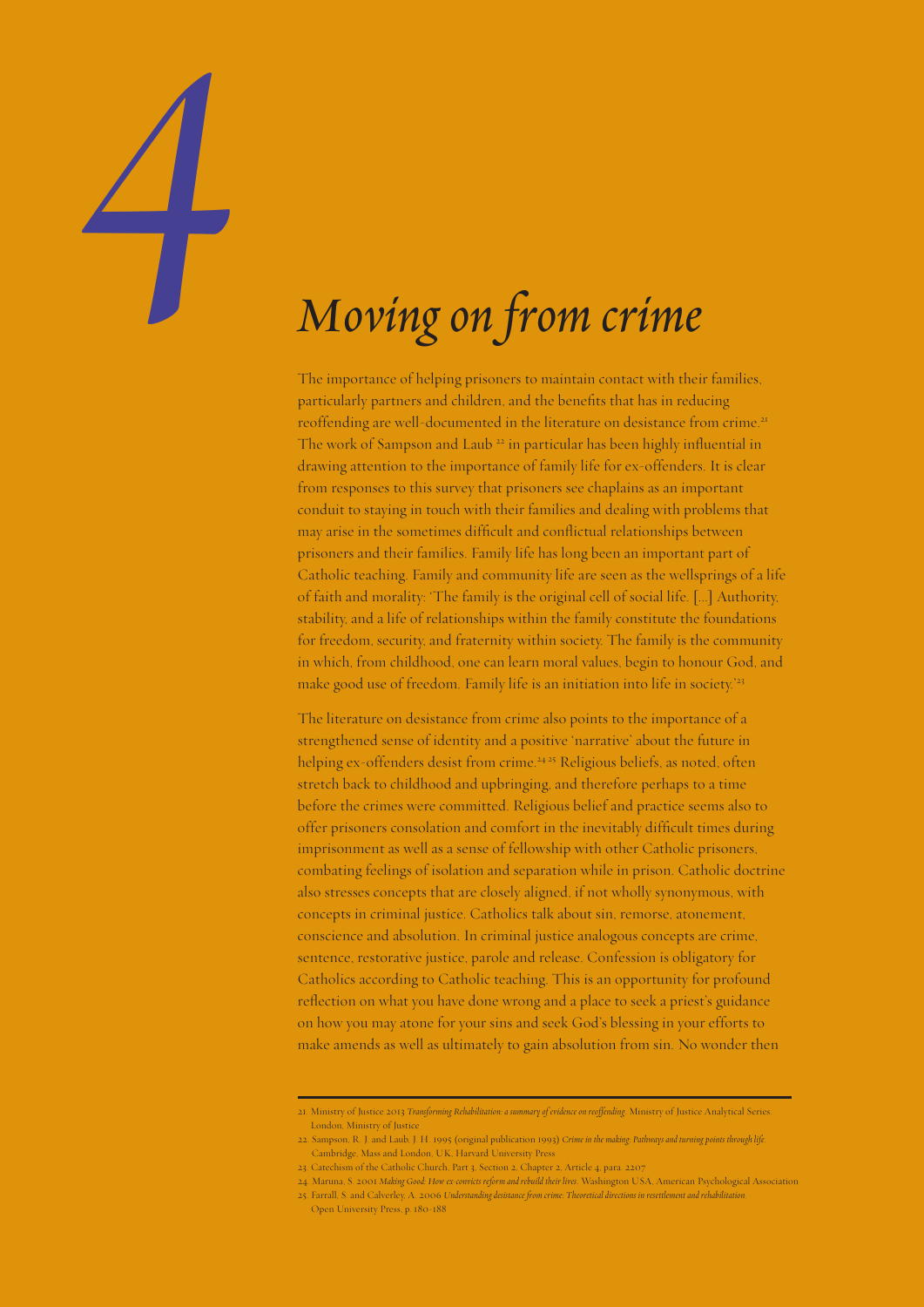that many prisoners saw confession as an important part of their journey following their imprisonment. Catholics are also encouraged in the liturgy of the Mass to reflect on and confess their sins. Again this is an opportunity for prisoners to reflect on and acknowledge their crime, not just to themselves, but in the eyes of the Church and to think about how they might make amends.

So there are many aspects of the practice of chaplains that contribute either by analogy or more directly to building up those aspects of a prisoner's persona and attitudes which may act as protectors against reoffending in the future. As with pastoral support, this is not the primary purpose of chaplaincy but represents a considerable collateral benefit.

In this section of the report respondents' views are given on the help that chaplains offer with specific events such as bereavement and with supporting contact and communication with family. The questions of forgiveness and personal transformation are also considered.

### Bereavement, comfort and consolation

58 per cent (176 of 304 respondents) of prisoners came to their chaplain with a specific problem or at a difficult time.

*"[...] I cried through prayer, listened to everything that was said and left feeling a weight lifted, might sound mad but almost as though a new lease of life had been given, and I think if they see you upset they adapt what they say to help you and give guidance to how you feeling."*

 25 per cent (52 of 205 mentions) highlighted that the chaplain had helped specifically with a familyrelated issue. A particularly troubling experience for prisoners is the death of a loved family member and the consequent bereavement while they are in prison and therefore out of regular touch.

*"She was there to comfort me when I lost my brother, she made all the appropriate calls to my family I did not feel alone, she done private prayers and lit candles and a Mass was said that week."*

*"My father passed away while I was in prison, I wanted to self harm myself but the priest spoke to me every day and he helped me a lot."*

*"When I lost my brother to cancer and the support I was given was tremendous."*

*"Family deaths ... it felt so much better being able to open up and talk about feelings etc."*

*"If someone in your family die you can go to the Catholic chaplain and they will help you to contact your family and light a candle and pray."*

It is not always possible for prisoners to attend family funerals – and more's the pity as this prisoner notes.

*"They helped me to pray for my nan when I wasn't allowed to attend the funeral."*

### Maintaining contact and connections with the family

As well as offering support in times of trouble, pain or bereavement, chaplains play an important role in helping to maintain and strengthen family connections for prisoners.

*"[The chaplain] helped me with outside contact with family visitors when I arrived here ... displaced, deserted and cut off.*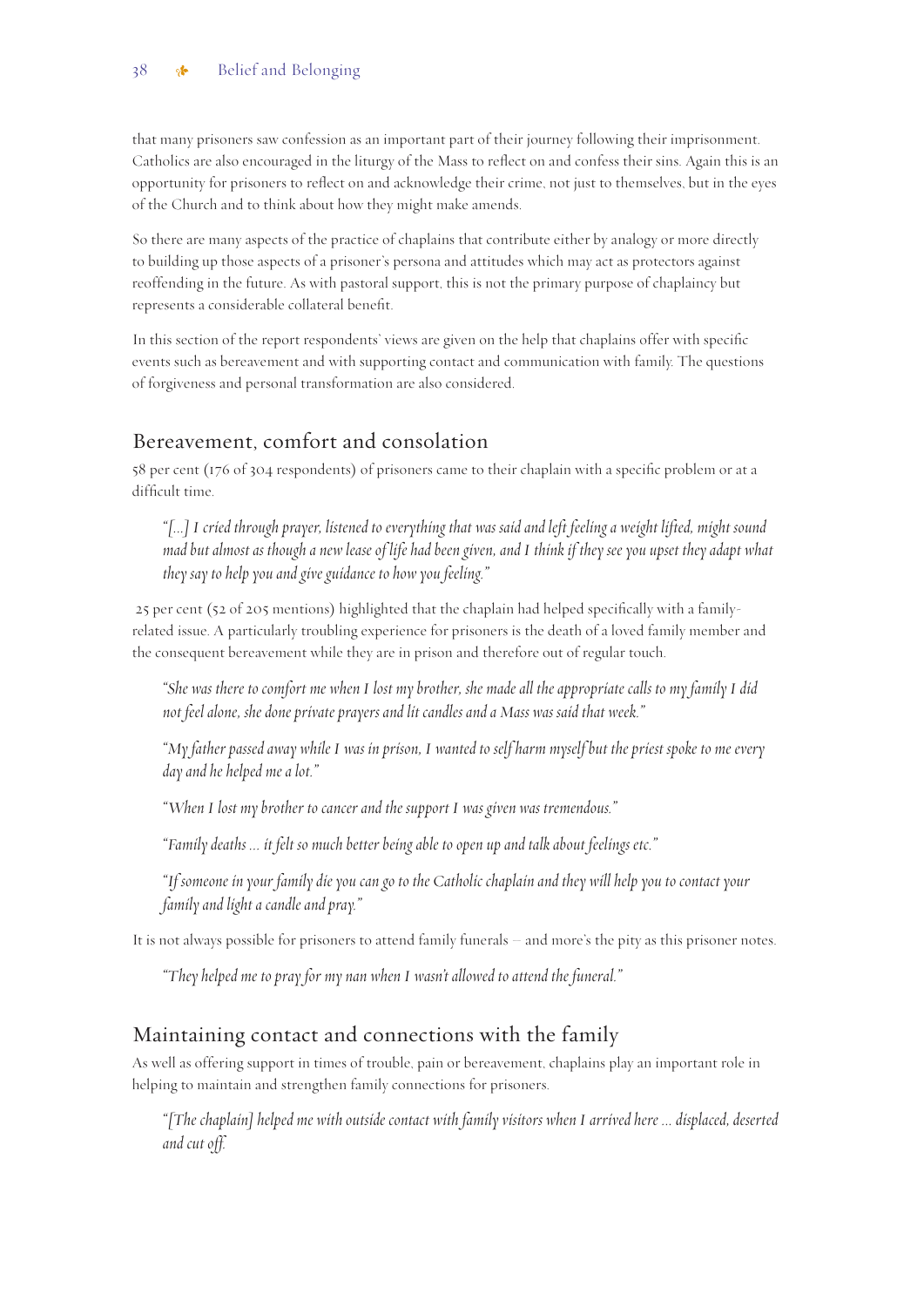*She was fantastic. She is loved, cherished, and well spoken between prisoners."*

The chaplain helped this prisoner to cope with the difficulties of being apart from their family:

*"I have hard time being separated from my family and I get massive support from chaplain."* 

Or the chaplain can pray with the prisoner for the well-being of their family.

*"He provided prayers and blessings ... he has contacted family, sat on parole boards and written a report on my behalf."* 

Chaplains also contact the families of prisoners at times of particular or urgent distress.

*"When my family had a car accident on the way to the prison, they phoned my family."*

When a prisoner needs reassurance about the well-being of their family, chaplains have also been able to help:

*"Ringing my girlfriend and finding out how her pregnancy was going and letting me know."*

*"They can contact your parents to see if they are OK if you have no credit on your Pin phones."*

*"Helped me to know my family was OK and coping, gave me support and friendship."* 

Chaplains have also provided practical support in making contact with the family.

*"Help me with phone calls to family and had a service of prayers for me and my family at bad times."*

*"Help with my family ties."*

This prisoner equates the support they receive from the chaplain as akin to the support of a family member.

*"In a very sad time for me a Catholic chaplain took time and sat with me and helped me like they was a member of my family. (Which was what was needed.)"*

### Remorse and forgiveness

Redemption from sin is at the heart of New Testament theology and seen as the essence of why God was made man in the incarnation of Jesus Christ. The Catholic Church has clear, explicit teaching that seeks to apply the notion of redemption from sin to crime and to the future lives of prisoners: 'For all to play their part in building the common good they must work, in the measure of their competence, to ensure that prisoners have the means to redeem themselves, both as individuals and in their relations to society.'26

This feeling that religious teaching may be an important part of the personal 'transformation' needed to move away from a life of crime, something also highlighted in the literature on desistance, is reflected in this person's response.

*"I would like to see a religious group where the emphasis is on 'transformation', how we can turn one's life around and start a new, no matter what one's past has been."*

26. Pope Saint John Paul ll 2000, Jubilee Year Statement on Prisons, 4.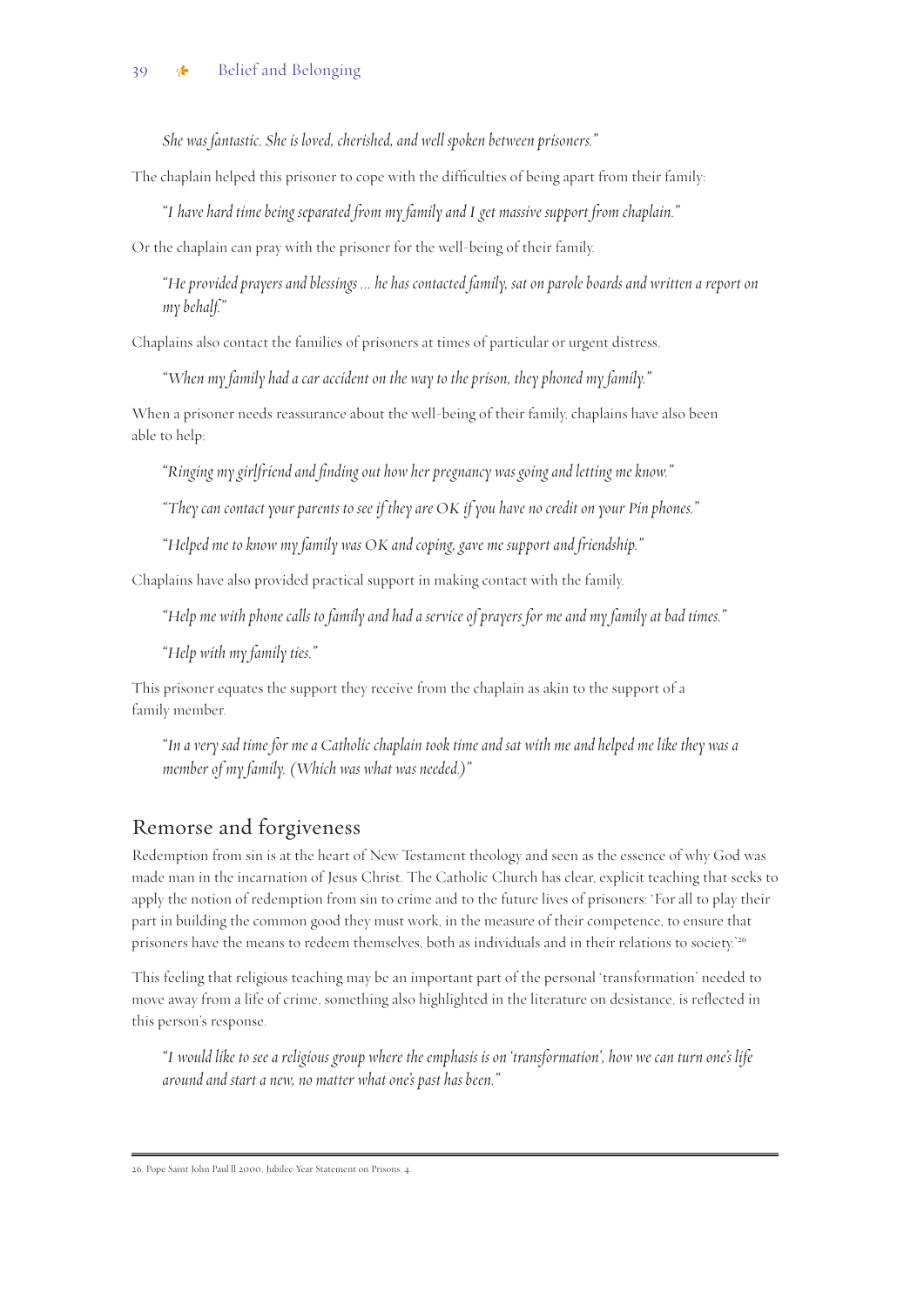### 40 **\*** Belief and Belonging

Catholic teaching and practice, in particular the sacrament of confession, emphasises the need for feelings of remorse about having committed sins and the possibility, if remorse is heartfelt, of forgiveness. Remorse leading to the chance of forgiveness in the eyes of God and the world can clearly be an important source of hope for prisoners, as reflected in these responses.

*"[The chaplain] helped me to know about forgiveness and being forgiven."*

This respondent emphasises remorse.

*"A sense of remorse for what crime I've committed and feel forgiveness and love."*

For this respondent, forgiveness in the eyes of God is emphasised.

*"Yes, reassurance that God loves us all and if we repent forgives us from all our sins."*

Confession plays an important role for this prisoner in seeking forgiveness and feeling more positive.

*"I feel as though I have been forgiven, and when I went to confession I felt something lift from me."*

This respondent highlights the need for what would be called in secular circles, victim empathy.

*"To pray for my victims for forgiveness, and to pray for my parents and family who I have disgraced."*

### Rehabilitation and resettlement

The Ministry of Justice notes, 'Community chaplaincies work alongside prisoners, ex-prisoners and their families, offering practical, social, relational and spiritual support within prison, through the gate and out in the community.<sup>' 27</sup> The chaplaincy's links to the wider community can prove invaluable in helping a prisoner resettle post-release. There is a clear desire for help and support following release, which Catholic parishes and communities could provide.

*"I would like a Catholic priest to prepare a (religious pathway) for believers like me. So as I come to the end of my sentence I have a religious pathway to follow, into the community and [integrate] with a religious group to share experiences."*

*"[The chaplain] helps with rehabilitation by putting people in touch with Catholic services outside and places of worship."*

*"I would like to see RC chaplain [...] help lifers to move forward to resettle in new areas."*

In many of the responses quoted throughout this report the links between the chaplain's role in supporting prisoners' belief and practice, and dealing with feelings of remorse and seeking forgiveness, coming through a prison sentence psychologically and emotionally intact and unharmed, and maintaining contact both emotionally and materially with family - all these things have been seen by prisoners as all part of the chaplain's work. These are all also important aspects of desistance from crime.

It is not the chaplain's job per se to reduce reoffending but their contribution is clearly helpful. The best chance of the prison experience being both corrective and rehabilitative comes from the proper alignment of the values and practices of all the professionals who work in prison. Alongside their spiritual and pastoral roles chaplains will want to play their part in helping offenders permanently desist from crime. This means that a frank discussion about crime and sin and an enjoinder to victim and

<sup>27.</sup> Ministry of Justice 2011 Faith and Pastoral Care for Prisoners, PSI 51/2011, 21.1, Ministry of Justice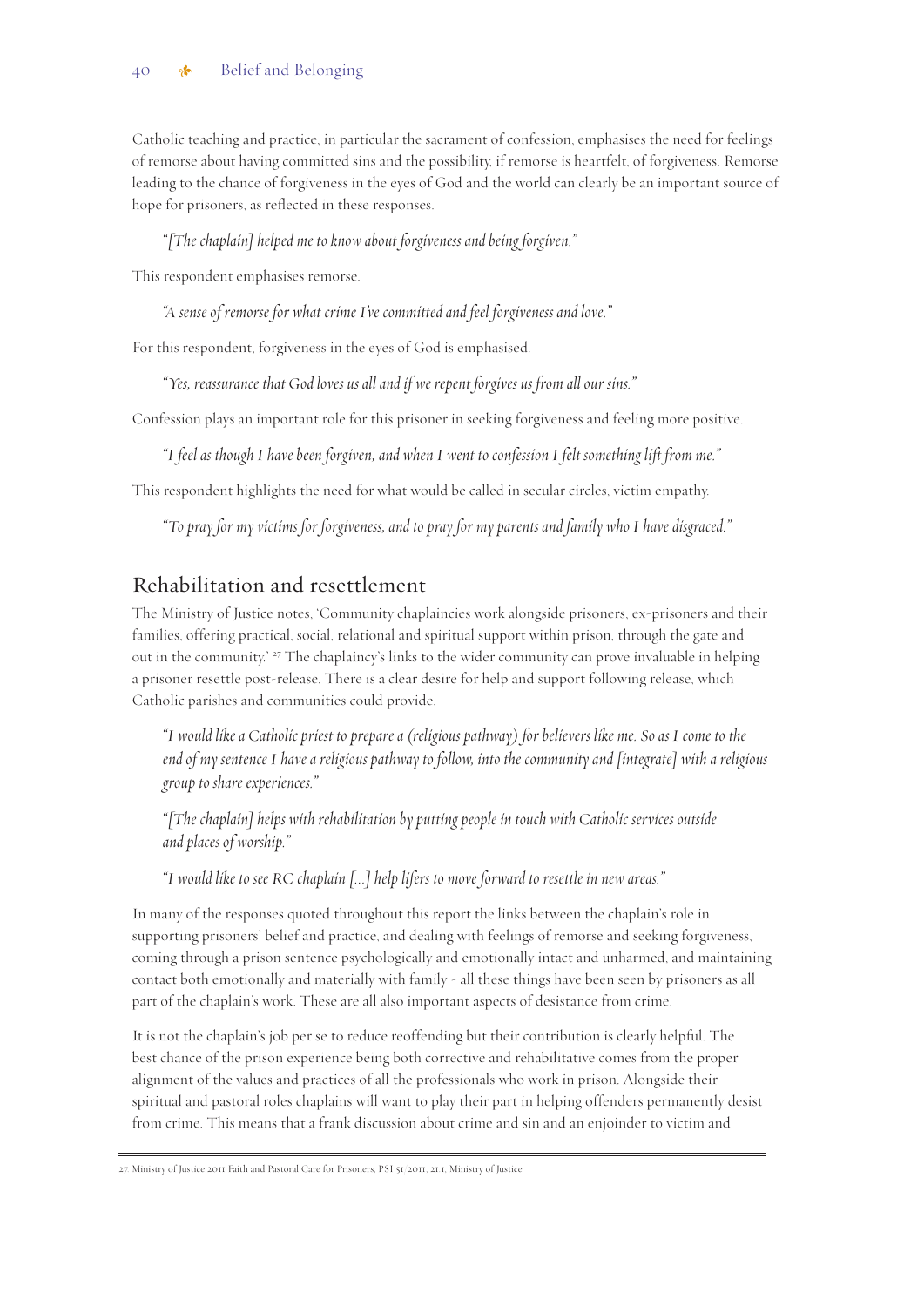### 41 & Belief and Belonging

community empathy will be needed, not just a too ready willingness to absolve or forgive. Chaplains may feel an understandable sympathy with the plight of the prisoner and therefore keen to support them in the pursuit of forgiveness. Forgiveness, however, only exists as a consequence of understanding and 'owning' wrongdoing just as, as Catholics would say, absolution is only possible in the presence of genuine remorse for sin.

In addition to those psychological and emotional effects of encounters with the chaplain, there are also the practical benefits and fellowship that Catholic parishes and communities could offer returning prisoners who may well find re-entry to the outside world bewildering and perhaps even frightening, raising well-established risks of relapse into destructive behaviours and reoffending. It is therefore essential to see the chaplain's role as principally committed to spiritual support, but with a powerful recognition of the positive impact above and beyond that, both while offenders are in prison and in their return to community life on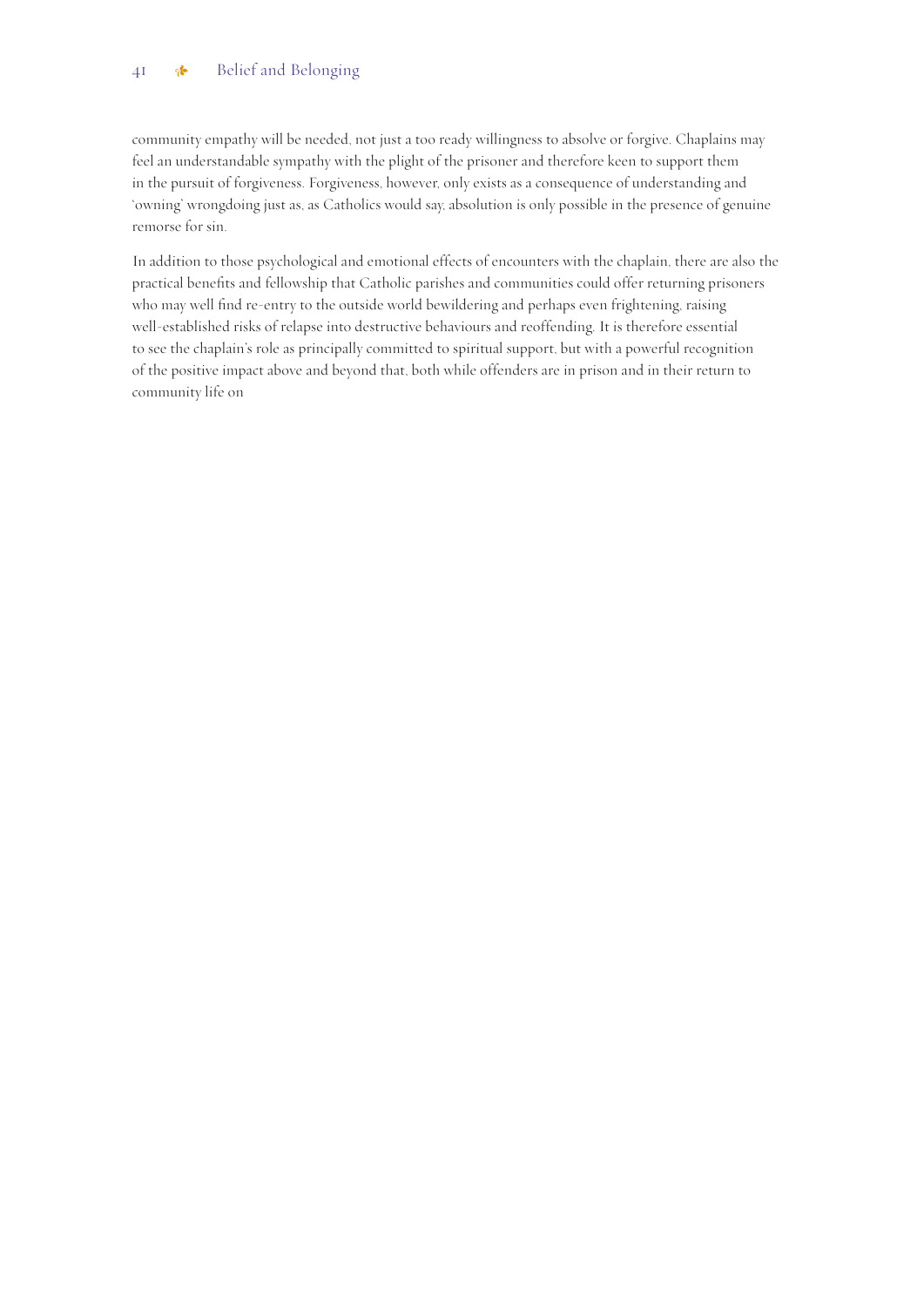

In this report the combined spiritual and pastoral benefits of the work of chaplains has been noted, as well as the potential impact of an effective chaplaincy on rehabilitation and desistance from crime. In that context, it is important to consider any practical or other obstacles to the work of the chaplains with prisoners and ways in which those barriers may be overcome. Despite 64 per cent (162 of 252) of respondents stating that there is no risk or disadvantage to attending chapel some mentioned obstacles and possible downsides.

### Practical and logistical problems

Just under a quarter (24 per cent, 68 of 280 respondents) mentioned that they experienced practical difficulties in getting to chapel.

### TABLE 14: PRACTICAL PROBLEMS IN GETTING TO CHAPEL

|                                                | Percentage     |
|------------------------------------------------|----------------|
| Not being let out of cell                      | 20             |
| Scheduling/timetabling/time issues (esp. meds) | 20             |
| Chapel not being called                        | 14             |
| Issues with the list                           | 13             |
| Staffing issues/prison staff                   | $\overline{Q}$ |
| Illness/physical disabilities                  | 3              |
| Decrease in availability of chaplain           | I              |
| Other                                          | 18             |
|                                                | Note: $n = 95$ |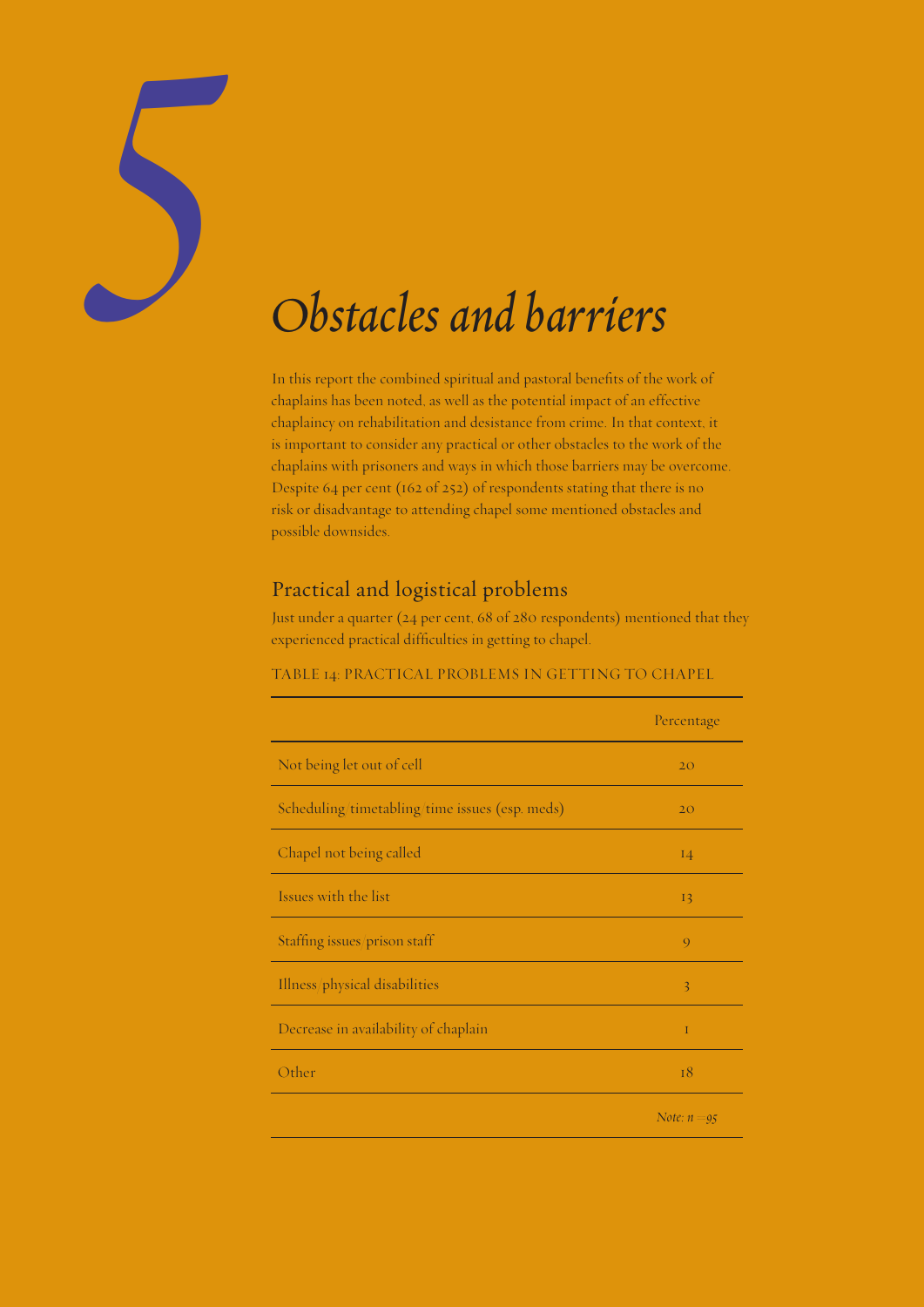### Scheduling and timetabling issues

20 per cent (19 of 95) mentioned difficulties with scheduling and timetabling religious activities, which sometimes bump up against other important priorities for prisoners, such as medication.

*"Sometimes regime issues conflict with Mass (i.e. library, reception call up, medication)."*

*"I had to cancel a dental appointment to attend the Ash Wednesday service."*

*"Due to the medication routine at weekends, I often miss Mass waiting for a nurse to arrive. Either medication routine or Mass time would need to change to resolve this."*

*"Sometimes you can't get to church because your medication is not there as nurses are not on time, and I don't want to lose it at church."*

Some prisoners offered some suggestions for how these problems could be avoided or overcome. These included increased communication between prison staff and prison chaplains, as well as improved awareness of the importance and need for regular contact between Catholic prisoners and the Catholic chaplain.

*"Allow prisoners who wish to attend Mass/services to get through queues e.g. for medication, or appointment. It is my priority, the officers seem not to care."*

*"The prison staff could be made aware of the power to transform an individual from a life of wickedness to a life of peace and illumination and should encourage to attend Religious Service."*

### Prisoners not being let out of their cells

20 per cent of prisoners who mentioned they had problems (19 of 95 mentions) said they had experienced difficulties with being let out of their cells.

*"Get us out of our cells to attend."*

*"I was supposed to go last Sunday but they didn't pick me up."*

*"I missed my first two opportunities to attend Mass as I was not released from my cell."*

### Chapel not being called

14 per cent (13 of 95 mentioned) commented that chapel has not been called or they have not heard the call.

*"Don't hear the officers shout for RC chapel, I don't think they regard it as important to prisoners."*

*"They don't inform you when they go so you miss it also people don't know about chapel."*

*"Every single week Mass isn't called or we wait for up to 3/4hour to get there ... also the hub are discouraging prisoners to attend bible study if we work"*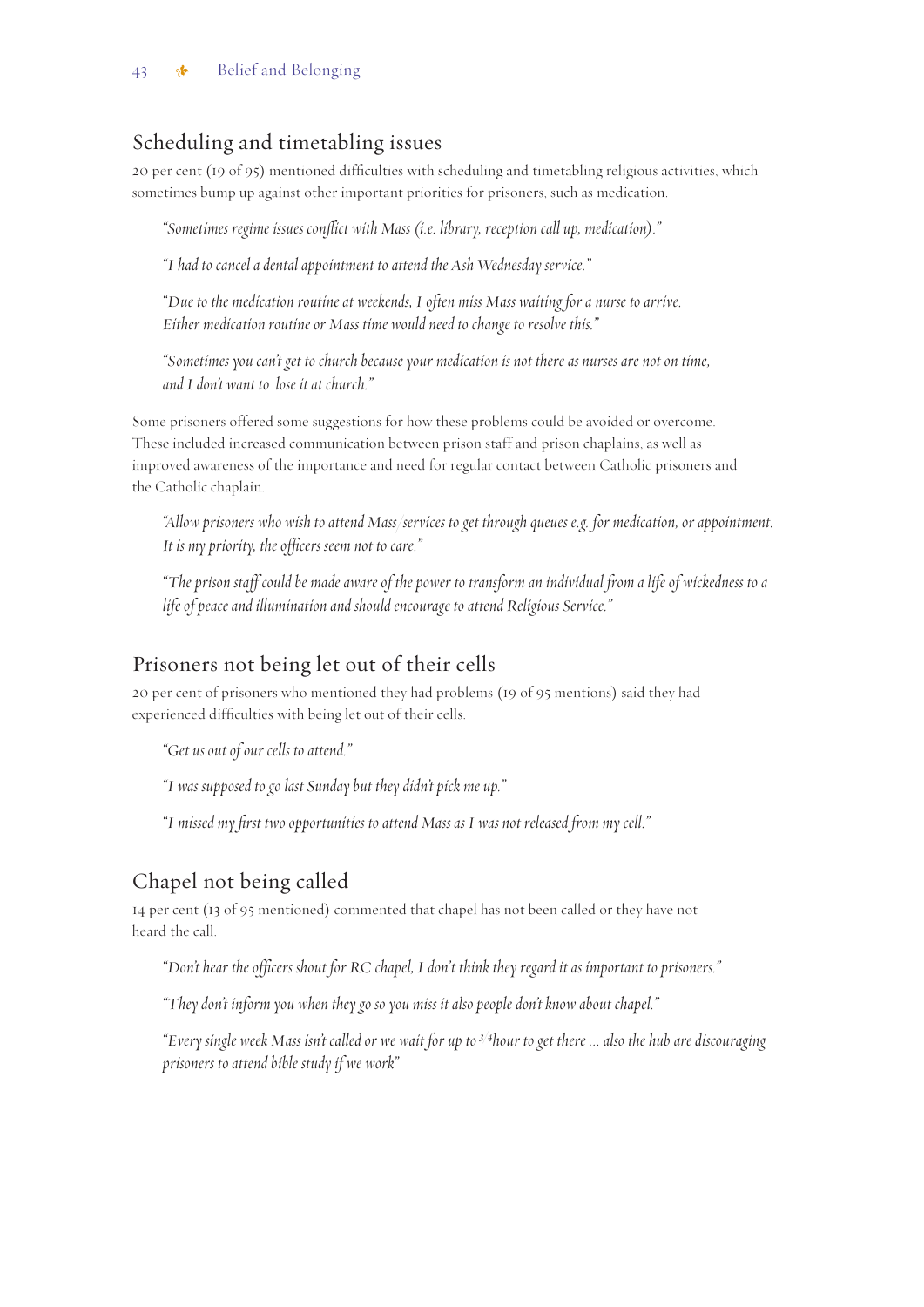### Problems with 'the list'

The religion of every prisoner is listed when they first enter prison and forms the basis of the roll call for religious services throughout the prison. 13 per cent (12 of 95) mentioned difficulties with the list of Catholic prisoners who are eligible for participating in religious activities.

*"The screws tell me I'm not on the list even though I've been attending for the past three years."*

*"You shouldn't have to put your name down to attend Mass or put your bell on to wait for an officer to come and get you... I'm registered RC. It would be better if they came and got you straight away at a set time every week. Other times there hasn't been a priest to say Mass."*

*"If your name's not down they say you're not getting in. This angers me as more often than not, when you're a new reception you can't get your name down for a while and this is usually the times you really need Mass as we are vulnerable (when new) and need God in our hearts and lives, especially we know as Catholics God is all around us it's just nice been in a chapel with others who know you're feeling lonely sad and in despair."*

### Catholic prisoners being ridiculed

Some prisoners, seven per cent (18 of 252 mentions), said they had been bullied, harassed or mocked by other prisoners if and when they attend chapel.

*"Other prisoners call me names and tell me that I am wasting my time."*

*"Yes, other prisoners feel they can mock me for my religion."*

*"Maybe. Only if you let it. I have had the odd comment off the inmates and one in particular member of staff. Mocking me and asking if I believe in God."*

This respondent, however, feels he can cope with this.

*"People might give me grief but I don't let it worry me."*

The needs of vulnerable prisoners are also important to acknowledge. Mixing with other prisoners at religious services can be a challenge and reinforce their 'outsider' status within the prison.

*"The only risk/downfall [to attending the chapel] is that that some people will not attend even though they want to from the wing because it is a mixed service with prisoners from the main."*

*"Being a VP ... people don't really want to go to a place where there is negativity or hatred towards them."*

*"As I am a VP and want to go to chapel but find I cannot go as I get ridiculed from main prisoners who go to the same service. Due to this I will not go to chapel."*

Other disruptions while in the chapel are also damaging to the reverence of the atmosphere, such as prisoners talking (five per cent, 13 of 252 mentions) or fighting (five per cent, 12 of 252 mentions).

*"Some attendees disrupt the Mass and are not necessarily attending simply to participate in the sacrament. This is a distraction."*

*"People sometimes talk, lack of respect, puts one in a position of maybe conflict which should not happen in a place of worship."*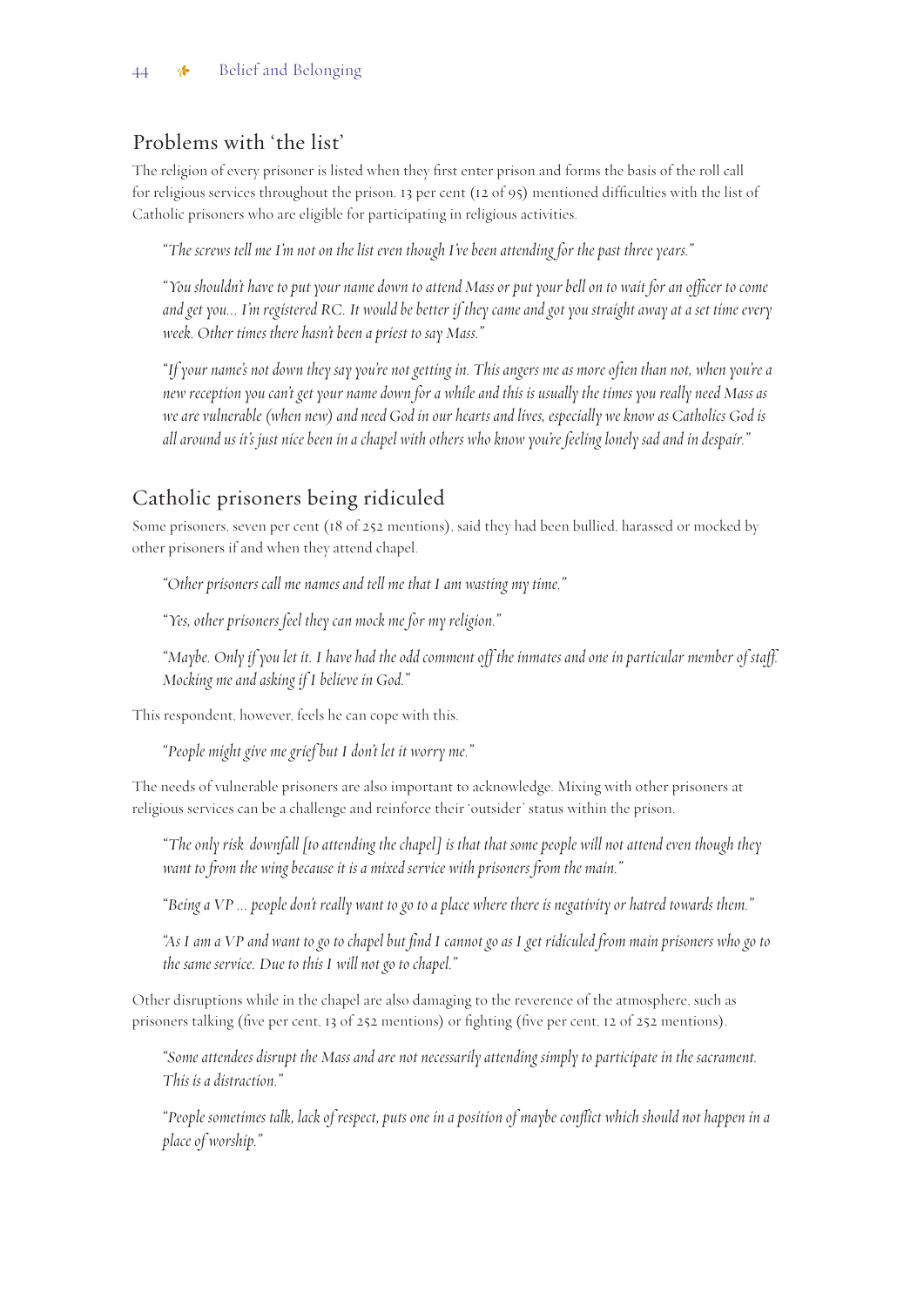*"Risks are people go for the wrong reasons and fights occur. In my eyes you should attend to keep faith and if you're serious about it all."*

### Attitudes of some prison staff

Some prisoners feel that staff are not supportive of their religious life and are cynical about prisoners' motives for participating in services and engagement with religious activities.

*"Elements of staff look suspiciously on any new found faith as something deceitful and this prohibits full engagement."*

*"There are none apart from some officers think that inmates only go there to trade drugs and tobacco."*

Some prisoners find that prison officers contribute to the unsympathetic atmosphere in the chapel, experienced by some prisoners.

*"Rude officers sat at the back of the chapel, chapel for me is a place of peace and tranquillity."*

Although these cases only occur rarely and in isolation these incidents may contravene paragraph 2.3 of PSI 51/2011, 'A prisoner must not be subject to any form of discrimination or infringement of their human rights by declaring themselves of any faith or religion or as belonging to none.' <sup>28</sup>

Prison regimes and the priorities of security and other important aspects of prison life inevitably mean that prison life can be inflexible and create dilemmas over which the prisoners or staff do not have full control – restriction on freedom is after all the core meaning of being in prison. It is nevertheless important that the prison authorities and staff understand the importance of religious observance to prisoners as a marker of the prisoner's identity and well-being and as milestones on the journey to desistance from crime. The prison authorities and the chaplaincy need to reinforce those messages, not just to prison staff, but to prisoners as well. The spiritual lives of prisoners are important to everybody, and not just to be viewed a 'skive', a dodge or a meaningless, futile superstition.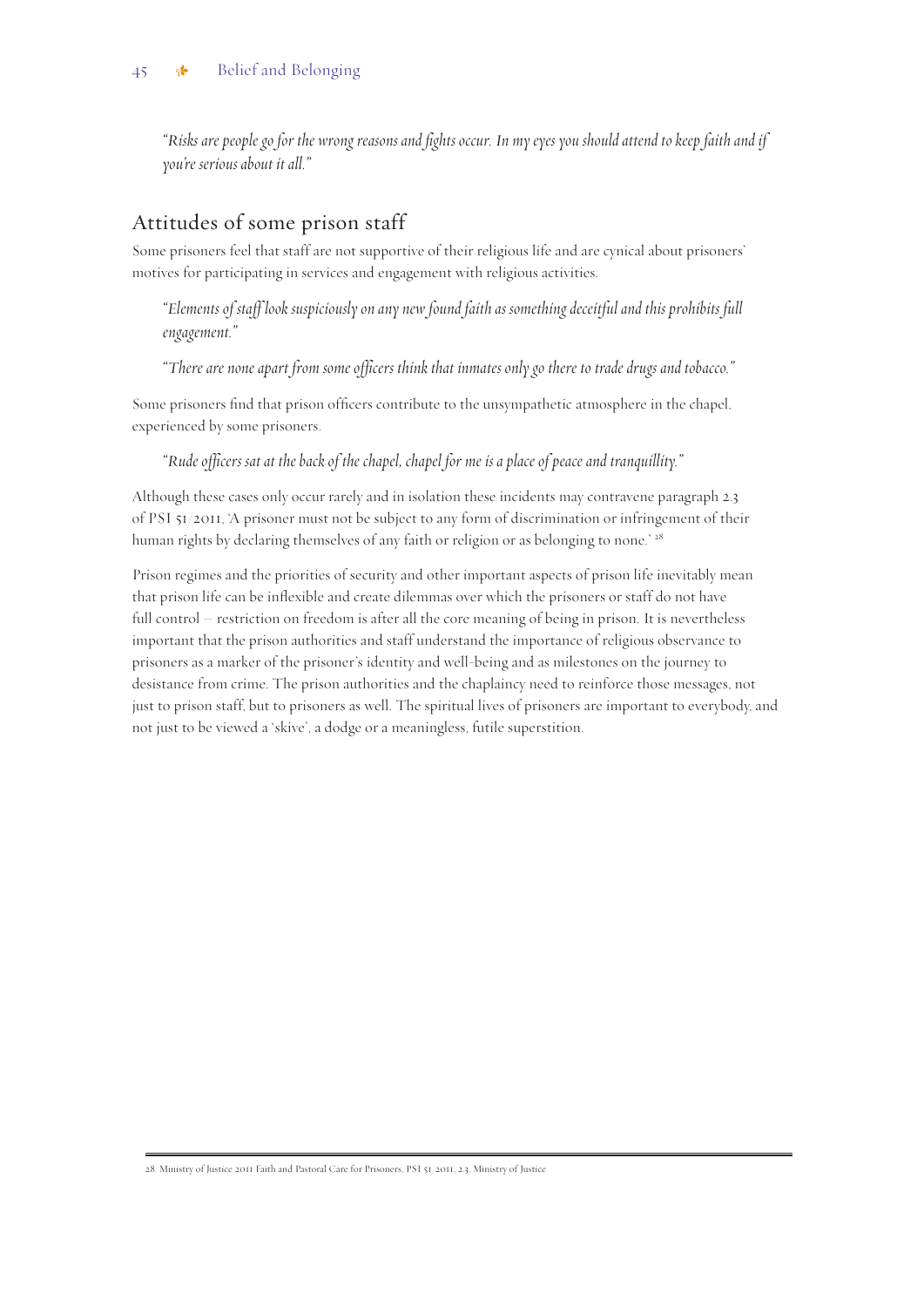

Catholic chaplains are overwhelmingly trusted as people who can support Catholic prisoners' attitudes to, and experience of religious belief and practice. They are also widely seen as independent support mechanisms who are connected to the prison regime but are not seen by prisoners as a part of the punitive 'system'. No prisoner in this survey commented that chaplains were proselytising in an unwelcome way or seeking to exert unwanted moral or emotional pressure. As most prisoners who responded were Catholics by tradition and upbringing, it is clear that the chaplains' effort is deployed in support of the faith and practice of existing Catholics, not in pursuit of new ones.

Formal and informal encounters with the Catholic chaplaincy creates a valued space and set of encounters distinct from the specifics of a prisoner's offence, sentence plan or participation in specific mandatory interventions, and separate also from the day-to-day prison regime, authorities and hierarchies with all the expectations that the prison's arrangements place on the lives and emotions of individual prisoners.

It is clear from this survey that religious belief and practice is an important part of many Catholic prisoners' lives and continued religious observance while in prison is therefore seen by them as very important. Religion has often featured in their former family and community life. The experience of being in prison and the reflection it brings about can sometimes bring prisoners back to the practice of their faith or to a deeper inquiry into its meaning.

The prisoners who responded to this survey did not take the view that their religion was irrelevant to their life in prison or to their futures once released. On the contrary, they were clear and specific about understanding their religion as part of their identity and, in particular, their family lives. They also saw religious belief and practice as a relevant and important lens to consider the crime they had committed, how they might makes amends for it and how, ultimately, they might move on from their crime to a rehabilitated and more holistic lifestyle. Regardless of whether others regard religion as relevant, Catholic prisoners clearly see it as important and beneficial.

Religious life for Catholic prisoners (in common with other Catholics) means regular attendance at Mass, private prayer, shared prayer, deepening their faith through encounters and discussions with the chaplain and other Catholic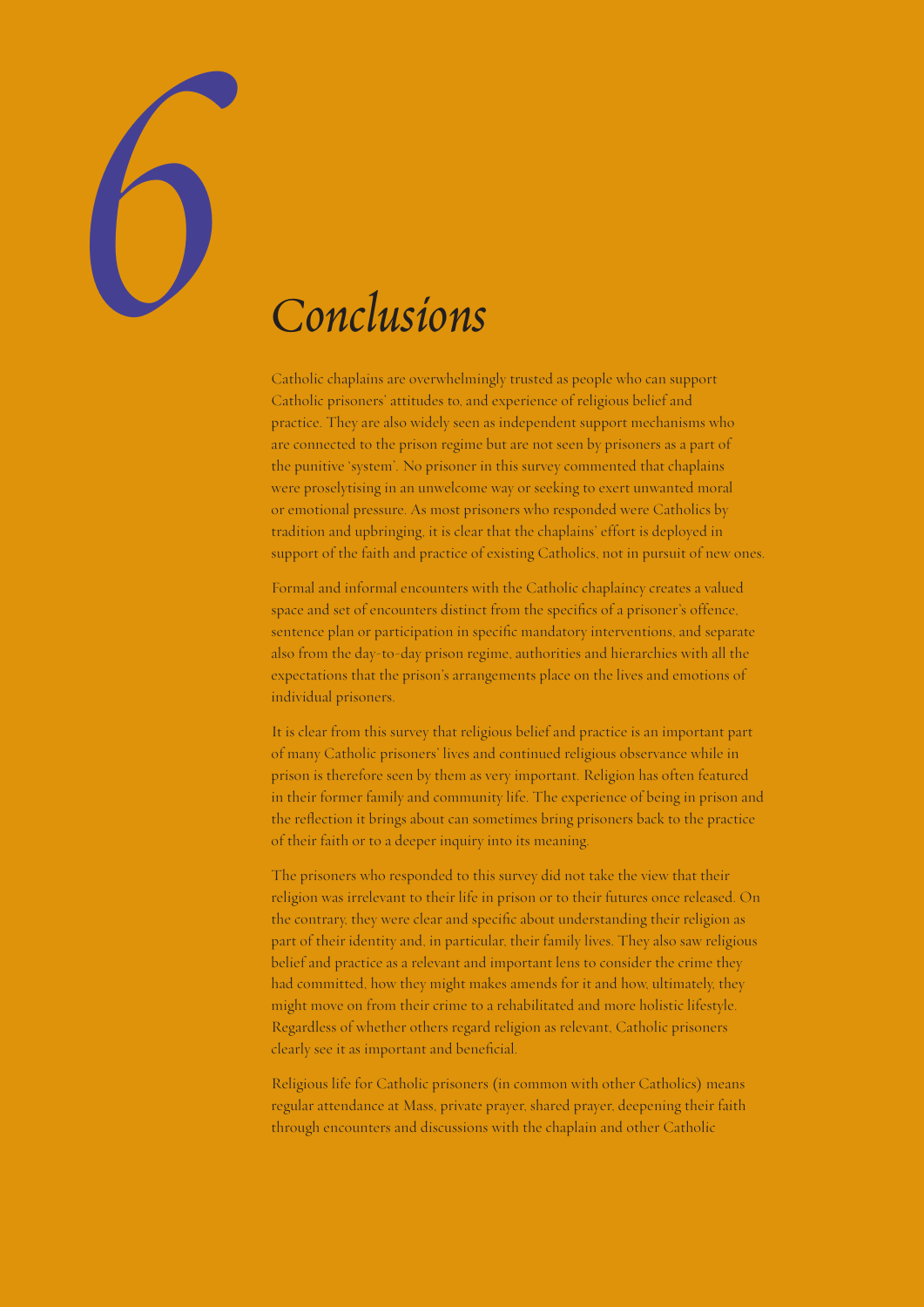prisoners as well as cherishing religious objects which often have deep personal meaning and significance. Religious objects support personal prayer and religious observance, as well as having strong symbolic and emotional connections, particularly to family members outside prison and previous lives of family and community.

As well as supporting faith and religious observance, chaplains make a considerable contribution to the pastoral care of prisoners, in particular supporting them with emotional problems such as bereavement following the death of a family member outside prison or feelings of despair or giving up while in prison. As well as their religious significance, prayer and attendance at services are important as coping mechanisms providing comfort and consolation for some of the difficulties of prison life for example, loneliness, despair and feeling that life in prison has little meaning or purpose. Shared religious observance also engenders feelings of fellowship with other Catholic prisoners and Catholics beyond the prison.

Some prisoners experience practical problems in sustaining regular contact with the chaplaincy and participation in religious observance, such as not being on the approved list of Catholic prisoners or attending Mass clashes with other important aspects of prisoners' lives, like work or phone calls to family. Vulnerable prisoners also experience specific practical difficulties with participation in religious observance.

Chaplains are importantly not part of the prison regime; however, attitudes to conscience, sin, remorse, atonement for sins and forgiveness are at the heart of Catholic religious teaching (as well as featuring strongly in other religious traditions too). Unsurprisingly, some prisoners think about their offences, the impact their offence has on other people and the consequences for them of imprisonment partly through this religious paradigm, as well as through the secular paradigm of the prison regime, i.e. offence, guilt, sentence, rehabilitation etc. While it is imperative that Catholic chaplains remain – and are seen as – separate from the punitive aspects of the prison regime, these strong conceptual, philosophical overlaps between religious thinking and secular, legalistic thinking about crime and punishment could be more formally realised (for example, through chaplains participating in restorative conferences) in the way that chaplains work with and support prisoners.

Re-connecting with religious communities outside prison on release could also form an important aspect of rehabilitation and help ex-offenders re-integrating to community life on the outside.

### Recommendations for chaplains

Following on from the findings above, there are some important pointers for all chaplains, which are worth setting out systematically, though as evident from responses to this survey, these are already part of the daily lives of many chaplains' work.

### Overcoming obstacles to participating in religious life in prison and engaging with the chaplaincy

Since prisoners see religious belief and practice as important to their lives and identity, every effort needs to be made to ensure that Catholic prisoners can attend Mass regularly and engage fully with the chaplaincy. Practically speaking, this means:

- Ensuring that Catholic prisoners are properly recorded on 'the list'
- Staff on wings need to be made aware of and perhaps reminded of the importance to Catholic prisoners of attending Mass and engaging with the chaplaincy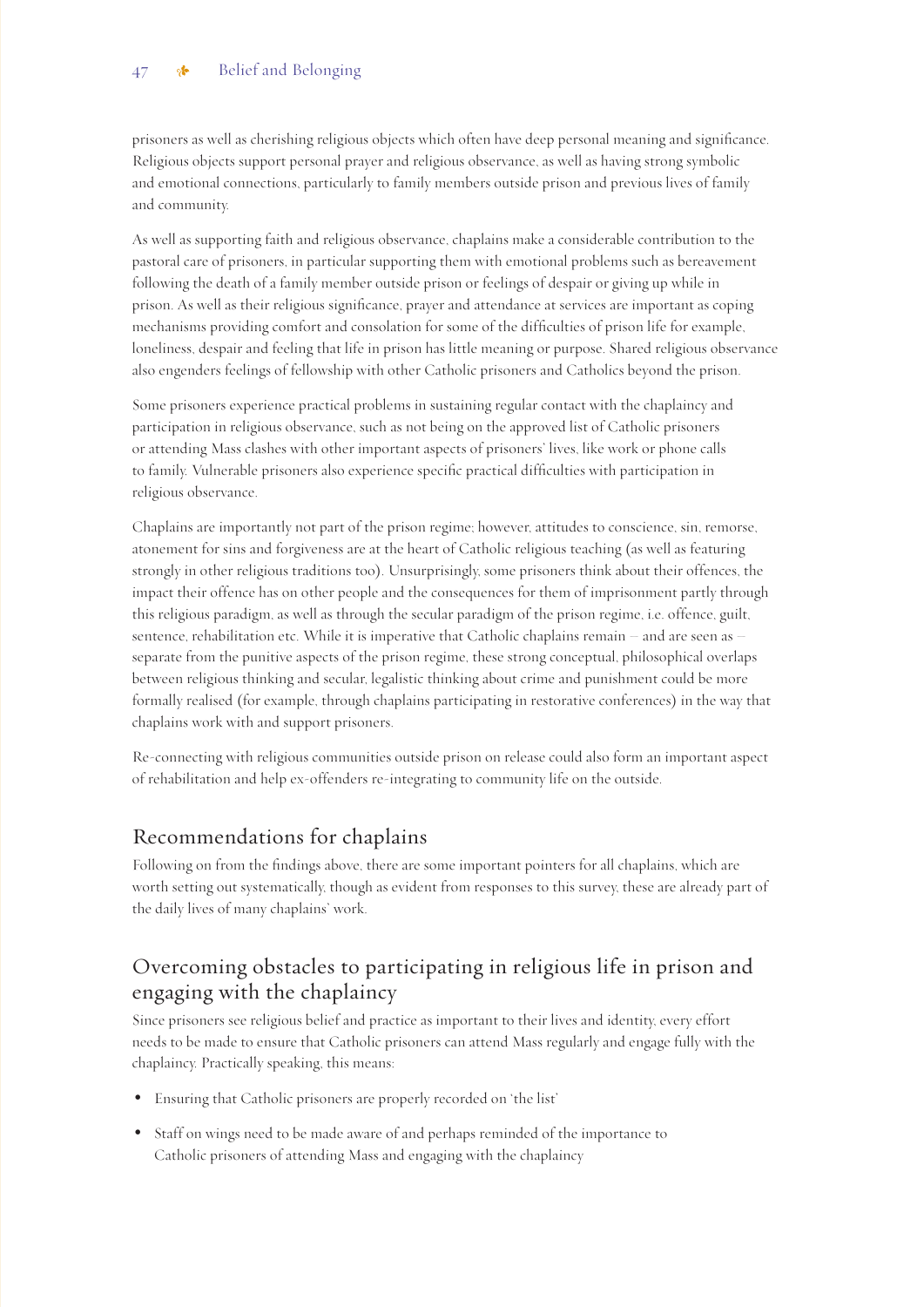- Logistical and other obstacles need to be overcome even though they often stem from factors that neither prisoners nor staff fully control, such as staff shortages or legitimate security concerns
- Clashes with other activities important to prisoners need to be managed and avoided where possible
- More flexibility about when and where Mass is said may also make it easier for prisoners to attend and avoid some of the logistical difficulties and clashes
- Special efforts may need to be made to ensure that vulnerable prisoners can participate in religious life and that other prisoners do not stand in their way, literally or through hostility.

# Deepening belief and practice through prayer and study groups

Supporting prisoners one-to-one and in groups with prayer and giving prisoners the opportunity to attend study groups should clearly be a part of the chaplains' effort for which there does seem to be some unmet demand among prisoners.

### Offering the sacraments of the Church

Prisoners who wish to should be offered the opportunity to be baptised (if they haven't already been, or to renew their baptismal vows if they have), and to make their Communion and Confirmation. It will obviously be best if this is offered, rather than relying on a request from a prisoner. This can be done in a simple, matter-of-fact way without exerting undue pressure.

### Contributing to maintaining family life for prisoners

As family life is an important part of Catholic teaching and also clearly important to prisoners themselves, chaplains can both reinforce the Church's teaching as well as offering pastoral support to prisoners by helping prisoners to maintain their contact with their families and sustain their participation in the rituals of family life (especially bereavement and funerals) which are so closely attuned also to religious rituals in most faiths, even while prisoners are separated from their families in prison.

### Sin, crime, remorse, forgiveness, absolution

Many prisoners clearly see their religious life, belief and practice as deeply intertwined with their reflections on their crime, the need to better understand the consequences of what they have done for themselves, victims and their families and communities, feelings of regret and remorse and ultimately the hope of forgiveness or, in Catholic terms, absolution. This is an area of the chaplain's relationships with prisoners, either one-to-one or in groups or in the conduct of religious services, where chaplains can contribute greatly to the journeys that prisoners are hopefully on towards permanent desistance from crime. This can be best achieved by the chaplain's religious practice and not by straying into social work or therapy.

Prison was never meant to be easy. The prisoner is taken away, at least the first time they come to prison, from all that is familiar and reassuring, better to contemplate what they have done wrong, to make amends to society, to see justice done and hopefully to prepare for a better future without crime. The punishment for wrongdoing and most fundamental deprivation of being in prison is denial of liberty. With that comes a detachment from, and absolute disruption of the life of family, community and the outside world. Also denied and foregone are the right to live the life you choose. The prisoner must submit to the authority's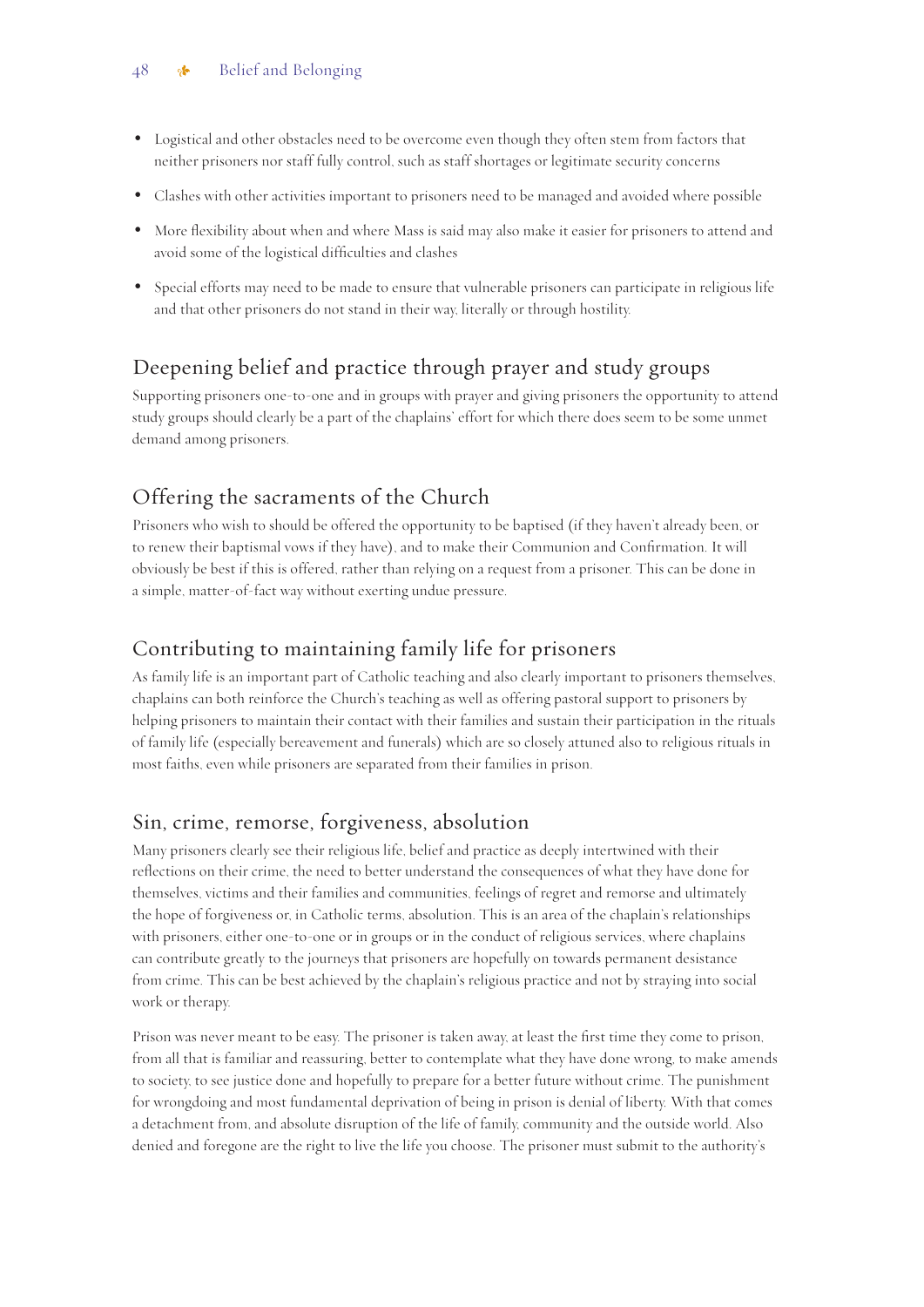rules, regulation and regime. That too is part of the punishment. They must also deal as best they can with living cheek by jowl with other prisoners some of whom may well be difficult, hostile or even dangerous.

To begin with, and to some extent throughout their stay, prisoners may feel fearful and alone. Even accepting you have done something wrong and must pay a debt to society does not diminish those fears and anxieties though it may bring a degree of acceptance that might too readily turn to despair and hopelessness. And some of those fears may well prove justified. Prisoners, particularly vulnerable prisoners, are at risk of being bullied, having trouble with the authorities, becoming depressed, and contemplating self-harm or even suicide.

All this leads some prisoners to feel that they themselves are as much victims as the victims of their crime. They may feel they are victims of society's intolerance and lack of understanding as represented by the courts and the criminal justice system, or that they are victims at the hand of other prisoners, prison staff or the entire regime.

Prison in other words is, quite intentionally, an emotionally troubling, uncomfortable, anxiety-inducing experience. No wonder then that the prisoners who have religious beliefs and practices which they bring with them to prison (and on occasion acquire once in prison) see the chaplains as such an important aspect of coping with prison life, of maintaining their religious beliefs which lie for most religious people close to the heart of their sense of identity, and sustaining some of the ordinary relationships of family life in these difficult circumstances. Even once a prison sentence is done, that strong sense of identity and those relationships and emotional bonds are essential bulwarks against returning to crime and building blocks for a better future. The necessity for what chaplains do is considerable for prisons and for society. Judging by the responses given here, the benefits to prisoners are even greater.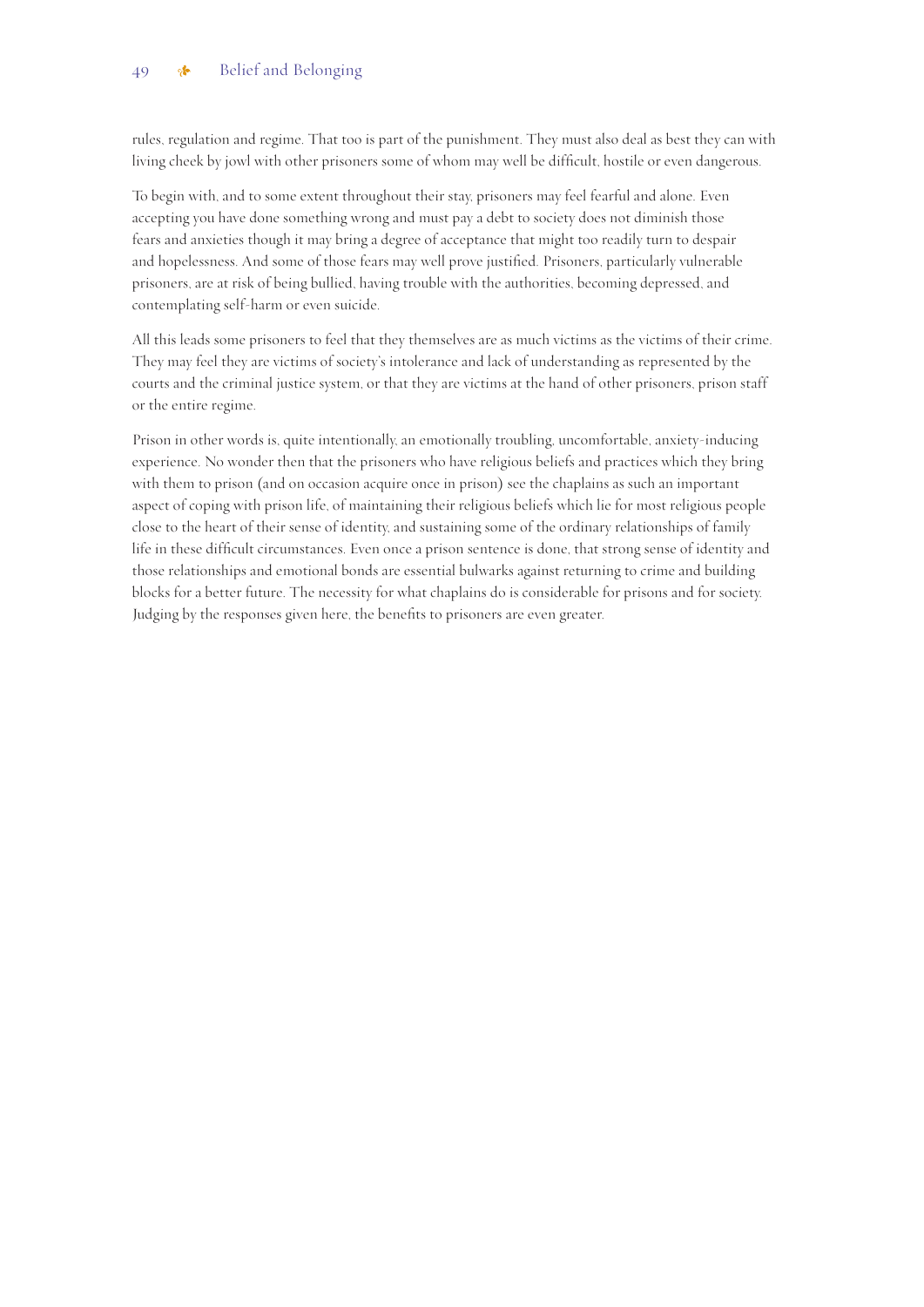# *Appendix: research questionnaire*

# *Prisoner's experiences of Catholic chaplaincy in prison*

If you need any help with completing this questionnaire please contact:

Name:

How to contact:

This questionnaire is part of some research on the role that Catholic chaplains have in the experiences of Catholic prisoners and how we might improve the service that we provide. We would like to know more about how your religion might support you during your sentence and after you are released, your experience of the Catholic chaplaincy in prison and how we can improve our service. No one will be asked to give their names on the questionnaire. All the questionnaires will be given to the researchers who are running the project and they'll write a report. The researchers, Lemos&Crane, are independent and are very experienced. The research and report will be used to improve Catholic chaplaincy in prison.

There are three sections to this questionnaire. The first is about you and your religion before you came to prison. The second is about your experiences of coming to chapel in prison and being in touch with the Catholic chaplaincy and the third is about how the Catholic chaplains might help you during your sentence and in rehabilitation. At the end of the questionnaire there is a chance to tell us anything else you would like to say about your experience of Catholic chaplaincy in prison.

You don't have to answer all the questions. You can answer just some of them – if you feel some questions are too personal you can choose not to answer. Or you don't have to take part at all. That's up to you. If you do take part, no one needs to know you have filled in a questionnaire and you will not be asked to give your name. Nobody who reads the report will know that it was you who gave these answers.

When you have completed the questionnaire please place it in the envelope provided and seal the envelope. Please return the sealed envelope containing the questionnaire either directly to the Catholic chaplain or to the Wing Office. The chaplain will send the envelope containing the questionnaire directly to the researchers Lemos&Crane without opening the envelope, so your answers will remain confidential and no one will know who filled in the questionnaire.

If you have any questions or comments please ask the Catholic chaplain.

Thank you for completing this questionnaire and for helping us to improve the services of the Catholic chaplaincy.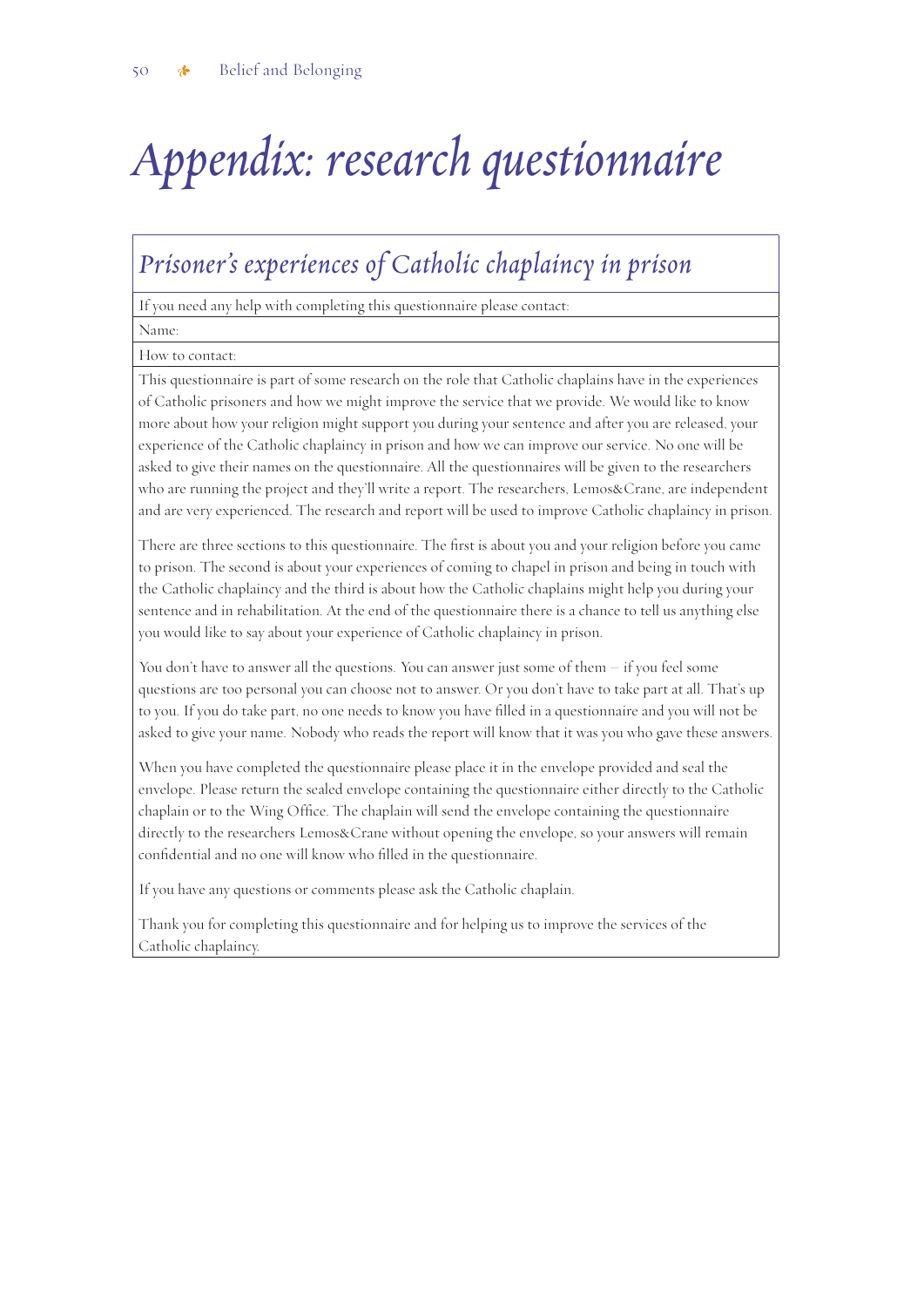| Section one: About You                                                         |                                                |
|--------------------------------------------------------------------------------|------------------------------------------------|
| How old are you?                                                               |                                                |
| How many times have you been in prison (including this time)?                  |                                                |
| What is your nationality?                                                      |                                                |
| Did you go to a Catholic Church before you came into prison:                   |                                                |
|                                                                                | Never                                          |
|                                                                                | When I was a child                             |
|                                                                                | Only at Christmas and other holidays           |
|                                                                                | Sometimes                                      |
|                                                                                | Most weeks                                     |
|                                                                                | Something else (please describe):              |
| Did you go to another sort of Christian Church or another<br>place of worship? | Yes/No (please circle Yes or No<br>throughout) |
|                                                                                | If yes, please tell us which religion.         |
| Have you been baptised?                                                        | Yes/No                                         |
| Have you made your Communion?                                                  | Yes/No                                         |
| Have you been Confirmed?                                                       | Yes/No                                         |
| Did you go to a Catholic Primary School?                                       | Yes/No                                         |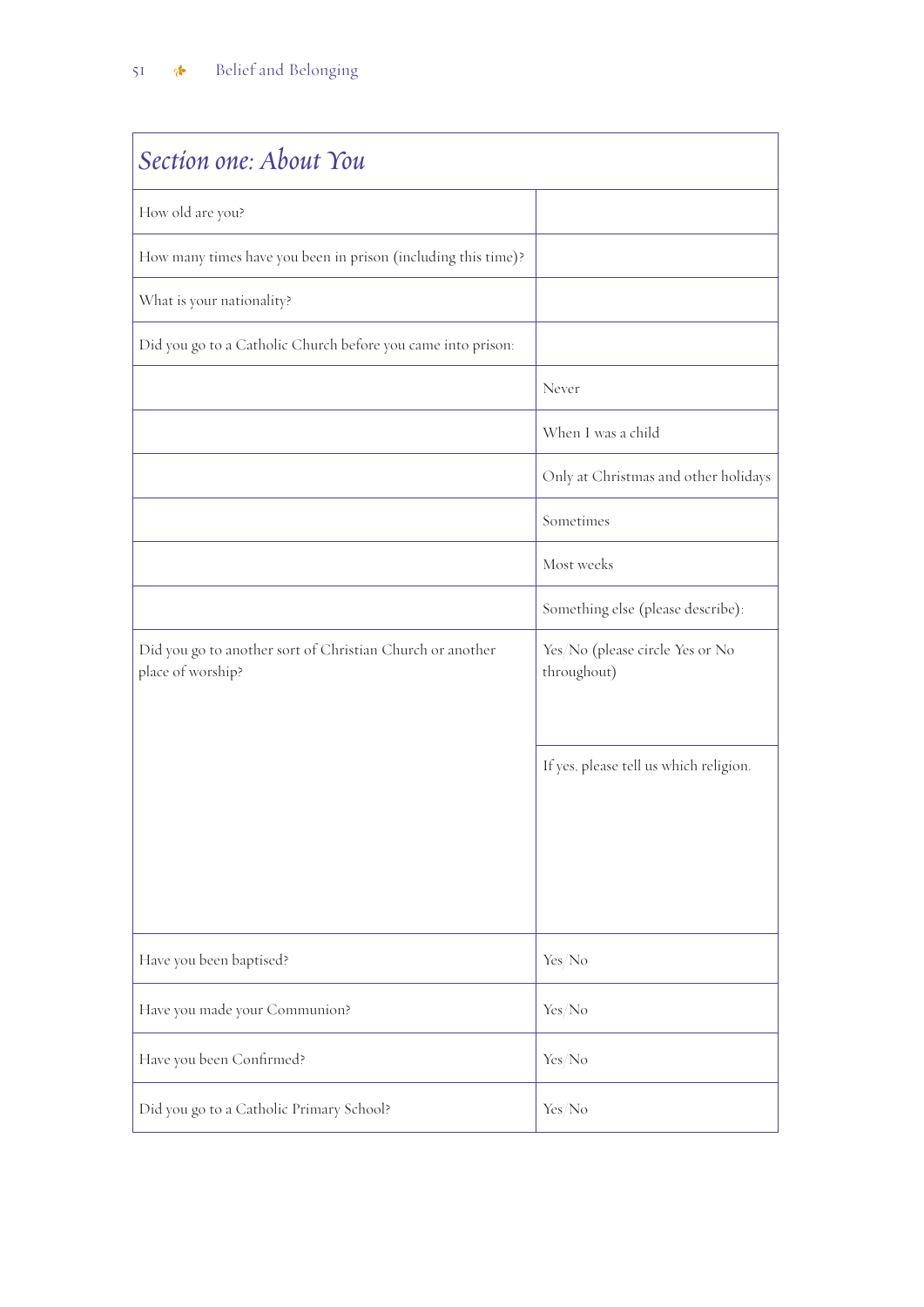### 52 & Belief and Belonging

| Did you go to a Catholic Secondary School?             | Yes/No       |
|--------------------------------------------------------|--------------|
| Does anyone else in your family go to Catholic Church? | Yes/No       |
|                                                        | If yes, who? |
|                                                        |              |
|                                                        |              |
|                                                        |              |
|                                                        |              |
|                                                        |              |
|                                                        |              |
|                                                        |              |
|                                                        |              |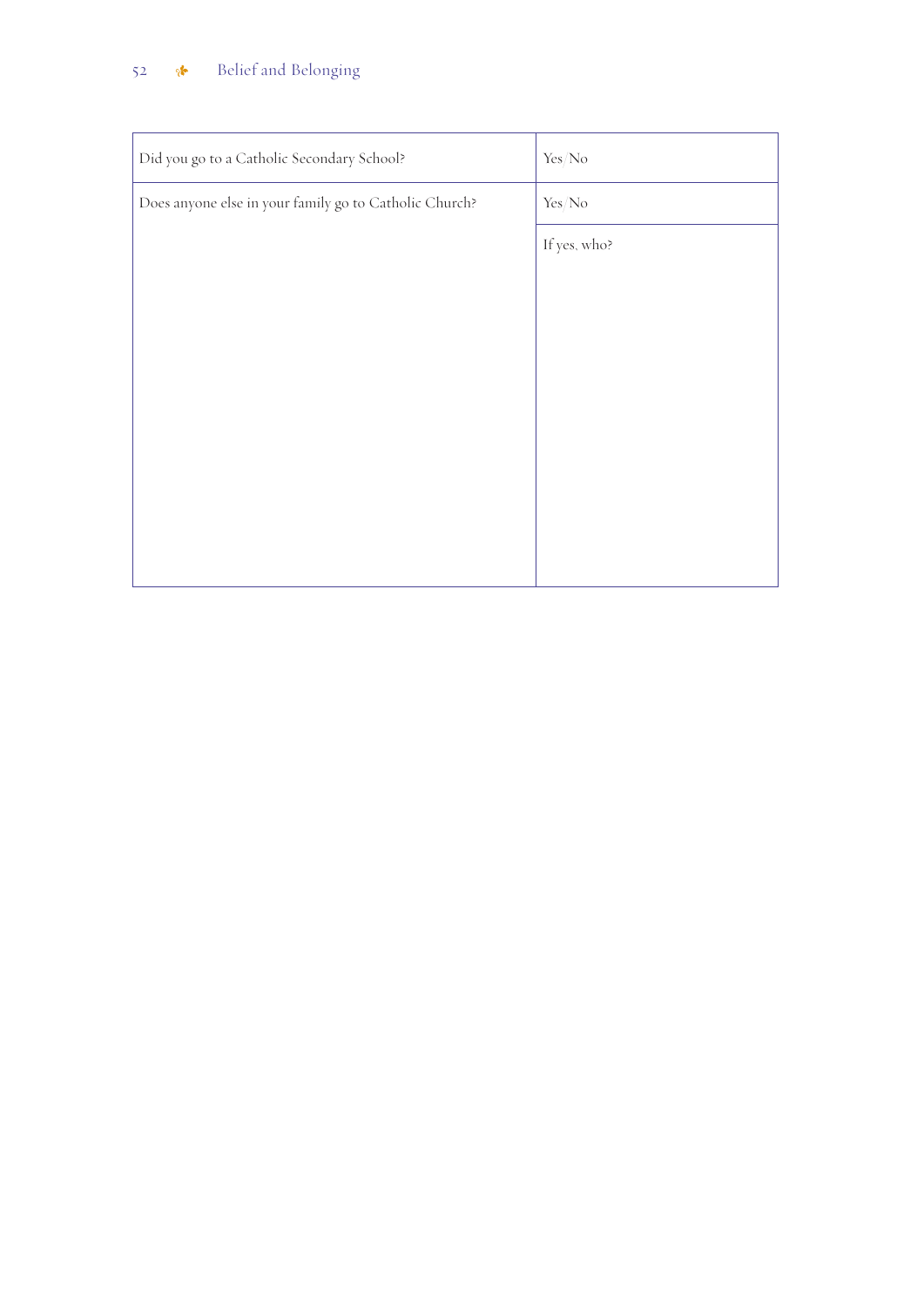| Section two: Coming to Chapel in prison                                                                         |
|-----------------------------------------------------------------------------------------------------------------|
| Do you try to come Mass regularly (for example every week) while you are in prison?                             |
| Yes/No                                                                                                          |
| If yes, does attending mass have any impact on you and your experience of prison?<br>Could you describe this?   |
| If no, please tell us a little about why you don't attend Mass.                                                 |
| Do you ever pray privately?                                                                                     |
| Yes/No                                                                                                          |
| If you do, does private prayer have any impact on you or your experience in prison?<br>Could you describe this? |
| Do you ever participate in shared prayer in prison?                                                             |
| Yes/No                                                                                                          |

If you do, does the experience of shared prayer have any impact on you and your experience in prison? Could you describe this?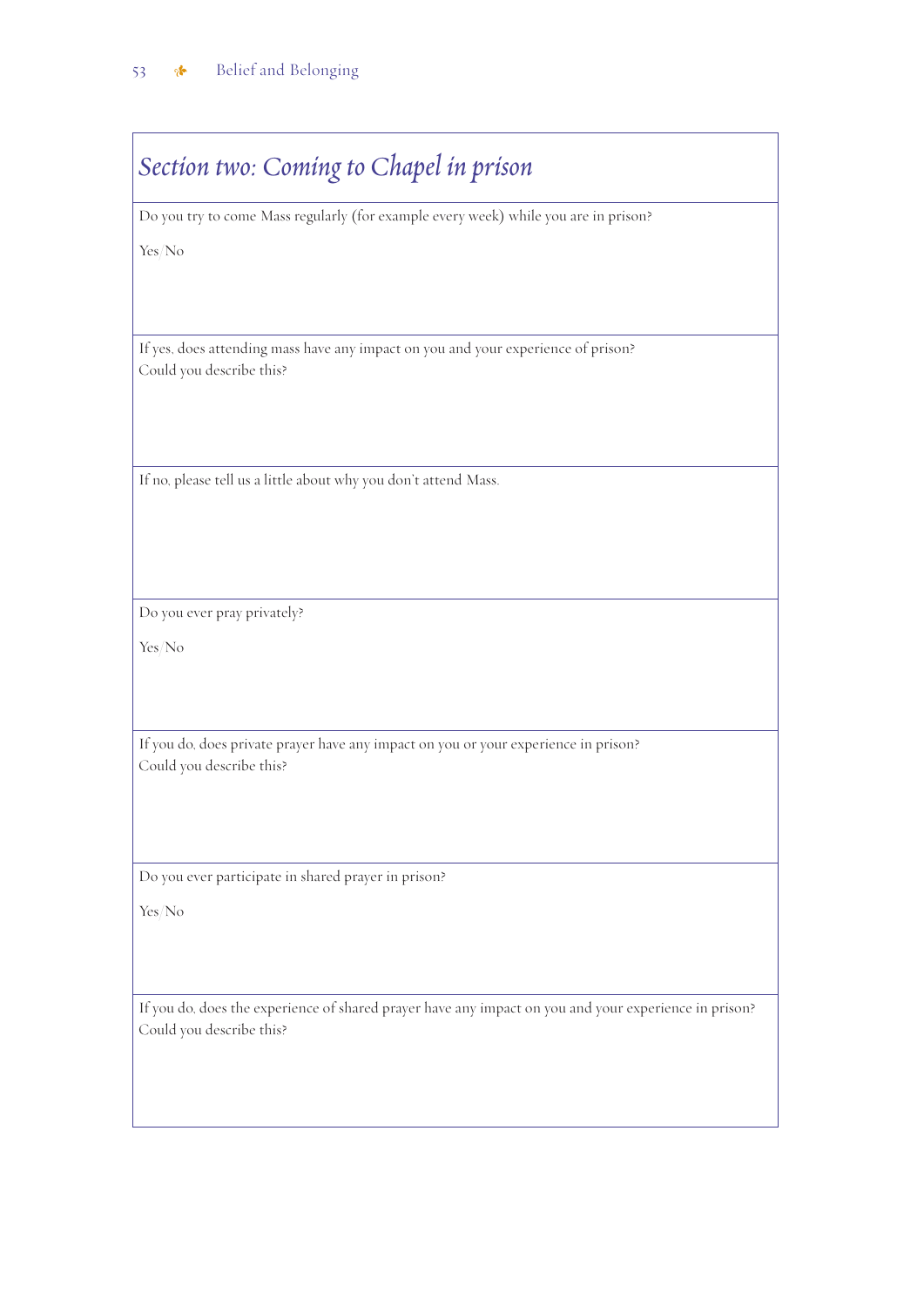Do you keep any religious objects with you or in your cell? (For example a Rosary or religious pictures) Yes/No.

If yes, please tell us which religious objects you keep.

If yes, why do you choose to keep these objects? what effect, if any, does keeping religious objects have on you?

If you do go to the chapel for mass, what are the benefits of coming to Chapel in prison for you? Please briefly describe.

Would you say there are any downsides, risks or disadvantages of attending Chapel in prison? If so, could you describe these?

Have you experienced any practical problems or obstacles in getting to Chapel in prison?

Yes/No

If so, please describe anything you think the Catholic chaplain or prison staff could do to solve or address these problems with getting to Chapel?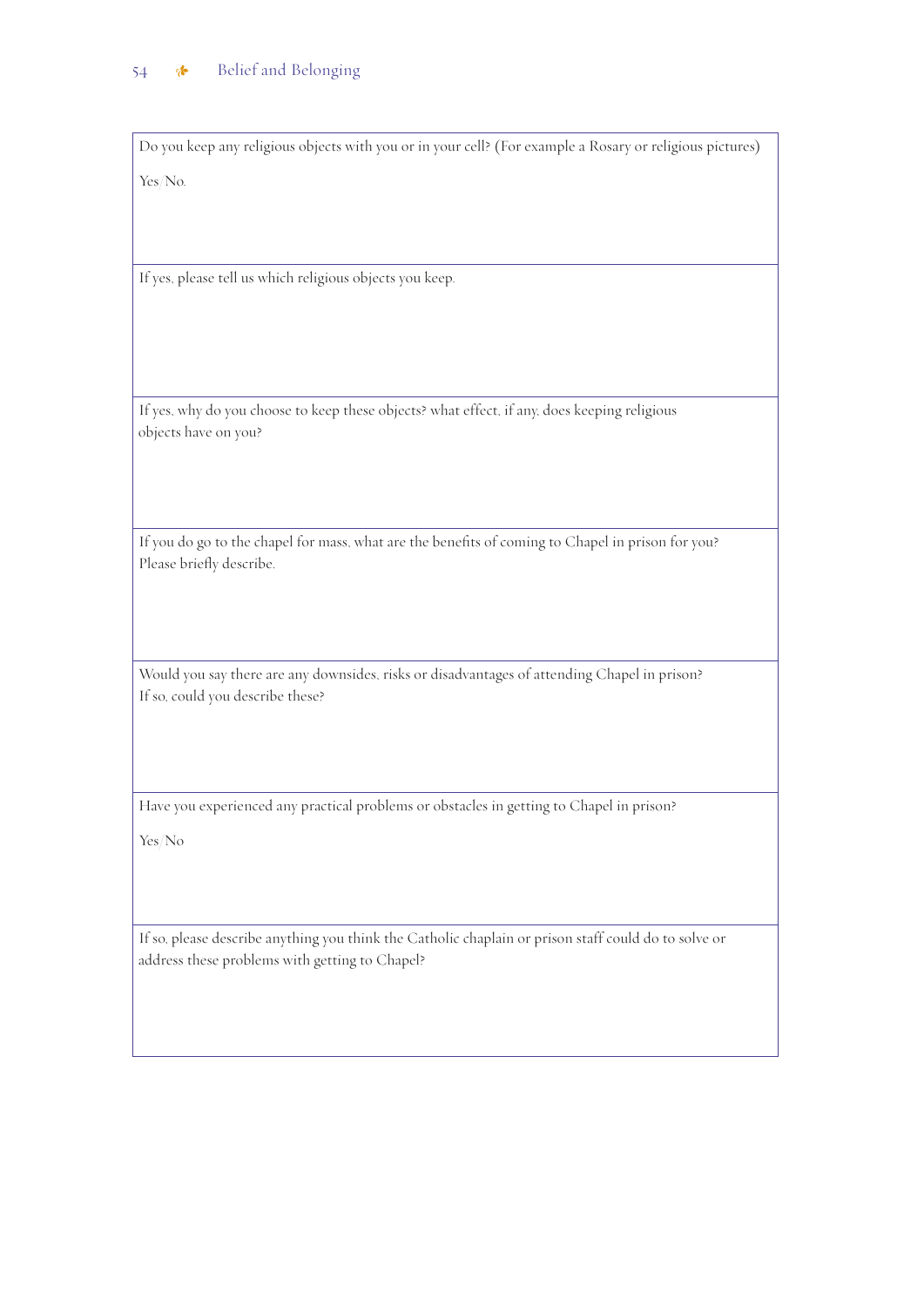$\Gamma$ 

| Section three: How we help you                                                                                                                                                   |
|----------------------------------------------------------------------------------------------------------------------------------------------------------------------------------|
| Do you think the Catholic chaplain in this prison helps you to learn more about or to practice your<br>faith?                                                                    |
| Yes/No                                                                                                                                                                           |
| If yes, please describe in what way you feel the Catholic chaplain helps you to practice or learn about<br>your faith.                                                           |
| Are there other ways you might like the Catholic chaplain to help you to practice and learn more about<br>your faith? For example through study groups. Please describe briefly. |
| Would you like the Catholic chaplain here to help you to deepen your faith - for example through<br>Baptism, Confirmation or prayer groups?<br>Yes/No                            |
| If yes, in what way?                                                                                                                                                             |
| Are there any other ways that you think the Catholic chaplain might help you to deepen your faith?                                                                               |
| Please give any examples you can think of.                                                                                                                                       |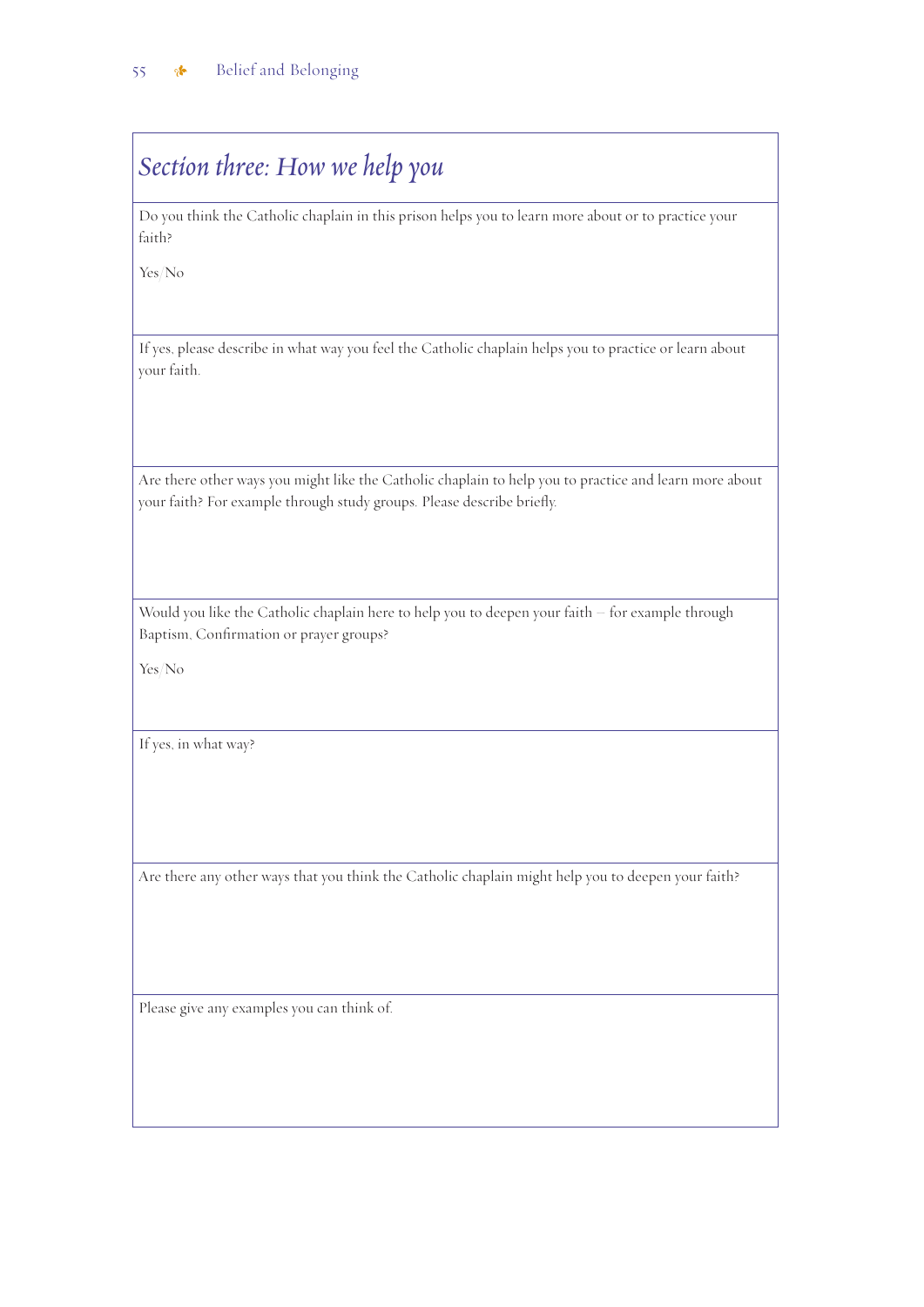Have there been any times when you came to the prison Catholic chaplain for help with a particular problem or at a difficult time?

Yes/No

If yes, on that occasion did you feel that coming to the Catholic chaplain helped you?

If the Catholic chaplain did help you, what did they do that was most helpful to you? Please briefly describe.

If you felt that the Catholic chaplain didn't help you, what could we have done differently that might have been more helpful? Please describe briefly.

Do you feel as though you can trust the Catholic chaplain in this prison?

Yes/No

If yes, in what ways do you think the Catholic chaplain has worked to build a good, trusting relationship with you and other prisoners? Please briefly describe.

If you don't feel you can trust the Catholic chaplain here, please tell us any of the reasons you can think of.

Is there anything else you would like to see the Catholic chaplain in this prison do to support you and other prisoners, either while you are in prison or in rehabilitation? Please tell us any ideas you have.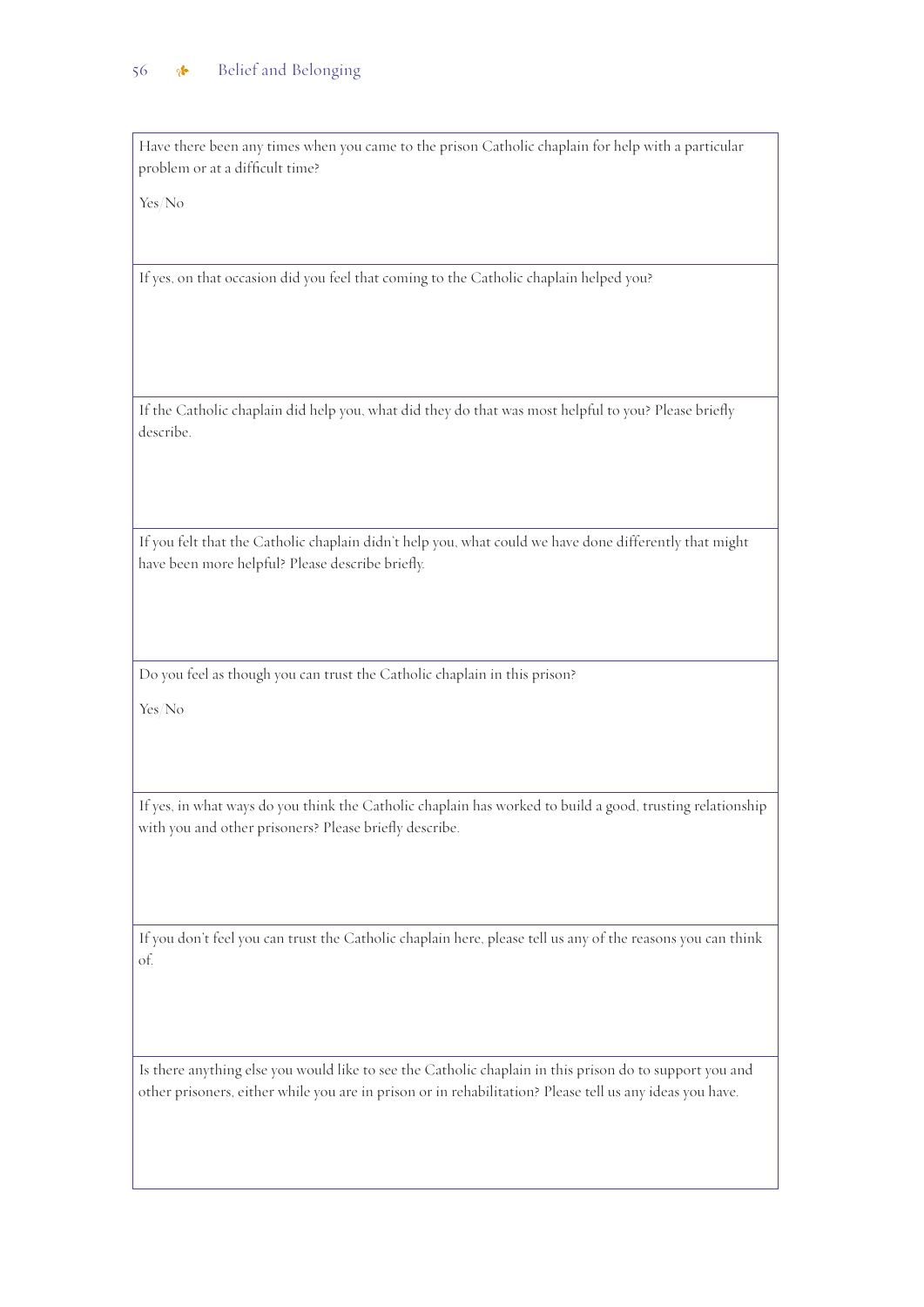Is there anything else you would like to tell us about your experience of the Catholic chaplaincy in prison?

Do you have any other comments?

Thank you very much for completing this questionnaire and helping us to improve the services of the Catholic chaplaincy.

Please place the completed questionnaire in the sealed envelope provided and return it either to the Catholic chaplain or to the Wing Office.